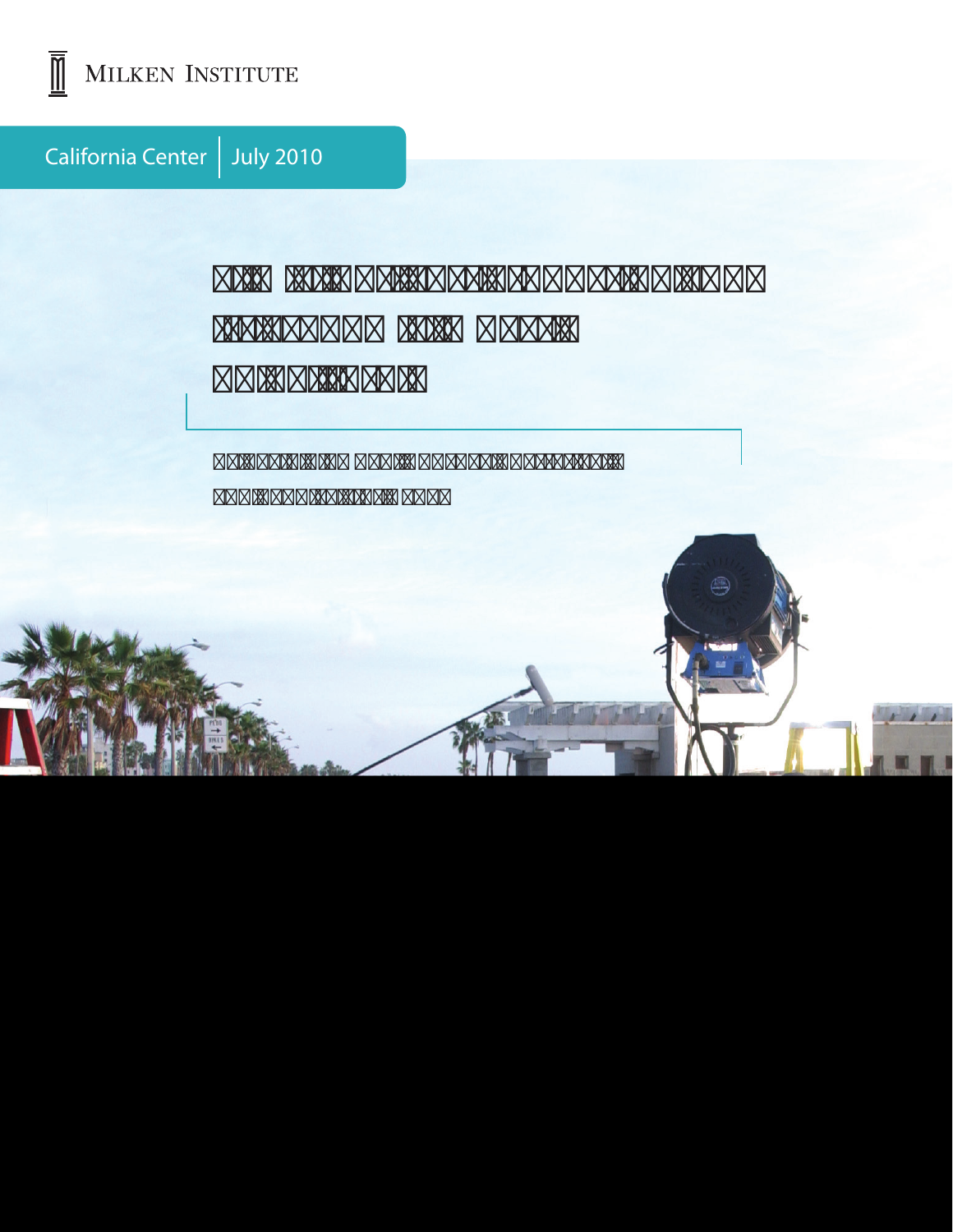

**California Center July 2010**

# **Film Flight: Lost Production and Its Economic Impact on California**

**by Kevin Klowden, Anusuya Chatterjee, and Candice Flor Hynek**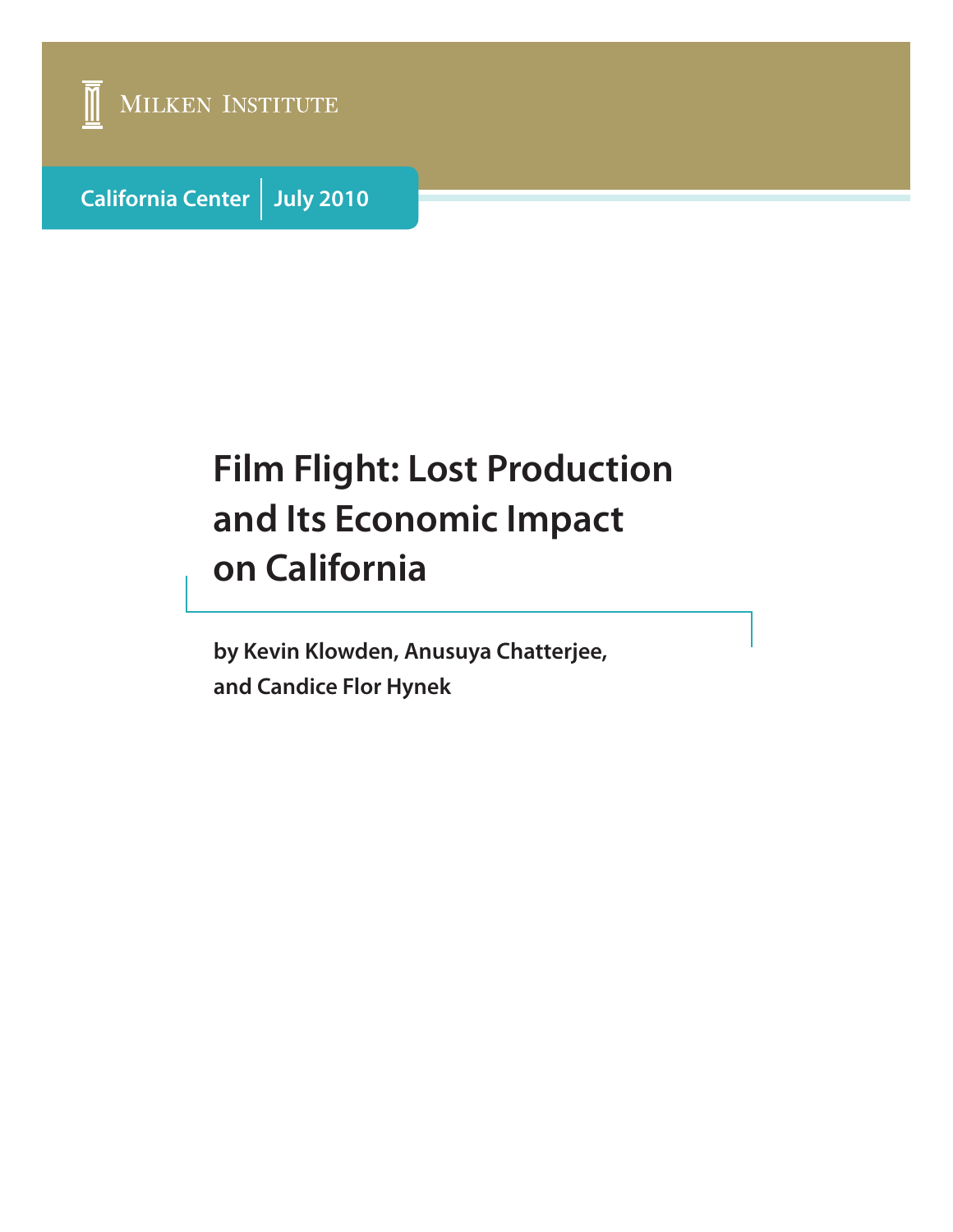#### **Acknowledgments**

The authors gratefully acknowledge Armen Bedroussian and Perry Wong for their expert assistance in preparing this study. We also thank our editor, Lisa Renaud.

#### **About the Milken Institute**

The Milken Institute is an independent economic think tank whose mission is to improve the lives and economic conditions of diverse populations in the United States and around the world by helping business and public policy leaders identify and implement innovative ideas for creating broad-based prosperity. We put research to work with the goal of revitalizing regions and finding new ways to generate capital for people with original ideas.

We focus on:

**human capital:** the talent, knowledge, and experience of people, and their value to organizations, economies, and society;

**financial capital:** innovations that allocate financial resources efficiently, especially to those who ordinarily would not have access to them, but who can best use them to build companies, create jobs, accelerate life-saving medical research, and solve long-standing social and economic problems; and **social capital:** the bonds of society that underlie economic advancement, including schools, health care, cultural institutions, and government services.

By creating ways to spread the benefits of human, financial, and social capital to as many people as possible by *democratizing* capital—we hope to contribute to prosperity and freedom in all corners of the globe.

We are nonprofit, nonpartisan, and publicly supported.

© 2010 Milken Institute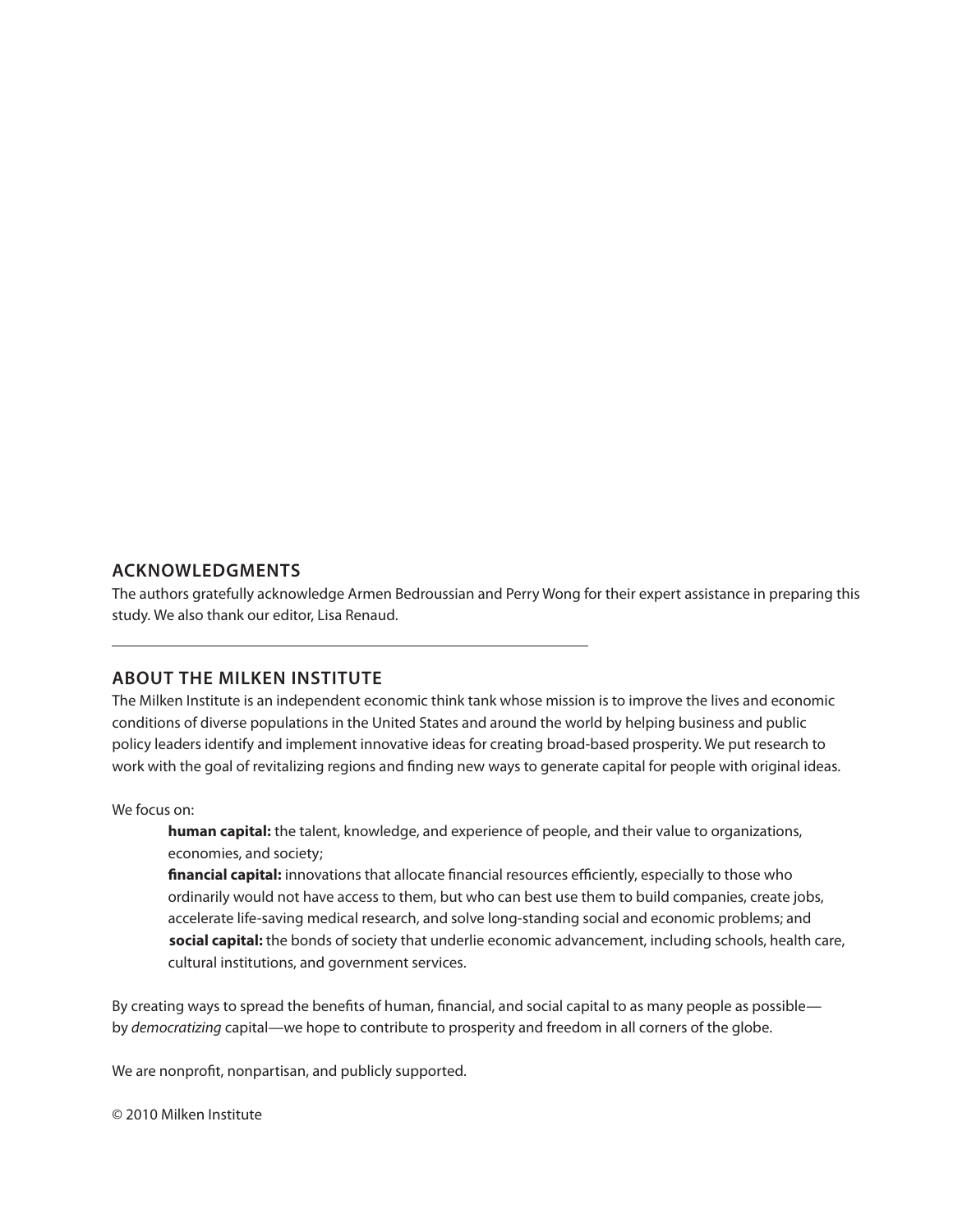## **CONTENTS**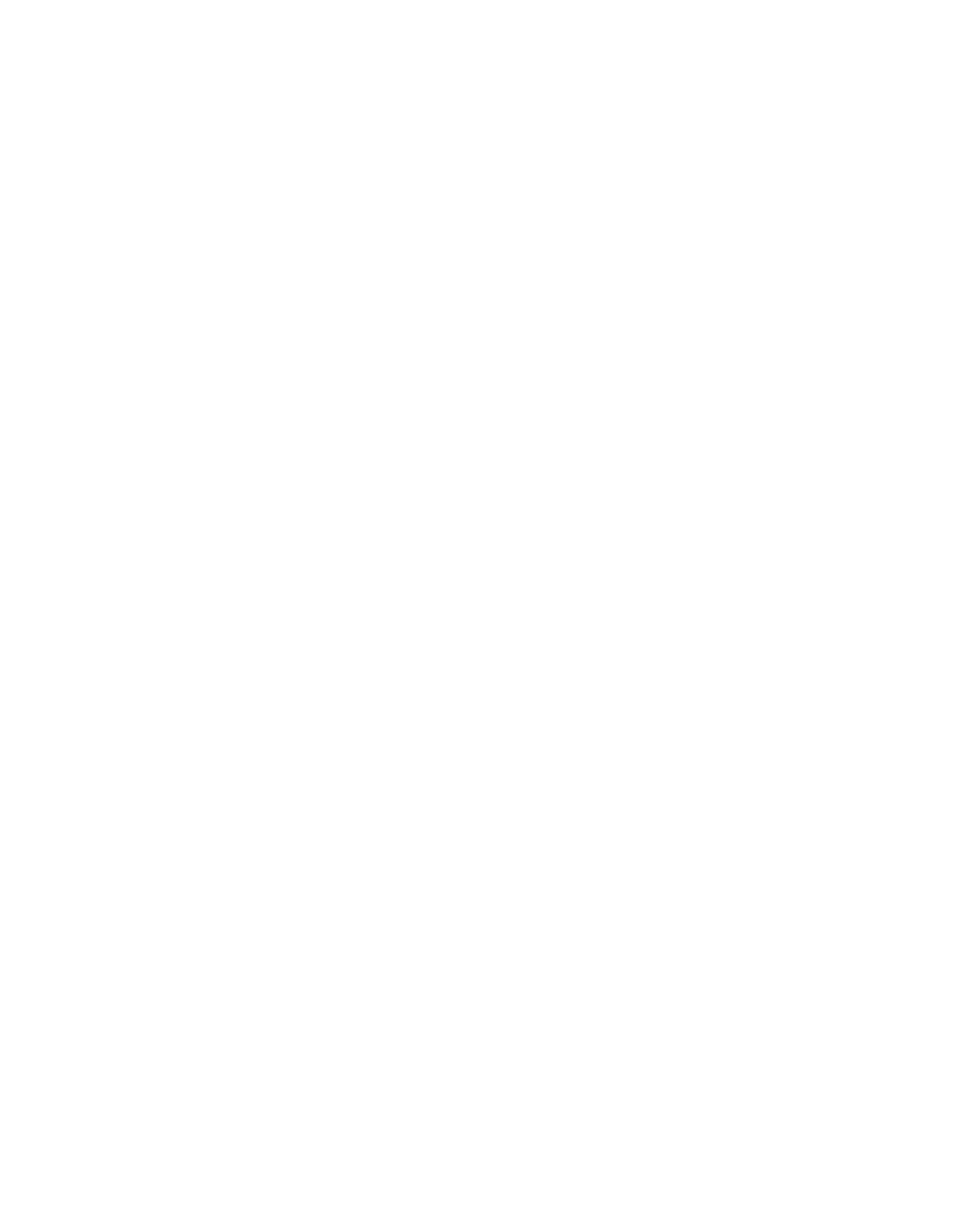# Executive Summary

Hollywood has always been the heart of the entertainment industry, but today there are a host of competitors vying for new film and television productions—and the jobs that go along with them. Rival locations (especially Canada, New York, Georgia, Louisiana, North Carolina, and New Mexico) now offer an attractive combination of lower costs, technical talent, incentives, and infrastructure.

California no longer can afford to rest on its laurels or its storied entertainment industry pedigree. Especially in the current economy, it's imperative that policymakers understand what's at stake and take decisive steps to retain an industry that serves as a vital source of jobs and revenue. Leaders in the film industry will have to take an active role in effectively communicating this message.

Recent years have seen a dramatic decline in the number of feature films produced within California. Movie projects can move, and when they do, they take with them millions of dollars in lost local spending. In recent years, the number of movies either wholly or partially filmed in California has fallen sharply, from 272 in 2000 to 160 in 2008.1

Employment in California's movie and video industry (encompassing production, post-production, and independent artists) reached its peak in 1997. But since then, the state's share of North American employment in the industry has declined from 40 percent in 1997 to 37.4 percent in 2008.

Our research shows that if California had managed to retain the 40 percent share of North American employment it once enjoyed, 10,600 jobs would have been preserved here in 2008. Furthermore, those direct jobs would have had broader economic impact, generating an *additional* 25,500 jobs after rippling through other sectors.

If the state had maintained its former level of dominance, a total of 36,000 jobs would have been saved. The wages and output associated with these jobs would have totaled \$2.4 billion and \$4.2 billion, respectively.

|                          | <b>Direct impact</b> | Indirect impact | <b>Total impact</b> |
|--------------------------|----------------------|-----------------|---------------------|
| Employment               | 10,606               | 25,487          | 36,093              |
| Wages                    | \$970M               | \$1.43B         | \$2.4B              |
| Real output              | \$1.58B              | \$2.63B         | \$4.21B             |
| Wages per employee       | \$91,893             | \$56,000        | \$66,547            |
| Real output per employee | \$148,782            | \$103,100       | \$116,524           |

#### **Estimated gains in broader economy if California had retained its 1997 share of North American employment**

*Sources*: U.S. Bureau of Labor Statistics (BLS), U.S. Bureau of Economic Analysis (BEA), Moody's Economy.com, Milken Institute.

After numerous failed attempts to pass legislation aimed at stemming runaway production, California finally passed a film incentive program in February 2009 (the measure was formally implemented in July of that year). Early data from FilmL.A., a not-for-profit organization that coordinates permits for on-location shooting, shows a strong increase in production days in Los Angeles for the first two quarters of 2010, which the group largely attributes to the new state incentives.<sup>2</sup> This could signal that film flight is finally slowing or reversing, though it is too soon to render a definitive verdict. While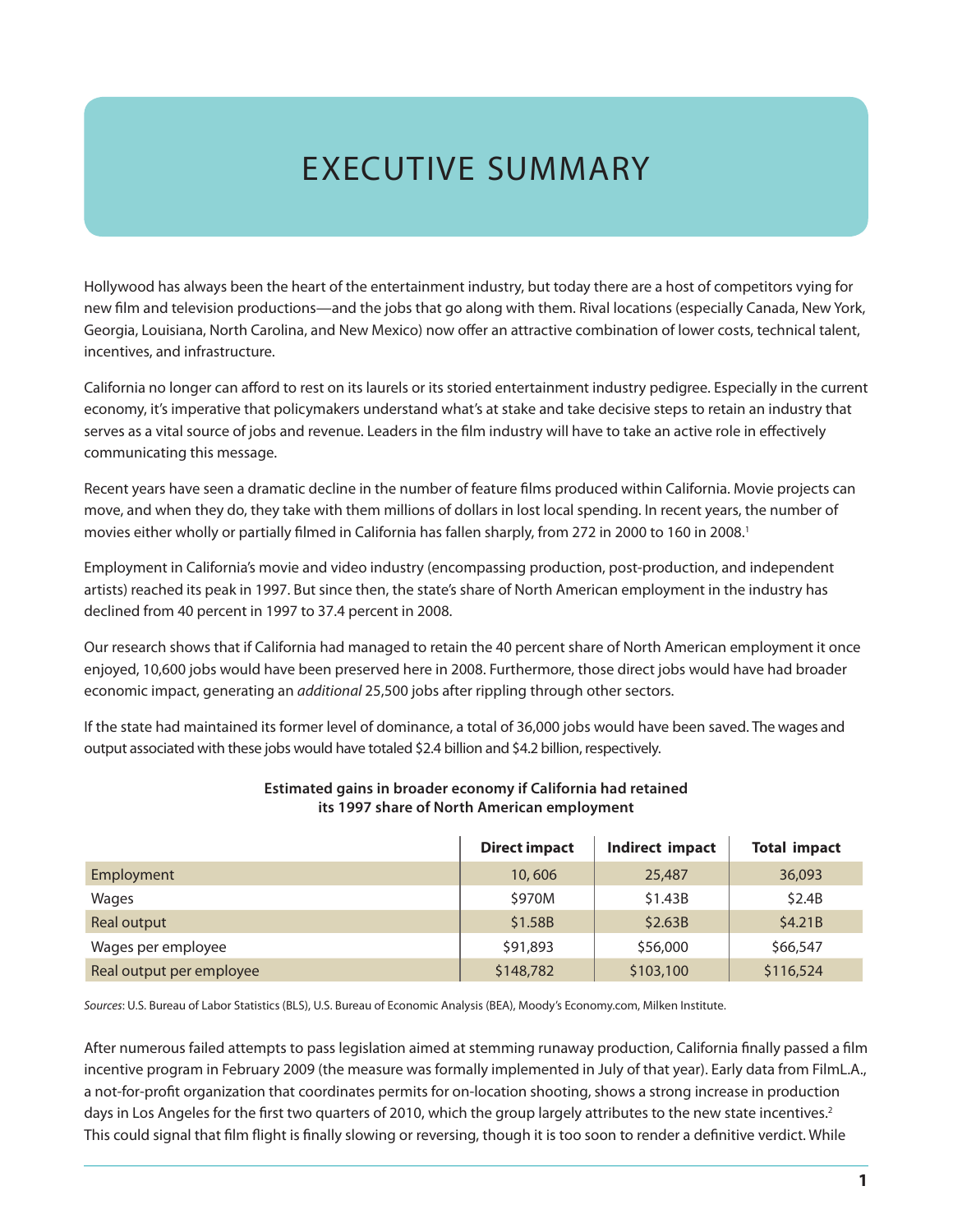this is an early positive sign, the battle isn't won yet. The existing incentives could be more effective if they were made permanent and expanded to apply to bigger-budget films.

To retain and grow film and television production, California should take the following steps:

- • design a balanced and sustainable two-tier film incentive program to maintain global competitiveness (with one set of benefits to engage big-budget studio films that are not covered under the current incentive program, and another set to attract smaller independent productions, including those intended for cable)
- • expand the current tax credit for television production to encompass network and premium cable shows
- make tax incentive programs permanent, signaling long-term commitment
- • consider implementing a new digital media tax credit to attract and retain developers of digital animation, visual effects, and video games
- • more effectively track film production data, including how many days of production are spent within the state versus other locations along with the utilization rates of studio soundstages and similar facilities
- • encourage long-term investments in infrastructure by implementing tax credits for building or upgrading studio or post-production space
- • improve the ability of local film commissions to coordinate with local city authorities in expediting the film permitting process
- • create proactive marketing and outreach strategies to communicate new incentives and initiatives
- • establish cooperative relationships with civic and industry leaders beyond the state's borders to attract and better facilitate foreign-funded productions

One route to implementing several of these recommendations would be providing the California Film Commission (which is part of the state Business, Transportation & Housing Agency) with enhanced staffing and marketing resources. The commission could then take on the task of comprehensive data collection, establishing a clear mechanism for monitoring the health and development of a crucial industry and for gauging the effectiveness of policy. Industry data is currently inconsistent and often incomplete—a problem that needs to be corrected given the importance of film production to the state's economy.

In addition to measures implemented at the state level, some promising initial steps have recently been taken by the City of Los Angeles (see page 5). But L.A. could go further by better defining the film industry ombudsman position within City Hall. With one consistent person installed in City Hall and serving as a liaison with FilmL.A., there could be a better long-term strategy for cutting through the bureaucracy to obtain permits from various city and county agencies.

In order for California to reassert its former level of dominance, civic and business leaders need a greater understanding of the economic importance of film and television production, especially in the context of job creation. Complacency is not an option. The financial, geographic, and human capital advantages that put Hollywood on the map are no longer enough to sustain the industry's growth in the state.

A significant number of workers in film production continue to maintain permanent residence in the state, but they spend increasing amounts of time in other locations. If production losses continue, the workers themselves will relocate altogether, with increasing consequences for California's revenues and its pool of human capital. Industry professionals would prefer to work where they live. Local leaders must make that possible, or run the risk of losing this world-class concentration of talent. California needs its state and local officials, studio executives, and independent producers to act cooperatively with decisive measures to retain and develop one of its signature industries.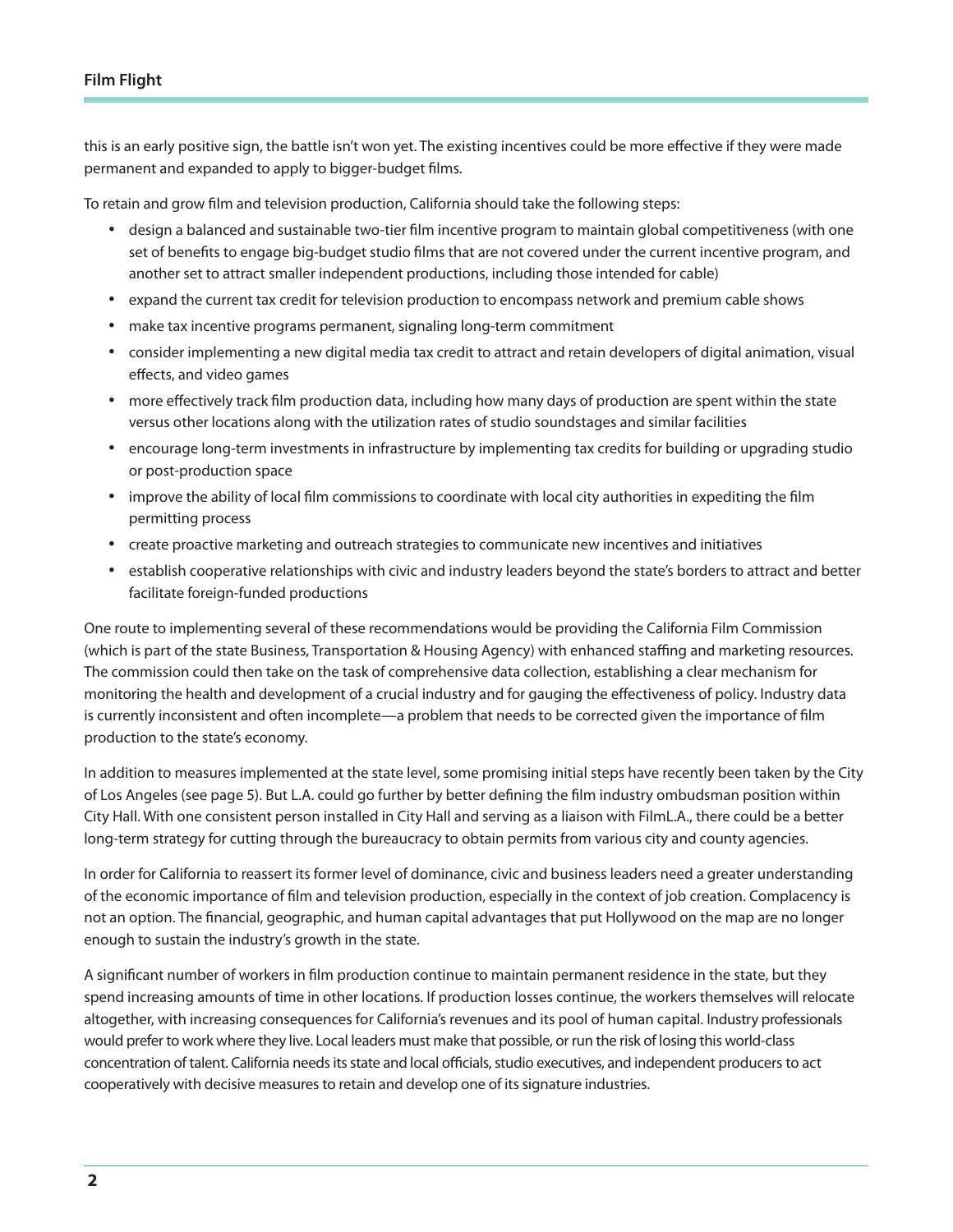## **INTRODUCTION:** California vs. the Competition

Whether it's programming from studios in Burbank or cutting-edge special effects and animation conjured up by digital artists in the San Francisco Bay Area, film and television production is a significant part of the California economy—and a bedrock element of the state's identity and image. But past and present dominance is no guarantee of future prosperity.

Make no mistake: Motion picture and television production in California remains strong. Hollywood is still the clear leader in terms of economic output and innovation, and California's industry employment levels dramatically outpace the rest of North America. The state's robust infrastructure and critical mass of talent in all aspects of the industry, combined with strong allied industries, have contributed to maintaining its supremacy.

But California's mantle is slipping. Once upon a time, Hollywood's highly centralized studio system gave rise to such a concentration of infrastructure and talent that the state had a virtual lock on the majority of film production. But that structure is a thing of the past, and today production is highly mobile.

The high costs of living and doing business in California have prompted producers to look elsewhere. Producers are finding it more cost-effective to film in other locations, despite the fact that most of the industry talent still lives in California. Smaller films made for limited release are rarely, if ever, filmed in the state these days, and even large-budget films have relocated to other states or countries to realize significant savings. California has acknowledged this shortcoming, and in July 2009, introduced a tax credit for projects filmed in state with budgets of \$75 million or less.<sup>3</sup>

While this is a positive first step, it makes little sense for the program to specifically exclude the most lucrative big-budget films, which can generate greater local spending. This played out recently as filming got under way in spring 2010 for the latest installment of the *Transformers* franchise: Los Angeles did in fact capture much of the production, but yet it lost six weeks of shooting to Michigan and Illinois, with producers specifically citing the "very attractive rebates" those locations offered. Because of its \$200 million-plus budget, this film did not qualify for tax credits in California.4

An onerous permitting process and increased restrictions and city-imposed moratoriums resulting from resident complaints have further eroded California's appeal to filmmakers. Faced with rising costs, increased competition, lower profits, and, in the case of some publicly traded companies, pressure from shareholders, U.S. studio executives have been looking for ways to improve the bottom line.<sup>5</sup> A growing number of other states and foreign countries are actively courting these producers with competitive tax breaks, even establishing offices in Los Angeles to market themselves. (See the Appendix, which compares the details of incentives offered by various locations.)

Successful states and countries offer unique and competitive incentives with less onerous qualification criteria. They have been able to adopt and implement innovative policies to:

- ensure the improvement and growth of their infrastructure and labor forces
- • provide easy access to the production establishment
- support the provision of permits
- provide security
- • gain the cooperation and support of local communities and businesses by offering incentives, education about local economic benefits, and addressing community concerns
- • create agreements or partnerships with other countries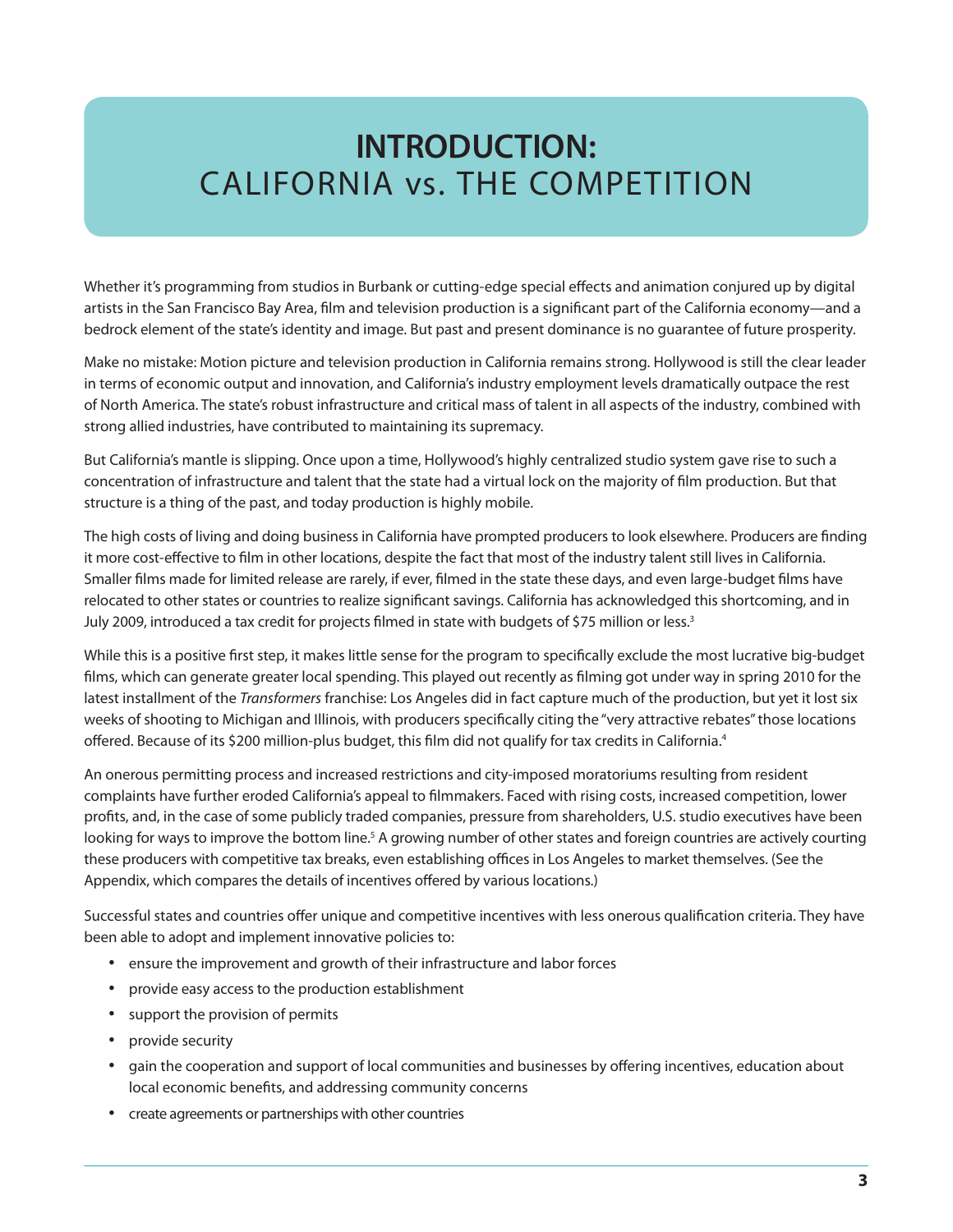Forty-two states (including California), plus the District of Columbia, are currently vying for a piece of the \$57 billion<sup>6</sup> U.S. film production industry by offering tax incentives.<sup>7</sup> New York, North Carolina, Louisiana, and New Mexico have made significant inroads in attracting this commerce, and now Georgia has also emerged as a strong contender. Although other locations, including Michigan, have been aggressive in providing tax breaks and incentives to film locally, the five states mentioned above have now built a true critical mass of production and post-production activity that can sustain ongoing work rather than just landing one-shot individual projects. New York, in particular, has the built-in appeal of being a hub of the entertainment industry and a major cultural capital, with a strong concentration of television, radio, and theater talent.

Compared with other states' programs, California's tax credits have more stringent qualifications and are more attractive to independent films and television series than to big-budget studio productions. Even so, the program is a positive gesture toward the industry, signaling that California is willing to fight to keep production here.

A nonrefundable, transferable 20 percent tax credit applies to qualified local expenses of feature films, movies of the week (MOWs), and television series for basic cable. (Low-budget independent films may transfer or sell to an unrelated party; others may transfer only to affiliates.) The tax credit rises to 25 percent for independent films and television series relocating to California from outside the state. The credits cannot be applied until 2011 and will terminate in 2014. The California program's annual funding is \$100 million, with a minimum of \$10 million of that amount allocated for independent films.<sup>8</sup> In acknowledgment of the high cost of living, California also offers sales tax and hotel occupancy tax relief. As in many other states, filming in state-owned properties is generally free with a proper permit.

Though it is still too early to know the real impacts of the California tax credit program, there are some encouraging signs. Since its inception, 75 projects have been approved to receive credits. These projects were estimated to spend more than \$1 billion in the state, generating \$500 million of wages for below-the-line staff.<sup>9</sup>

#### **The Ones That Got Away**

Here is just a sampling of recent and upcoming films that were filmed wholly or largely outside of California. Their primary shooting locations are listed in parentheses, though in many cases, portions were filmed elsewhere.

| Battle: Los Angeles (Louisiana)                            | Hall Pass (Georgia)                                           | She's Out of My League (Pennsylvania)    |
|------------------------------------------------------------|---------------------------------------------------------------|------------------------------------------|
| The Blind Side (Georgia)                                   | Harry Potter and the Half-Blood Prince (England)              | Shutter Island (Maine and Massachusetts) |
| Captain America (England)                                  | The Incredible Hulk (Toronto)                                 | Take This Waltz (Toronto)                |
| The Conspirator (Georgia)                                  | The Informant! (Illinois)                                     | <b>Terminator Salvation (New Mexico)</b> |
| Cowboys & Aliens (New Mexico)                              | Inglourious Basterds (Germany)                                | 300 (Montreal)                           |
| The Curious Case of Benjamin Button (Louisiana)            | Juno (Vancouver)                                              | Twilight Saga: New Moon (Vancouver)      |
| The Dark Knight (Chicago)                                  | Killers (Georgia)                                             | Twilight Saga: Eclipse (Vancouver)       |
| Fantastic Mr. Fox (London)                                 | The Last Song (Georgia)                                       | Up in the Air (Missouri and elsewhere)   |
| Footloose (upcoming remake; Georgia)                       | Leatherheads (North and South Carolina)                       | Watchmen (Vancouver)                     |
| For Colored Girls Who Have Considered                      | Marley & Me (Pennsylvania and Florida)                        | Whip It (Michigan)                       |
| Suicide When the Rainbow Is Enuf<br>(New York and Georgia) | Night at the Museum: Battle of the Smithsonian<br>(Vancouver) | Why Did I Get Married Too (Georgia)      |
| Gran Torino (Michigan)                                     | Paul Blart: Mall Cop (Massachusetts)                          | The Wrestler (New Jersey)                |
| Green Lantern (Louisiana)                                  | Sanctum (Australia)                                           |                                          |
|                                                            |                                                               |                                          |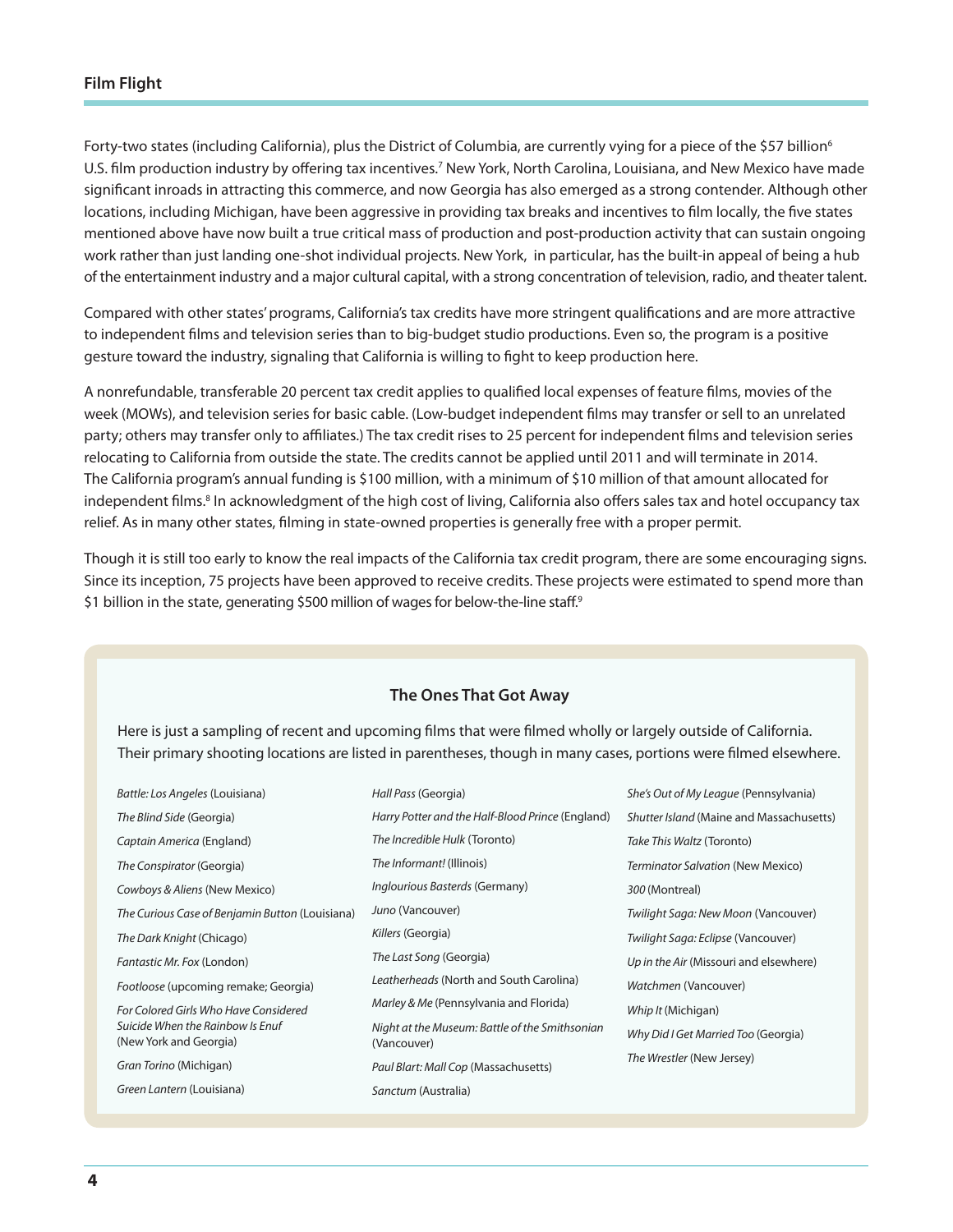Los Angeles offers some local incentives but does not have its own tax credit program. The Los Angeles City Council recently passed film-friendly initiatives to "keep Hollywood home." The program extended the free use of city-owned buildings, added more access to city-owned parking spaces, delegated the Department of Water and Power (DWP) to install energy nodes around the city to accommodate filming equipment and reduce energy-related costs to filmmakers, and assigned the Recreation and Parks Department to create a film coordinator position.

Los Angeles also has an entity that works to streamline the permitting process. FilmL.A. is not a government agency, but rather a private, nonprofit organization that is contracted by the City of Los Angeles and six other cities in the L.A. region, five school districts, and the Angeles National Forest. In 2010, FilmL.A.'s contract was extended for five years, with an option for three five-year extensions. In addition to providing film permitting coordination, it has been tasked with creating a marketing plan specifically for the Los Angeles film industry.10

Passing the current incentive package in 2009 was a crucial step toward getting California back in the game. Going forward, the key will be making additional policy adjustments that build on this momentum.

Competing does not necessarily mean matching the other states rate by rate (and in fact, questions have arisen about whether the generous programs offered by some of the most aggressive states will be sustainable). But it does mean making smart moves to properly target incentives and streamline assistance for producers.

Continuing to cultivate California's entertainment industry is more important than ever, since the competition does not arise just from other states. The arena is now global. Many countries have long had highly successful local film industries, but thanks to Hollywood's vast reach and superior filmmaking technology, most film-based revenue has historically been captured by the United States.<sup>11</sup> But the size of the pie that's up for grabs has prompted several countries to intensify their effort to lure American productions to augment local activity. Countries vying for a piece of the U.S.-based industry include Canada, Australia, New Zealand, the United Kingdom, Germany, and India, among others. With a combination of incentives and enhancements to the infrastructure already established for their own national movie and television industries, these countries have become increasingly successful in landing U.S. production projects.

Canada, where film production is a leading industry, is the most striking example. Film production contributed nearly US\$8 billion to Canada's economy in 2008.12 Vancouver, Montreal, and Toronto are now considered top locations for filming, approaching the caliber of Los Angeles and New York.

Although Canada had been home to sporadic film and television production in the 1970s and 1980s, the industry really took off following the introduction of incentives by the Canadian government in 1998. Canada's initial concerted push also coincided with a period of favorable exchange rates against the U.S. dollar, a trend that peaked in 2002 and helped officials build immediate momentum. The key to Canada's ongoing success has been a potent combination of federal and provincial incentives, lower labor costs, skilled English-speaking workers, and proximity to the U.S.

After 2002, Canada found itself faced with increased competition from multiple U.S. states that adopted film tax incentives and launched aggressive marketing campaigns. But its provinces responded by introducing their own incentives and bolstering their local infrastructure. Vancouver's capabilities are now so sophisticated that the city has become the main center for television filming in North America outside of Los Angeles and New York.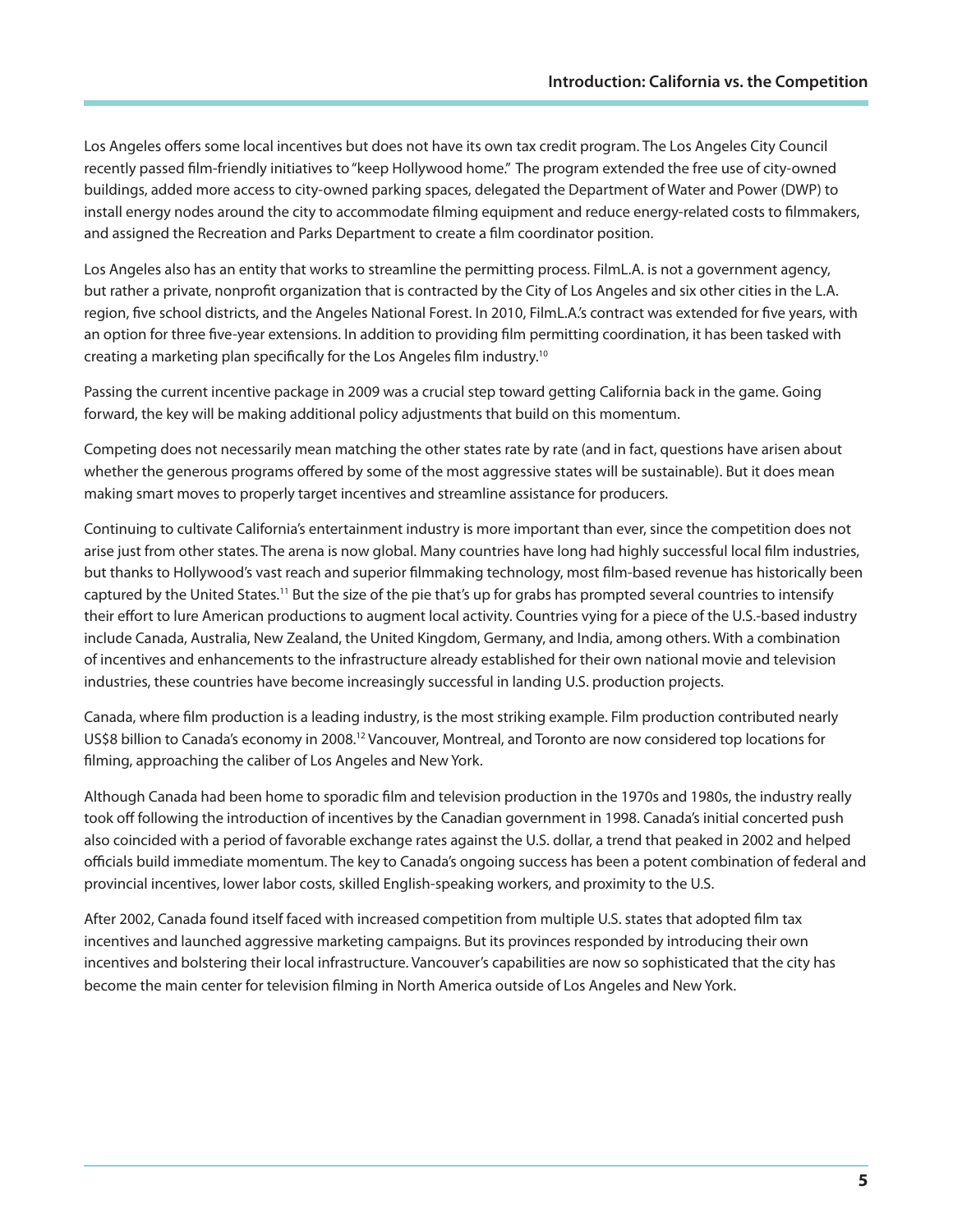## **After the Cameras Stop Rolling: The Competition for Jobs Continues**

Digital special effects and animation are big business in California. Silicon Valley, in particular, is on the cutting edge of high-tech wizardry for big-budget films. In 2008, employment in post-production stood at almost 9,600 jobs in California, which constitutes 60 percent of all U.S. jobs in this category. But the state is losing lower-end post-production jobs to locations with lower costs and greater incentives. From 2003 to 2008, the compound annual growth rate for postproduction services in California was an anemic 1.9 percent.<sup>13</sup> As costs escalate for film production, and visual effects become increasingly important, producers are seeking more affordable alternatives to the traditional sources of this work.

Because California is such a dominant high-tech leader, the state has long represented the gold standard for innovative post-production work. But ironically, advances in technology are now the very factor that is compromising California's corner on the special-effects market. Why? Because work that used to be performed exclusively in California can now be farmed out beyond its borders and returned to studios, digitally, overnight. Successful operations of this type include Weta Digital in New Zealand and U.S. companies with foreign subsidiaries, including Sony Pictures Imageworks and Rhythm & Hues in India.

In addition, the development of 3-D video games with cinematic effects is growing, and studios are being built expressly for this purpose. Video game development requires much of the same software and hardware used by effects houses and the skill sets involved are comparable and transferable to actual feature films. If the trend of developer studios handling post-production work for films continues to grow, this may be another area in which California stands to lose jobs. Although many video game production companies do business in California, an increasing number are based in lower-cost locations such as Seattle and Austin, Texas. Many states foster the animation and video game industries with incentives, and California may have to consider doing the same.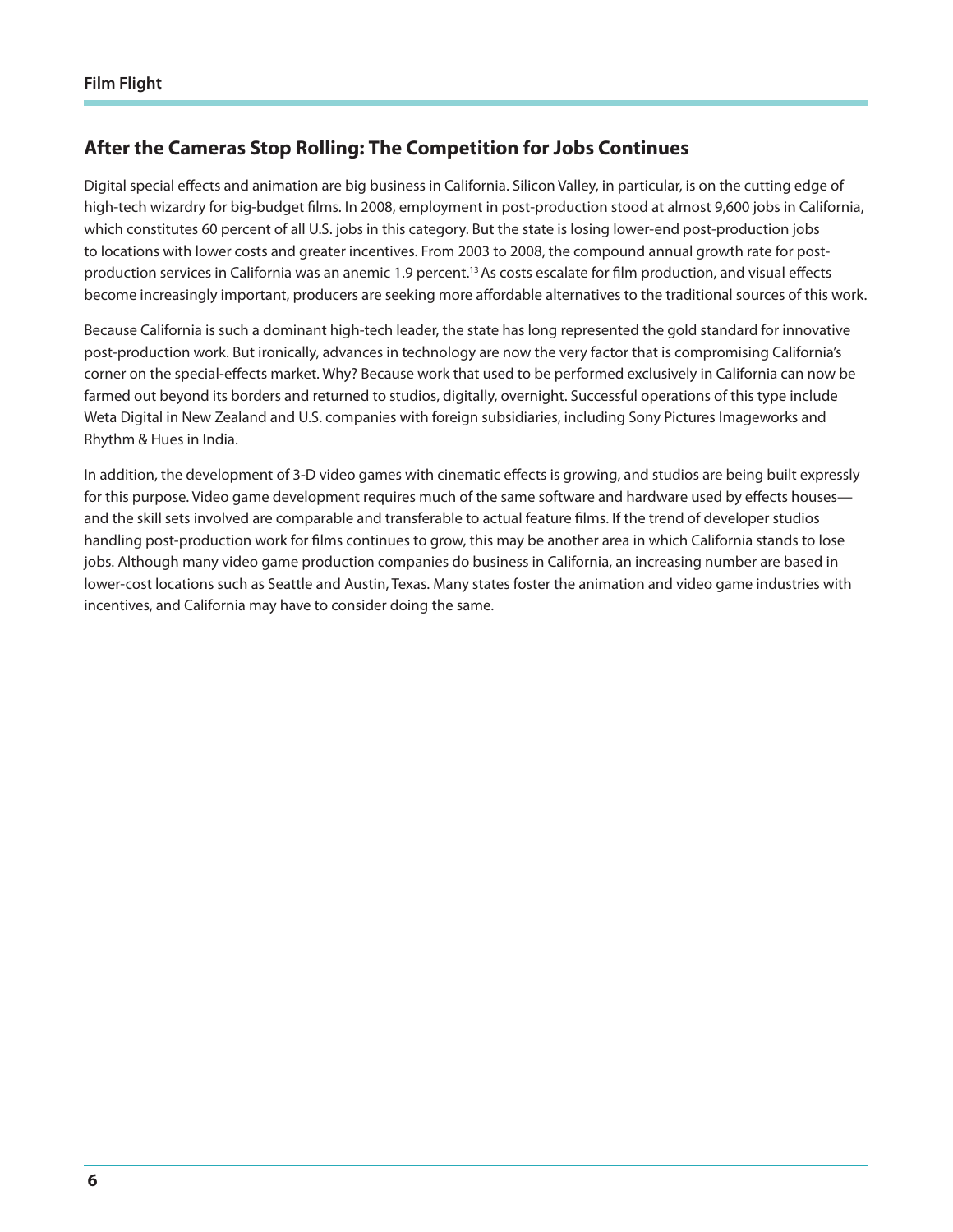## **PART 1: THE STATE OF FILM AND** Television Production in California

The entertainment industry is a point of pride for California. Hollywood movies have created thousands of jobs in California for decades, contributing significantly to the state's economic growth and prosperity. Motion picture and television production employs not only actors, producers, writers, and directors, but a host of ancillary services, such as hairdressers and make-up artists, lighting and camera crews, set designers, caterers, drivers, and, above all, post-production professionals (who edit, finalize the sound, and add any visual effects). The industry also supports accountants, business analysts, real estate activity, and tourism.

This profound economic impact was highlighted when the Writers Guild of America staged a three-month strike in 2007–2008: The result of this temporary halt in production was an estimated \$2.1 billion of lost output for California from the fourth quarter of 2007 through the end of 2008.14

This section examines the economic effects of the state's gradual and ongoing loss of film and television production. Independent artists, writers, and performers (classified as a separate job category by the Bureau of Labor Statistics) constitute important elements of this industry, so trends in those professions are examined as well.

In 2008, 160 movies and 320 television programs were filmed in California.<sup>15</sup> In that year alone, the two employment categories that make up the broader film industry (the motion picture and video industry, plus independent artists, writers, and performers) together generated \$25 billion in output and created 167,000 jobs in more than 14,000 establishments.16 Although the total number of productions (480) was down from 529 in 2007 (due in part to the financial crisis), California still outpaced all U.S. states, followed by New York. No doubt, the state remains the leader, with its sophisticated infrastructure, critical mass of talent, and strong allied industries.

There's no denying, however, that California is also an expensive place to live and do business. Independent producers and major studios alike are finding it more cost-effective to film elsewhere even though most of the top talent lives in the state. And post-production, once flourishing in the Bay Area, is being lost to competitors in other countries. This phenomenon will be examined further in Part 5 of this report.

In both of the charts that follow, we have defined the broader movie and video industry to be comprised of two major BLS employment categories: the motion picture and video industry (encompassing subcategories for production and post-production), which is assigned NAICS code 5121; plus independent artists, writers, and performers, which is NAICS code 7115. We will discuss the most relevant subcategories in detail.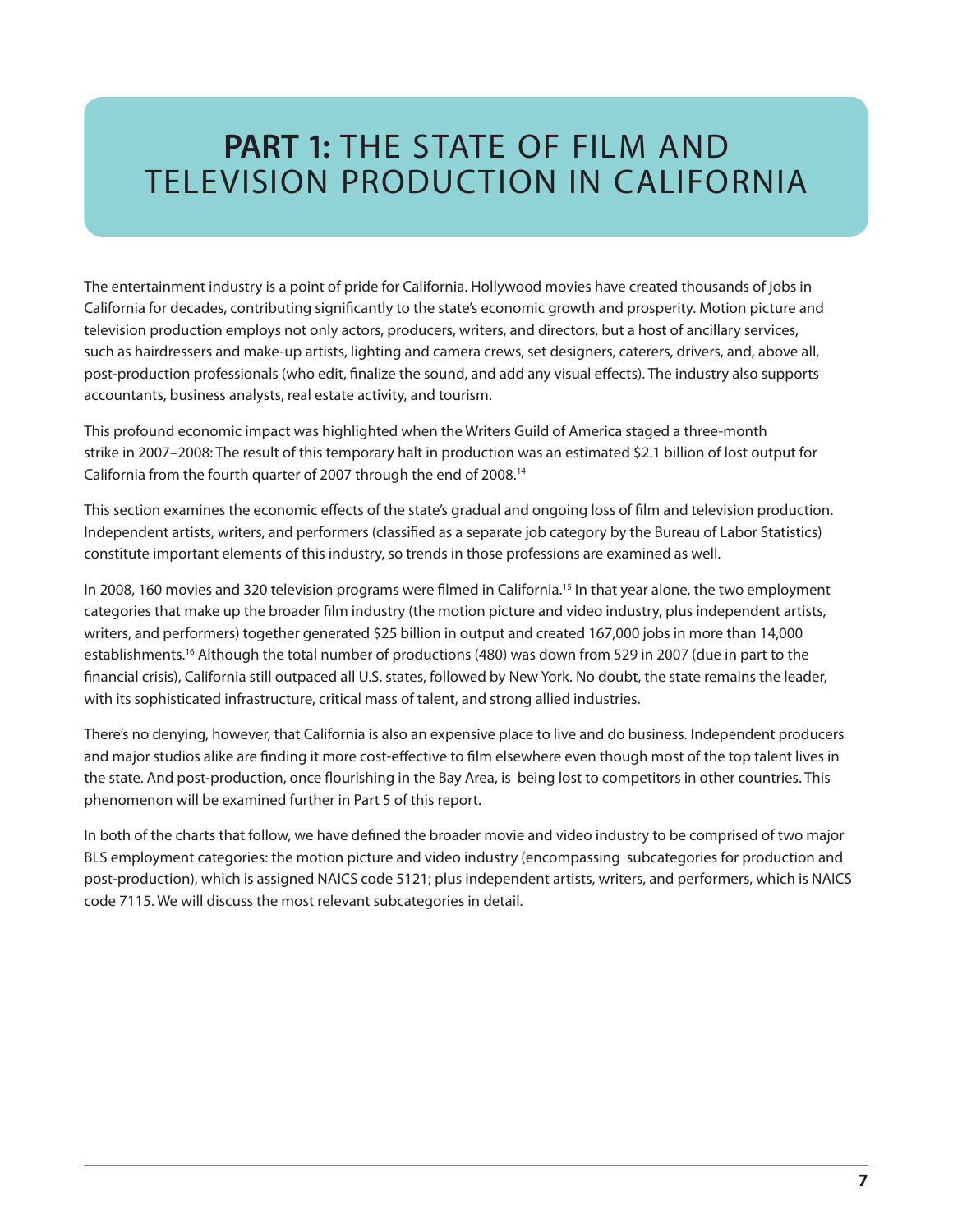Figure 1 shows that the economic contribution of the broader industry in California was mostly on a rising trajectory until 1997, when it reached \$21 billion in output, then dropped. A significant recovery occurred in 2002, peaking in 2004 at more than \$26 billion in output, before leveling off.



### **Figure 1. Output in California's movie and video industry**

Primary establishments and independent production

Employment in the broader industry increased through much of the 1990s, eventually peaking in 1997 at 174,000 jobs, as seen in this figure. However, 1998 brought a sharp fall that impacted both GDP and employment. Although a recovery occurred in 2004, the 1997 employment level has yet to be recaptured.



#### **Figure 2. California's movie and video industry employment**

Primary establishments and independent production

*Sources*: California Employment Development Department, Moody's Economy.com.

*Sources*: California Employment Development Department, Moody's Economy.com.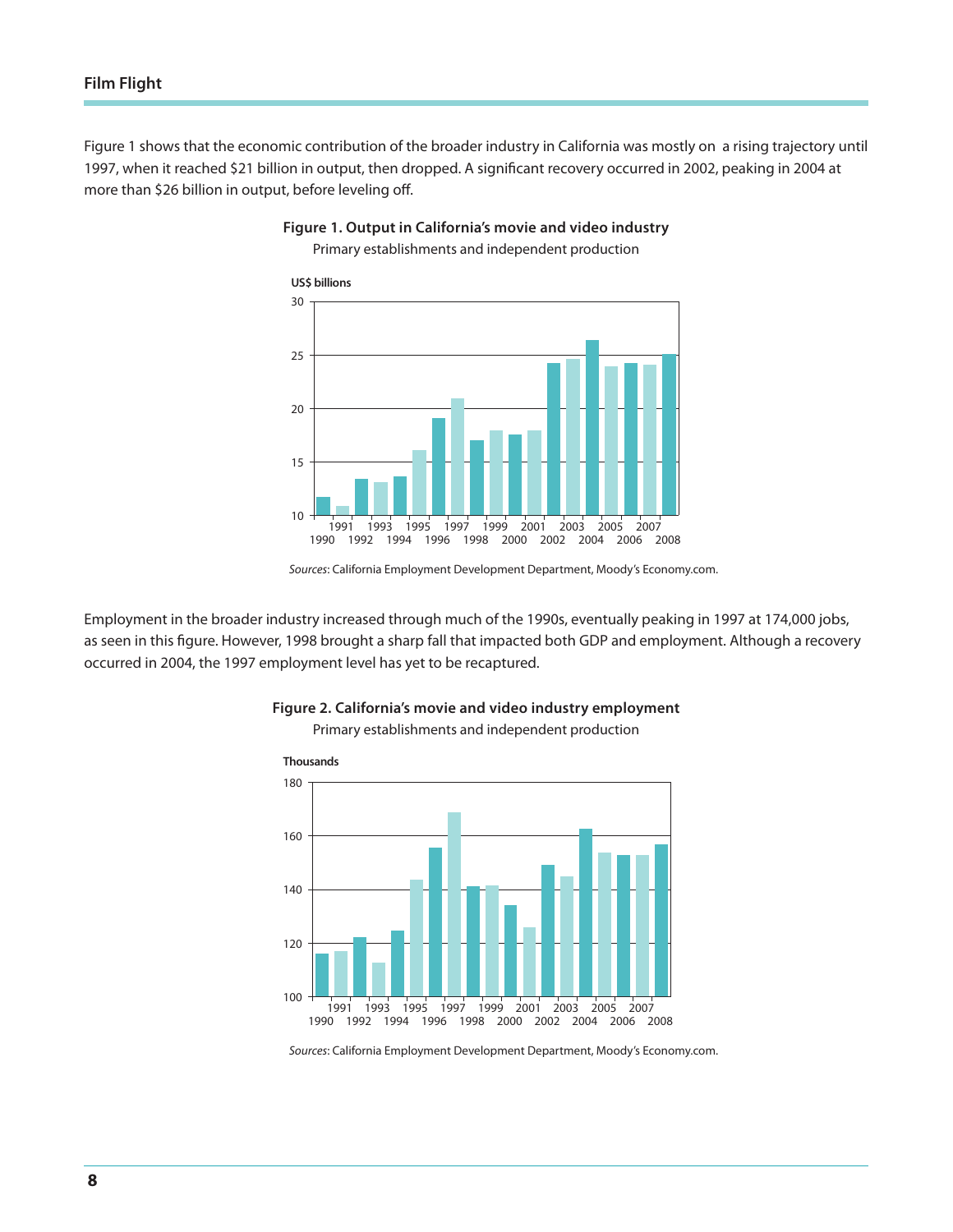## **Production Trends**

Mirroring the broader trends discussed in the preceding section, the specific production side of the industry<sup>17</sup> experienced positive growth for much of the 1990s before it peaked in 1997 and subsequently declined. It took until 2004 to regain the levels enjoyed in 1997, but that brief growth spurt was followed by a modest decline. By 2008, it accounted for more than 117,000 jobs in California, resulting in total wages of \$10.4 billion—a strong showing, but with employment still failing to match the 1997 and 2004 peaks.





The falloff in the late 1990s coincides with a push by Canada, the United Kingdom, and Eastern Europe to build production facilities and cultivate local talent. These locations began offering incentives for film production, and the enticements worked. One study estimated that the total U.S. expenditure lost to runaway production was \$2.8 billion in 1998.<sup>18</sup> This study also confirmed that most out-of-country production went to Canada, which lured film and television producers with NAFTA-exempt production incentives, including substantial tax rebates. The Canadian production tax subsidy was passed in 1998, and within just a few years, the effect in California was notable.

Many productions returned to the United States after the turn of the millennium, as the euro and the Canadian dollar gained strength. But not all the repatriating productions returned to Hollywood. Other U.S. states had begun providing incentives and became viable competitors for movie production. Looking at BLS numbers from 2003 to 2008, compound growth in employment for California's industry was 2.3 percent, compared with a massive 45.8 percent jump in New Mexico and 24.8 percent growth in Louisiana.

The writers' strike of 2007–2008 sharpened California's substantial loss of film and television production. When production resumed after the stoppage, television viewership lagged and industry uncertainty remained. Despite these factors, the industry showed positive growth in 2008. This was attributed primarily to completing a backlog of productions that had been suspended during the writers' strike.

*Sources*: California Employment Development Department, Moody's Economy.com.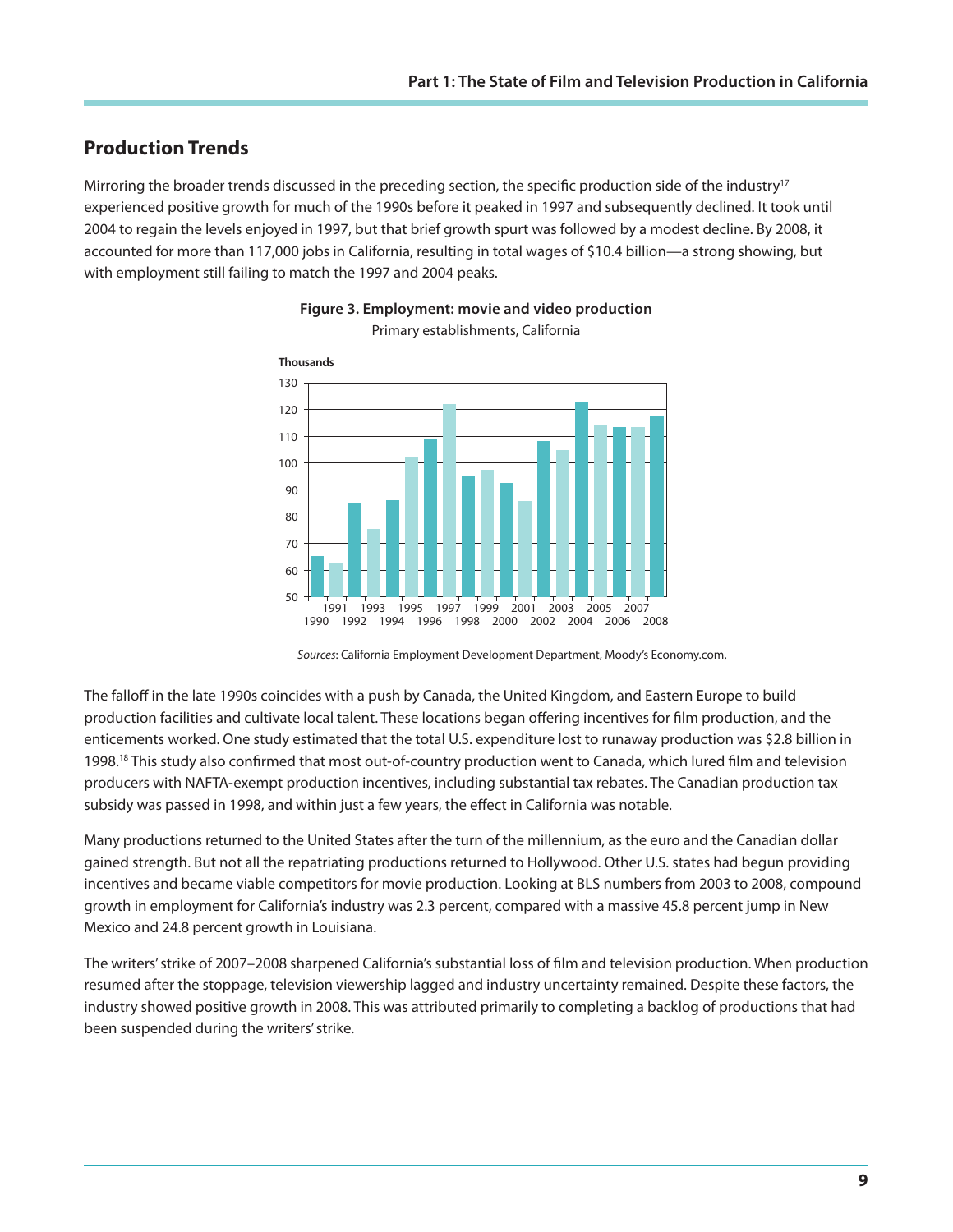### **Independent Artists, Writers, and Performers**

The bar graph below shows that more than 9,500 jobs existed in California for independent artists, writers, and performers (NAICS code 7115)<sup>19</sup> in 1991. The sector showed mostly positive job growth until 2003, when the industry comprised more than 18,400 jobs in more than 6,000 establishments.

After that point, however, these independent professionals became more mobile and California continued to grow increasingly expensive. As improved telecommunications facilitated global commerce, they exercised the flexibility to live anywhere and still work for Hollywood productions. From 2003 to 2008, compound growth for independent artists, writers, and performers in California was negative 1.6 percent while their counterparts in New York registered a 5.7 percent increase in jobs, and North Carolina tallied a 7.1 percent increase.



**Figure 4. Independent artists, writers, and performers** Employment, California

From the fourth quarter of 2008 through the first quarter of 2009, however, production employment declined by 12 percent and employment of independent artists registered a 15 percent decline.<sup>20</sup> Multiple factors were at work during this time period, including the global financial crisis, which made it difficult for film projects to obtain financing. The convergence of economic events makes it difficult to isolate and quantify the impact of any single trend, but it is clear that the long-term structural erosion in California's industry dominance has not fully abated.

## **Quantifying What California Has Lost**

California is still the industry leader, but as investment flows elsewhere and jobs are lost, the ripple effects are enormous. Our research examined the gains California could have realized if the state had maintained the share of North American employment it enjoyed in its peak year of 1997.

The state's share of North American employment in the movie and video industry (encompassing production, postproduction, and independent artists) has declined from 40 percent in 1997 to 37.4 percent in 2008.

If California had managed to retain the 40 percent share of North American employment it once enjoyed, 10,600 jobs would have been preserved in the state—more than 6 percent of the 2008 industry base. (In 2008, the state actually had 166,775 jobs in this industry. In the hypothetical scenario with its share maintained, it would have had 177,380 jobs.)

*Sources*: California Employment Development Department.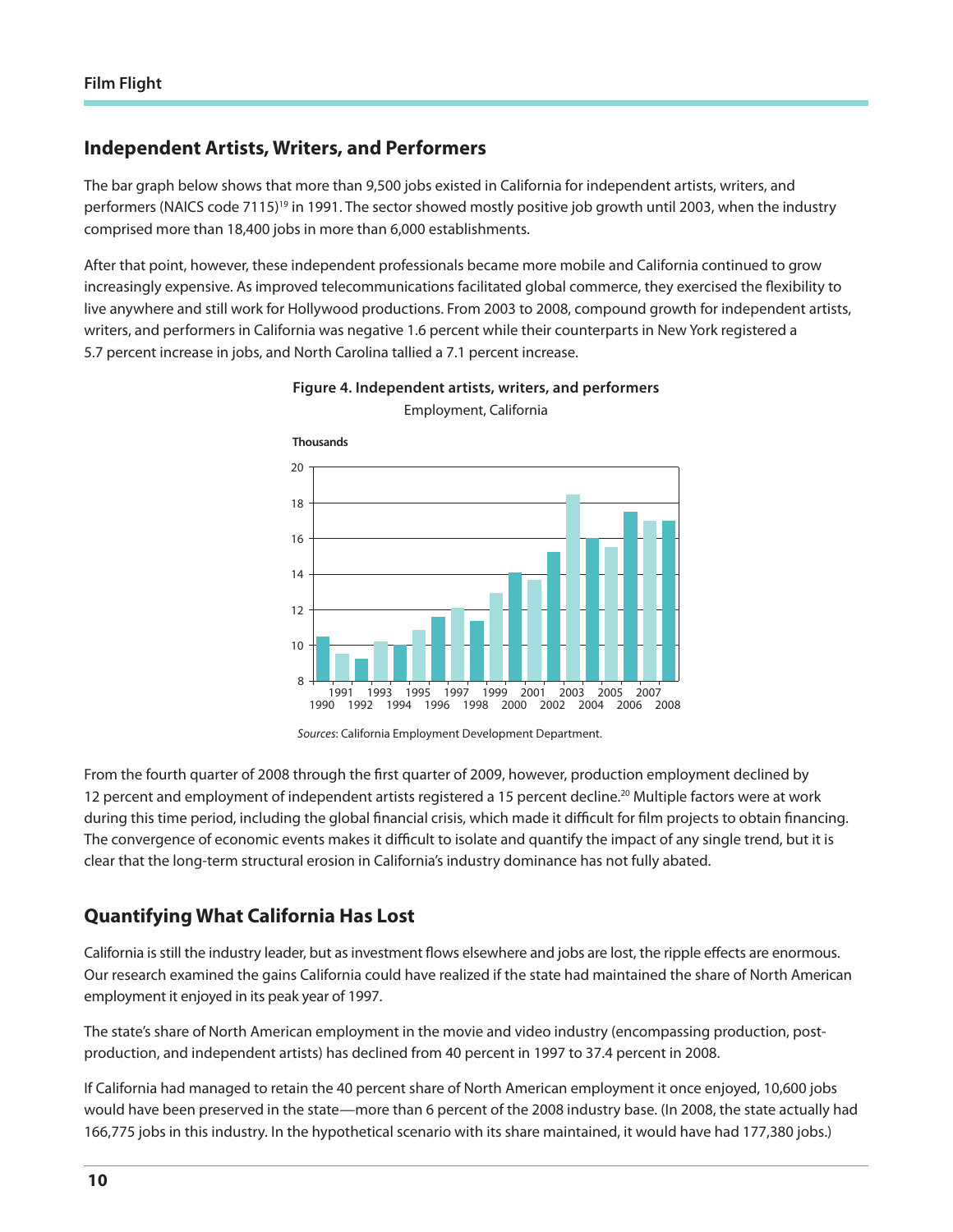While the loss of 10,600 potential direct jobs is significant, the ripple effects would have extended far wider. The secondary impacts encompass many regional suppliers, including independent contractors. In addition, supply-chain activity generates income for the region's residents, who further cycle it back into the economy. For example, in addition to consumer spending by producers, actors, screen writers, and other specialized personnel employed by the film production industry, we should consider spending by the business professionals, truckers, restaurant workers, retail clerks, real estate agents, and others they impact. These consumption effects are referred to as induced economic impacts.

Using the RIMS II multipliers from the Bureau of Economic Analysis, we can determine the incremental jobs, earnings, and output that would have been created had the state maintained the employment share it held in 1997. The model takes into account the indirect effects of service-sector suppliers and the induced economic impacts of all workers' spending.

The 10,600 jobs that would have been retained in this scenario would have in turn generated an additional 25,500 jobs after rippling through other sectors, for a total impact of 36,000 jobs.

|                          | <b>Direct impact</b> | Indirect impact | <b>Total impact</b> |
|--------------------------|----------------------|-----------------|---------------------|
| Employment               | 10,606               | 25,487          | 36,093              |
| Wages                    | \$970M               | \$1.43B         | \$2.4B              |
| Real output              | \$1.58B              | \$2.63B         | \$4.21B             |
| Wages per employee       | \$91,893             | \$56,000        | \$66,547            |
| Real output per employee | \$148,782            | \$103,100       | \$116,524           |

#### **Estimated gains in broader economy if California had retained its 1997 share of North American employment**

*Sources*: U.S. Bureau of Labor Statistics (BLS), U.S. Bureau of Economic Analysis (BEA), Moody's Economy.com, Milken Institute.

This suggests that California's film industry employment multiplier is nearly 3.5—that is, for every job created in California's film sector, another 2.5 jobs are created in other sectors. Similarly, the preserved wages and output would have totaled \$2.4 billion and \$4.2 billion, respectively, after rippling through other sectors.

The 10,600 jobs that would have been retained under our hypothetical scenario would have paid nearly \$92,000 annually on average, with the additional indirect jobs yielding an average annual wage of \$56,000. The output per employee associated with the direct jobs in the industry would have averaged nearly \$149,000.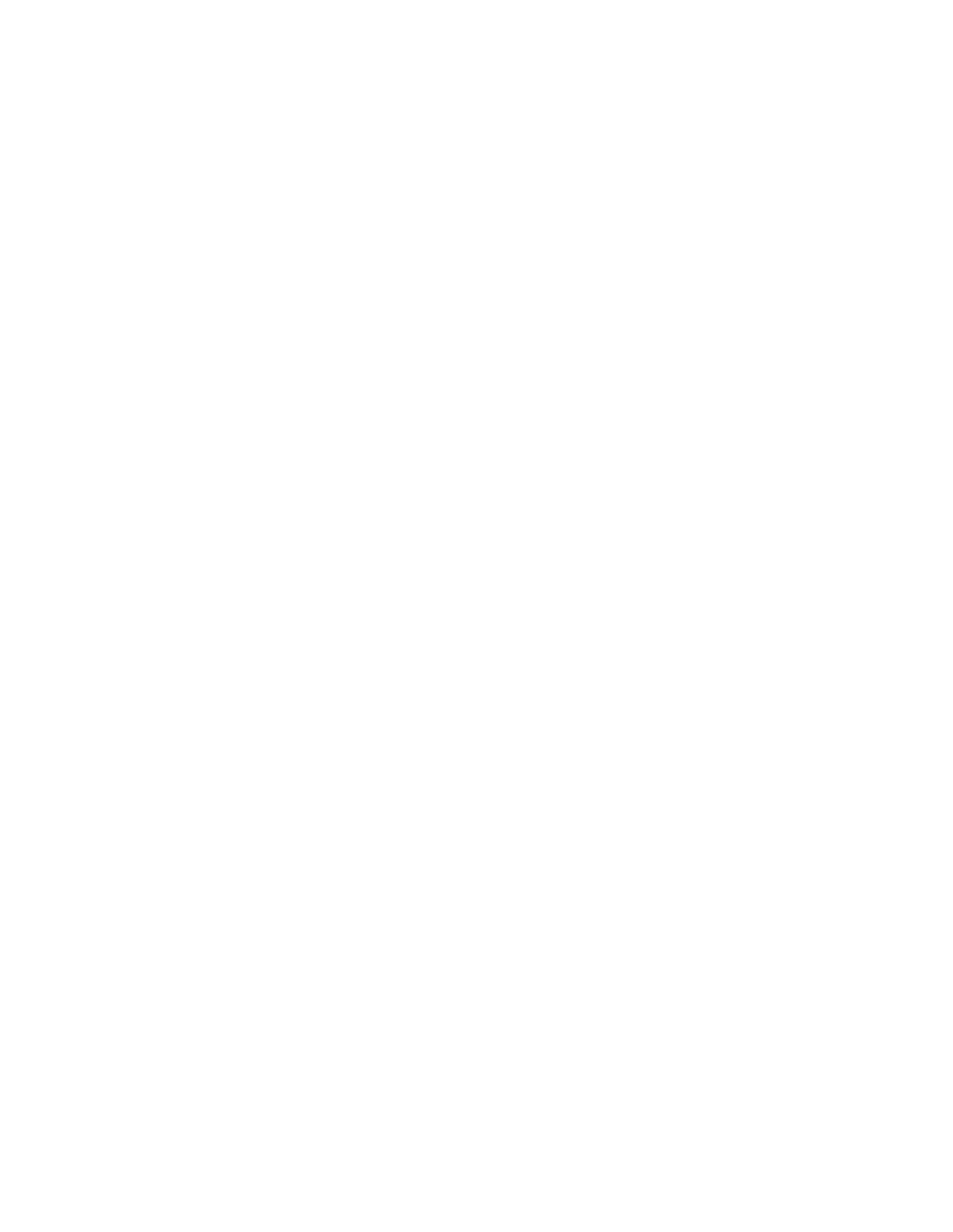# **PART 2:** COMPETITION FROM OTHER STATES

Given the prevailing high cost of doing business in California, increased local restrictions and moratoriums, and the array of aggressive tax breaks and incentives offered by competing locations, it's no wonder that industry decision-makers are expanding their production horizons. Some studio executives are responding to shareholder pressure for greater profits by looking beyond California to cut costs. Competitors may not have everything the Golden State can offer, but they are able to adapt quickly to global changes and implement innovative policies.

Many producers have found that film-friendly countries, most notably Canada, enable their U.S. dollars to go further, especially since incentives, and in some cases even funding, sweeten the deal. Domestically, a growing number of competing U.S. states also court producers with tax breaks, and have even established marketing offices in Los Angeles. Forty-two states (including California), plus the District of Columbia, beckon the industry with film incentives, and 28 of them provide tax credits.<sup>21</sup> (See the Appendix for full details on the programs offered in various locations.)

While it's important to stay on top of what these other locations are offering, it would be unrealistic for California to match these competitors on a rate-by-rate basis. In fact, some locations that have been extremely aggressive with tax breaks may be forced to scale back due to fiscal concerns and viability. The real contenders, however, are states that are combining strong incentives with a push to build infrastructure and a pool of talent for the long term. In those cases, even if tax incentives are eventually scaled back, these states will have a critical mass of facilities in place and will be able to compete with California solely on a cost basis.

This section will assess six key domestic competitors: New York, Georgia, Louisiana, New Mexico, North Carolina, and Michigan. In Parts 3 and 4 of this report, we will examine Canada, Australia, Germany, and the United Kingdom to determine their competitive edge in attracting film industry business.

### **New York**

New York is second only to California when it comes to movie and television production, boasting an average of 250 feature films a year.<sup>22</sup> Most of the state's production is concentrated in New York City, where the industry infrastructure and labor force are quite large (and where writers love to set stories).<sup>23</sup> Although it is already a leader, New York recognized viable and increasing competition from other states, and moved to implement measures designed to protect its industry.

Job losses in the film industry in New York might have escalated due to the flood of incentives offered by other states and Canada, but the inception of New York's tax credit in 2004 had its desired effect, and by 2007, 7,031 direct jobs were added.24 From the time the tax credit was further increased in April 2008 through December 2008, film projects in the state increased to 100 applications, rising by 67 percent compared with the same period in 2007. Local direct spending from these 100 projects totaled \$1.8 billion, an increase of more than 91 percent from the previous year.<sup>25</sup>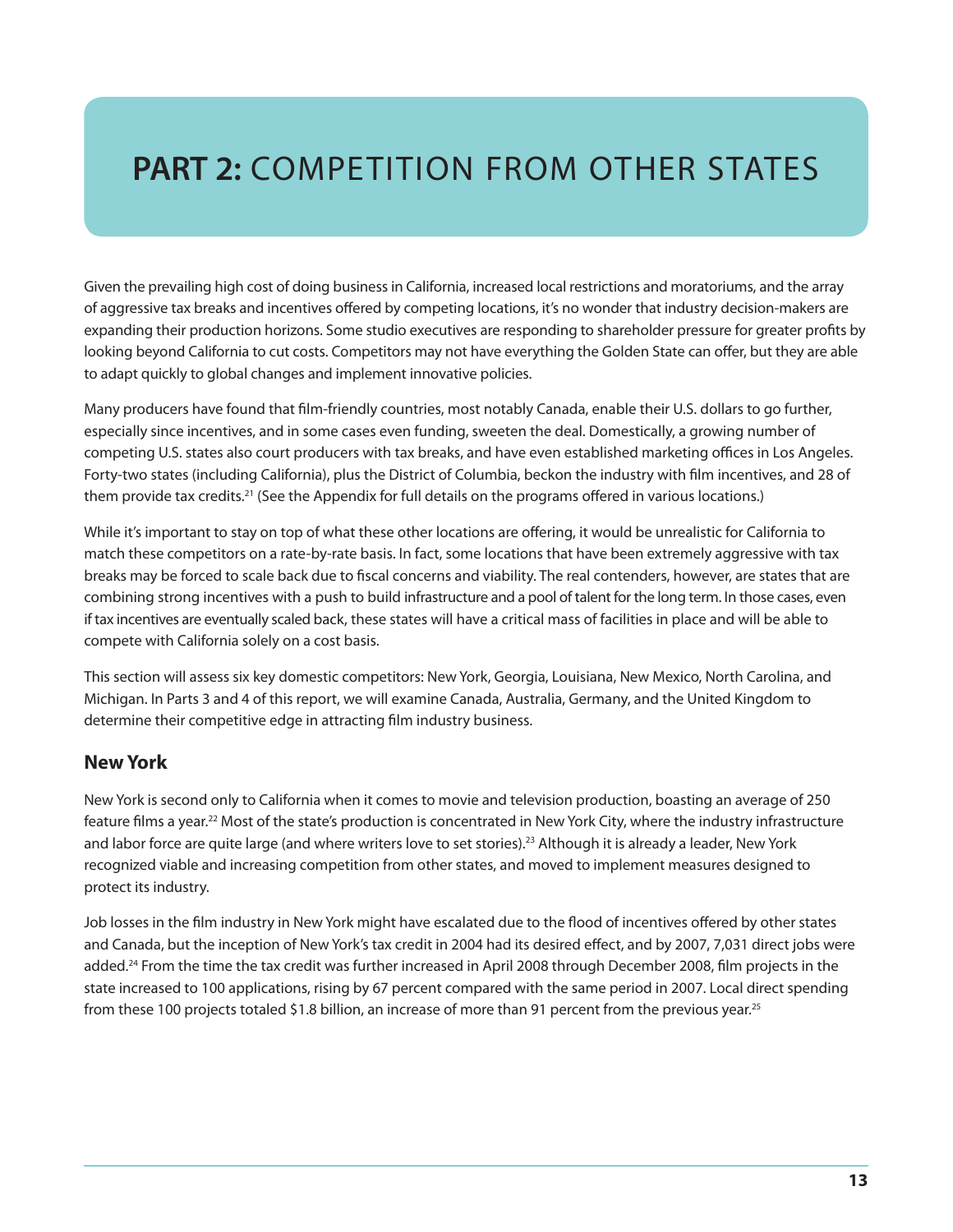#### *Law & Order:* **New York's Loss Is L.A.'s Gain**

In spring 2010, New York City took a hit with the news that NBC was pulling the plug on the original *Law & Order*, the second-longestrunning network series of all time. Roving *Law & Order* shoots had become a familiar sight on the streets of New York over the show's 20-year run, and quest spots had long been a mainstay for Broadway actors looking to supplement their income between theater gigs. In addition to the fond obituaries, the media took notice of the show's impressive economic impact over the years: According to the Mayor's Office of Film, Theater, and Broadcasting, the show provided jobs to about 4,000 people every year, including one-day acting roles. Its spending totaled about \$79 million annually, and its total economic impact over the years amounted to a whopping \$1 billion or more. In addition, Dick Wolf, the show's producer, was instrumental in lobbying for the tax breaks that eventually lured other productions to New York.<sup>26</sup>

All is not lost for the venerable franchise, however—and production is moving to the West Coast. Los Angeles can only hope that the forthcoming *Law & Order: Los Angeles* (already dubbed "LOLA" and set to debut in fall 2010)<sup>27</sup> becomes the same kind of economic engine for Southern California that "the mothership" was for the Big Apple.

In 2008, New York State increased the fully refundable tax credit for qualified expenses incurred while filming in the state from 10 percent to 30 percent. In addition, New York City offers a 5 percent refundable tax credit, increasing the potential total tax credit to 35 percent. Other incentives include exemption from state and local sales and use tax, up to a 5 percent tax credit on investment in construction and upgrades of film production facilities, and an employment incentive tax credit.<sup>28</sup>

New York City's "Made in NY" incentive program includes the tax credit cited above, as well as a marketing credit (1 percent of the production cost for projects with at least 75 percent of production work completed in New York City).29 It also established the Mayor's Office of Film, Theatre and Broadcasting, which offers concierge-style service—a comprehensive support system that reflects the city's cooperation and willingness to cultivate the industry. Some of its services include a one-stop shop for obtaining permits, location scouting, discounts from local vendors, exclusive free assistance and protection from the NYPD Movie and TV Unit, and informational resources on the film office's website. Although many elements of this convenient, streamlined service are in place through FilmL.A., New York's approach provides a useful model for Los Angeles to study, given its speed and effectiveness.

It is worth noting that New York City, struggling with its finances like most U.S. cities and states, recently implemented a fee of \$3,200 to film in municipal buildings.30 It will be interesting to observe whether this is a sign of things to come, and whether some of California's most aggressive competitors can sustain their incentive programs in the face of growing fiscal pressures.

#### **Georgia**

Georgia's film business is booming these days, thanks to attractive and broad-based tax incentives and simplified criteria for qualification. In May 2008, the state made a bold increase in its tax credit, going from a potential total of 17 percent all the way up to an eye-catching 30 percent on all qualified film-related spending in Georgia. The current tax credit includes a 20 percent base credit for filming, post-production work, and video game development and animation with a minimum expenditure of \$500,000 in a single year. An additional 10 percent credit called the Georgia Entertainment Promotion is available if filmmakers include a Georgia logo or similar placement in the final project.<sup>31</sup>

Georgia's development as a media hub has been under way for quite some time. It has been long been home to the Turner empire, which includes CNN headquarters, TNT, and the Cartoon Network. Atlanta has also emerged as a major center for hip-hop music and, more recently, for video game developers.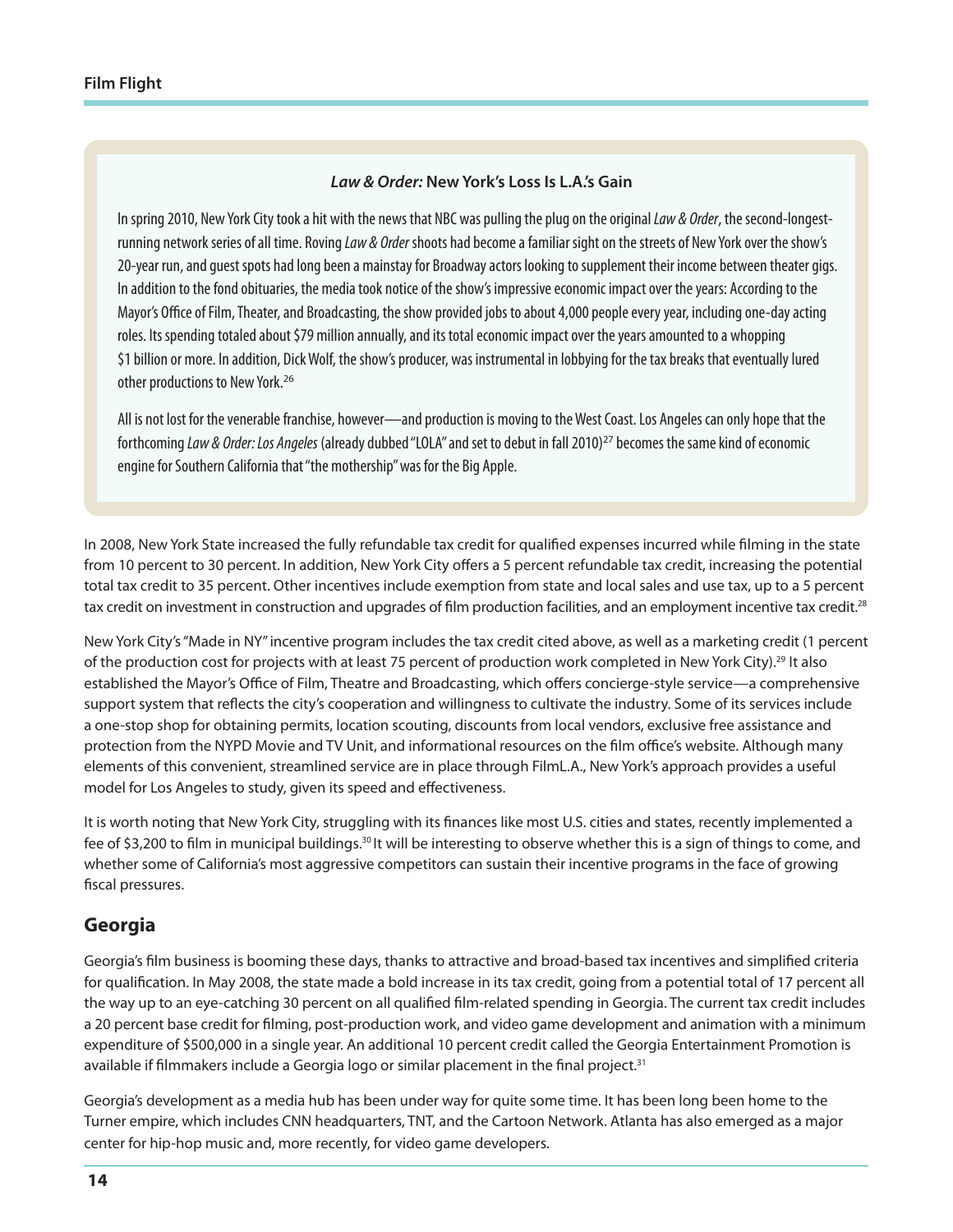Despite these advantages, Georgia took a back seat for many years to states such as Louisiana when it came to film production. The adoption of a tax credit in 2005 finally began to change that picture. It quickly produced a \$475 million economic impact to the local economy, an increase of 283 percent from 2004.32 Stiff competition soon prompted Georgia to go even further, and in 2008, the state instituted the aggressive increase described above.

The results were swift: Since then, production spending in Georgia has increased by more than 150 percent.<sup>33</sup> Thirteen feature films were filmed in the state in 2009, including *The Blind Side*, which snagged multiple Oscar nominations. (Broderick Johnson, one of the film's producers, was quoted in *Variety* as saying, "The magnitude of Georgia's tax break is one of the best, if not the best, in the country . . . . [I]t has such a mature crew base you can hire almost everyone locally, so the value of the credit is bigger."34) In addition, 20 television specials and series were filmed that same year, including the CW's *Vampire Diaries*.

The state's infrastructure is expanding to keep pace. In addition to the prolific 200,000-square-foot Tyler Perry Studios, launched in 2008,<sup>35</sup> a new 30-acre facility will open on the site of the old Lakewood Fairgrounds in 2011. It will include 100,000 square feet of soundstages and office space, as well as a set construction shop and lighting and grip facilities. A representative of EUE/Screen Gems said that the company was investing in the project since producers, directors, and studios are increasingly drawn to Atlanta by generous incentives and are looking for expanded infrastructure.<sup>36</sup>

## **Louisiana**

Louisiana is one of the most popular alternative locations for film production. It offers a refundable, transferable, and permanent 30 percent film tax credit on expenses incurred while filming in state, regardless of the cast and crew's state of residency. An additional 5 percent labor tax credit is available if a Louisiana resident is hired.<sup>37</sup> It also offers more liberal qualification criteria.

Some years back, state leaders realized that when the Canadian dollar climbed sufficiently, a number of film productions would return to the U.S. They therefore positioned Louisiana to compete for that business. When the loonie began to appreciate against the U.S. dollar in 2002,<sup>38</sup> Louisiana implemented its film tax credit.

Only one feature film was shot in Louisiana in 2002, and no television series. In 2003, seven features and six television series (including MOWs) were shot. By the end of 2009, 51 feature films and 11 television series were produced in Louisiana.<sup>39</sup> Although these numbers were meager compared with California's total, Louisiana's demonstrable success<sup>40</sup> proves that there are domestic options to Canada for quality low-cost filming.

Two critically acclaimed HBO series are filmed in New Orleans (*Treme* and portions of *True Blood*, which also shoots in Southern California). The state has also landed the upcoming superhero blockbuster *The Green Lantern* among a growing list of other features.41 And in a painful piece of irony that should make California officials sit up and take notice, Louisiana actually managed to snag production of Sony Pictures' upcoming *Battle: Los Angeles*, with Shreveport standing in for Santa Monica.42

Increased production and labor tax credits have enabled Louisiana to expand its infrastructure and labor force. The permanent status of the tax credits signals to filmmakers that there is stability in the state's film policy.

## **New Mexico**

New Mexico, like Louisiana, is a leading candidate for film production thanks to attractive tax incentives and relatively streamlined criteria for qualification. The state offers a tax rebate of 25 percent on all qualified direct film-related spending in New Mexico. It has a zero percent interest (with back-end participation) film investment loan program for up to \$15 million per project, a feature with great appeal to independent filmmakers, who often face limited financing options.<sup>43</sup>

New Mexico's film tax rebate program started in 2002. Like Louisiana, the state was quick to recognize the economic impact of film production on the local economy, and capitalize on the weakening U.S. dollar. New Mexico initially offered a 15 percent tax rebate in 2002 to attract production, and was successful in its efforts. Since its inception, 115 major film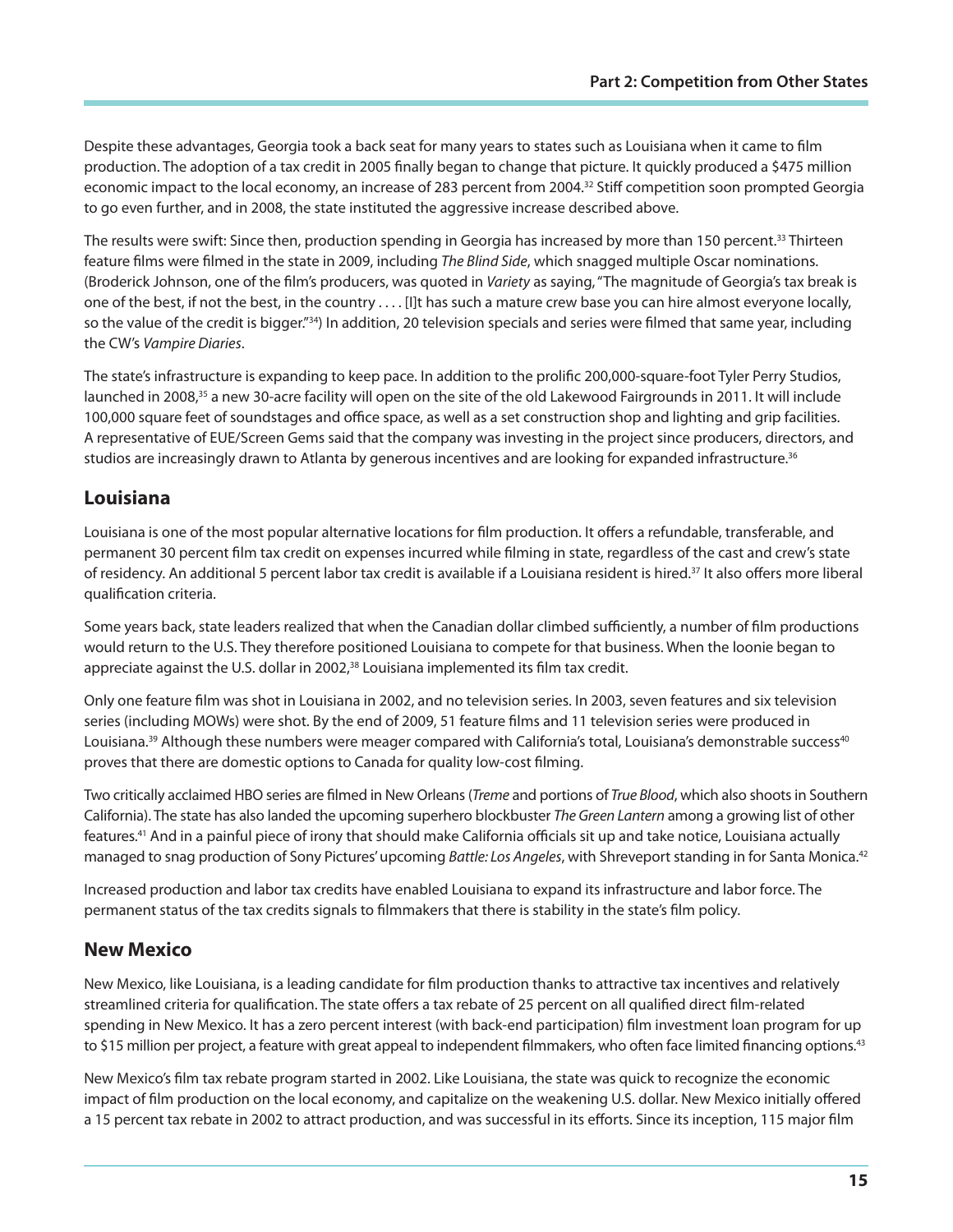projects have been produced in the state, including 22 projects that took advantage of the state's loan program.<sup>44</sup> By 2007, 30 film projects had participated in New Mexico's tax rebate program, with total spending of \$253 million.

In addition to luring smaller-scale indie productions, the state has hosted filming for acclaimed features and major action films alike, including *No Country for Old Men, Terminator Salvation,* and Imagine Entertainment's upcoming *Cowboys & Aliens*.

New Mexico has increased its rebate rate twice, to 25 percent as of 2010. A study conducted by Ernst & Young found that each time the tax incentive rate was increased, the number of projects and associated spending increased in the state.

In addition to the tax rebate and loan program, New Mexico established a Film Crew Advancement Program that offers a 50 percent reimbursement of wages for on-the-job training of New Mexico residents hired for below-the-line crew positions. The program and the increased presence and capital expenditures of production companies foster the growth of local talent and infrastructure in the state.

## **North Carolina**

North Carolina has long been a location for film and television series, particularly for made-for-TV movies. It has several studios and abundant local talent. The decline in the number of made-for TV movies, the rise of reality television shows, and runaway production to Canada have taken a toll, however.<sup>45</sup> Adding to the state's woes were several neighboring states with more generous film tax incentives. North Carolina responded in 2006 with a 15 percent refundable tax credit in film-related spending within the state. Still, the number of productions remained flat as producers chose other states with higher incentives. North Carolina was unable even to attract the MOWs that Louisiana lost due to the devastation caused by Hurricane Katrina.

Not until the expansion of the tax credit in 2008 and an extension of its sunset to 2014 did the number of productions increase.46 Ten projects were filmed in North Carolina in 2008, compared with four in 2007. Effective January 2010, the state's tax credit rate was increased to 25 percent. The new rate is more in line with competitors, so given its more established infrastructure and more experienced local talent base, North Carolina is positioned to market itself as a more attractive film location going forward.

### **Michigan**

Michigan is a new addition to the list of states offering film tax incentives. In April 2008, it adopted the most competitive film tax incentive in the U.S., and set the bar for qualification fairly low. The state offers a 40 percent transferable tax rebate on expenditures incurred while filming or producing other entertainment media projects in state. The rate rises to 42 percent if filming is done in core communities.<sup>47</sup> Compensation expenditures for above-the-line workers, regardless of residency, and for below-the-line Michigan workers are eligible for the 40 percent to 42 percent rebate; for non-resident below-the-line workers, a 30 percent rebate applies.

To grow the state's production infrastructure, Michigan offers a Film and Digital Media Infrastructure Investment Tax Credit. Investments of \$250,000 or more are eligible for a 25 percent tax credit against the production company's state business tax liability. The state also put in place a policy to grow its labor force via the Film and Digital Media Worker Job Training Tax Credit. The program is a 50 percent refundable business tax credit for spending toward on-the-job training provided for Michigan residents hired in below-the-line positions.48

Just one year after the inception of Michigan's tax incentive programs, production in the state increased from only two projects with total direct spending of \$2 million in 2007 to 32 completed projects with more than \$70 million in total direct spending in 2008.49

Given the magnitude of Michigan's fiscal crisis, many have begun to question whether the state can sustain its generous tax credit. But advocates among state lawmakers argue that the current level of tax credit is justified since it will attract jobs, diversify the state's industry base, and quickly build the infrastructure needed to sustain the film industry. They further argue that growth in the film industry has the potential to counter-balance the massive job losses in the auto industry.<sup>50</sup>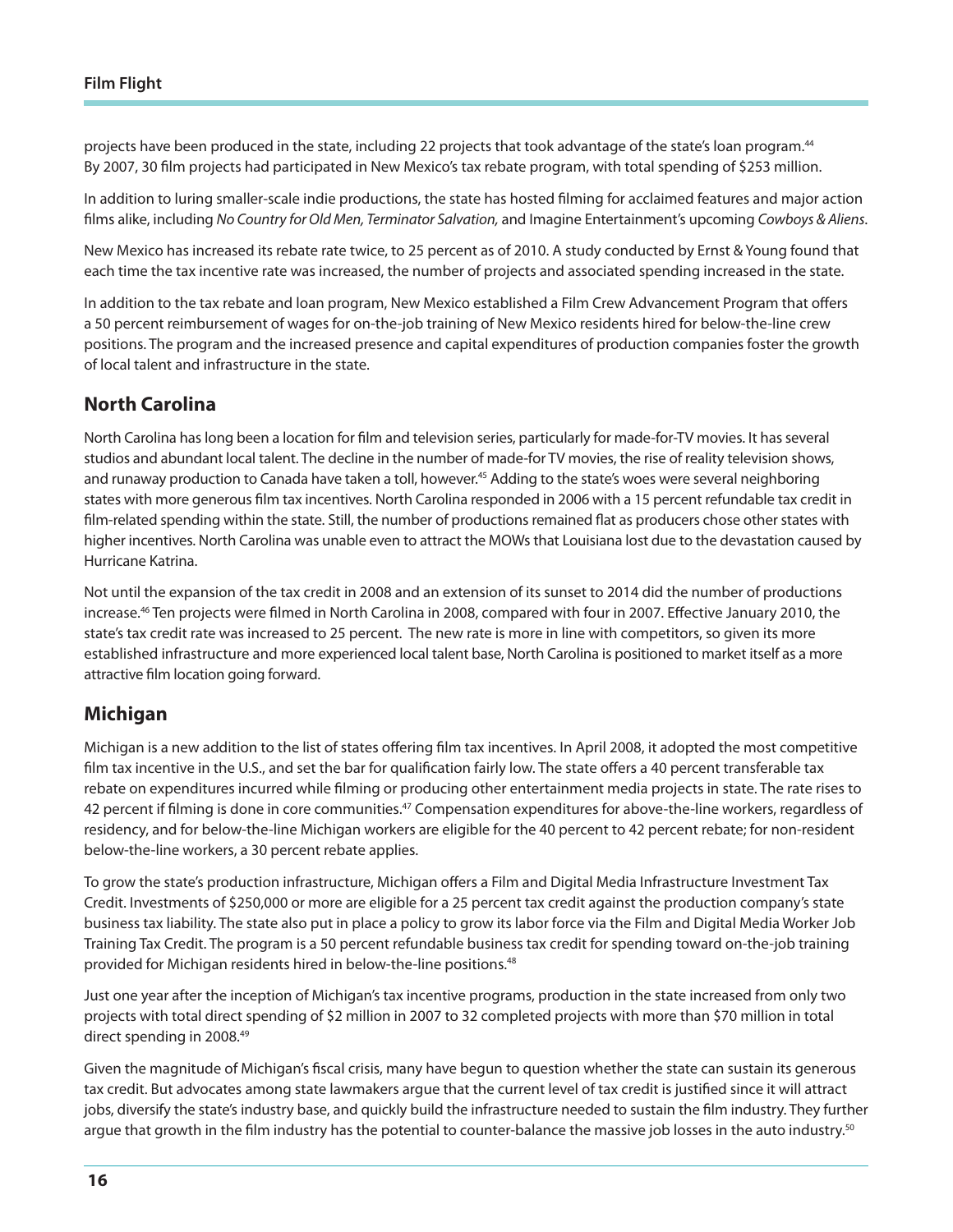## **PART 3: CANADA AS A TOP LOCATION** for Film Production

Canada has been making films since 1913; its first foreign film was produced in 1952.<sup>51</sup> Years of investment and infrastructure development, visionary leadership, and a propensity to cultivate international partnerships have positioned the country well to capture film industry commerce.

The industry contributed nearly US\$8 billion to Canada's economy in 2008.52 Production is mostly concentrated in Vancouver, Montreal, and Toronto. These cities are considered the top locations in North America for filming outside of Los Angeles and New York.

Several factors have contributed to production flight to Canada:

- tax incentives
- proximity to the U.S.
- lower labor costs
- • favorable exchange rates (especially prior to 2003)

The Canadian Production Services Tax Credit (PSTC) was enacted in 1998 specifically to attract U.S. production. These measures enabled foreign production companies to save 25 percent or more in costs when filming in Canada.53 After the adoption of these federal and provincial film tax incentives, foreign production ramped up, peaking in 2002, when 211 projects were produced with total expenditure of US\$1.2 billion.



#### **Figure 5. Value of Canadian dollar and foreign production level**

*Sources*: Federal Reserve Board, Assoc. of Provincial Funding Agencies, Dept. of Canadian Heritage.

The Canadian dollar started to gain value in 2002,<sup>54</sup> after which the number of foreign projects slipped to 166, although the volume amount in dollars of foreign production barely moved.55 Canada found itself competing with not only Hollywood, but locations like Louisiana and New Mexico. The federal government acted quickly and aggressively,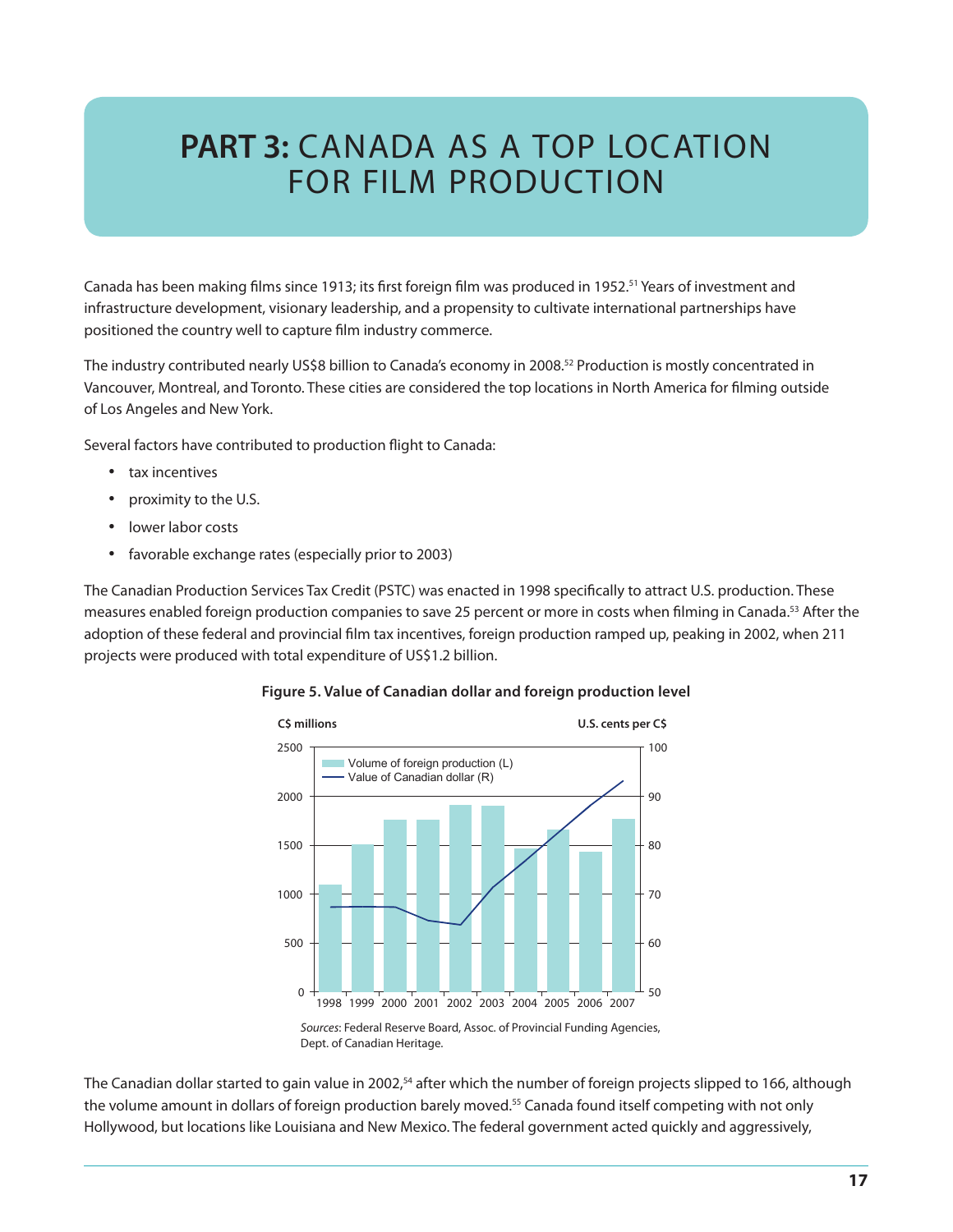expanding the labor-based federal tax credit to foreign producers from 11 percent to 16 percent in 2003. The province of British Columbia followed suit with the Digital Animation or Visual Effects (DAVE) tax credit of 15 percent, which is also labor-based.

In 2003, a public-private partnership of the Ontario Media Development Corporation (OMDC), FilmOntario, and the City of Toronto called the Toronto Ontario Film Office went straight to the heart of film production, establishing an office in Los Angeles to court producers and promote the benefits of filming in Toronto and Ontario.

The strength of the Canadian dollar continued to rise, and by 2005, foreign production in the country had dropped to 155 projects.<sup>56</sup> Provincial governments realized the need to act and expanded their incentive programs to lure back foreign production companies. British Columbia's PSTC was expanded from 11 percent to 18 percent; Quebec's PSTC jumped from 11 percent to 20 percent; and Ontario's PSTC went from 11 percent to 18 percent with no caps on labor costs and an additional 20 percent refundable tax credit for its growing computer animation and special effects industry.<sup>57</sup>

Ontario's Ministry of Culture took additional steps in 2006, creating the Entertainment and Creative Cluster Partnership Fund. The three-year C\$7.5 million investment fund is managed by the OMDC to stimulate growth through capacity building, marketing innovation, and skills development in the province's entertainment and creative industries.58 The success of the program prompted its extension in 2009 for four years with an increased investment to C\$12 million.<sup>59</sup> Funds in other provinces are also available, as are scholarships for advanced training of professionals.

Provincial film tax credits have increased several times. As of March 2010:

- • British Columbia's PSTC is now 33 percent, with an additional 6 percent for regional productions and another 6 percent for distant locations. The DAVE tax credit increased to 17.5 percent.60
- • Quebec's PSTC was raised to 25 percent and has been expanded beyond labor expenses to all expenses of qualified production. An additional 20 percent tax credit can be claimed for animation and visual effects production.<sup>61</sup>
- Ontario's PSTC is now 25 percent, and the animation and visual effects production credit remains at 20 percent.<sup>62</sup>

Canada is able to leverage its established resources not only to sustain domestic film production companies but to attract foreign partners. Canada has co-production agreements with fifty-three countries, enhancing creative, technical, and financial resources. Co-productions totaled US\$281.4 million in 2008, with France as the largest partner, followed by the United Kingdom, Ireland, Australia, and New Zealand.63

Canadian leaders don't have control over the movement of currency exchange rates, but they do have the power to adopt policies. Their willingness to move quickly mitigated what probably would have been huge losses for one of the economic engines of the country.

## **World-Class Infrastructure**

Canadian studios have been catering to Hollywood since the Alfred Hitchcock movie *I Confess* was filmed in Quebec and released in 1953.<sup>64</sup> U.S. expertise helped build Canadian studios into state-of-the-art facilities that produce award-winning films.<sup>65</sup> In 2007–2008, U.S.-based producers accounted for almost 80 percent of total foreign labor and service (FLS).<sup>66</sup>

Montreal is a versatile set, standing in for locales as diverse as Europe and New York City. It is home to more than 50 soundstages, including the Mel's Cité du Cinéma complex. It has climate-controlled stages (including one of 35,600 square feet) and executive office space. Recent films produced in Montreal include *The Mummy: Tomb of the Dragon Emperor, 300, Get Smart*, and *Beastly*. Naturally, the province has numerous co-production film ventures with French companies.<sup>67</sup>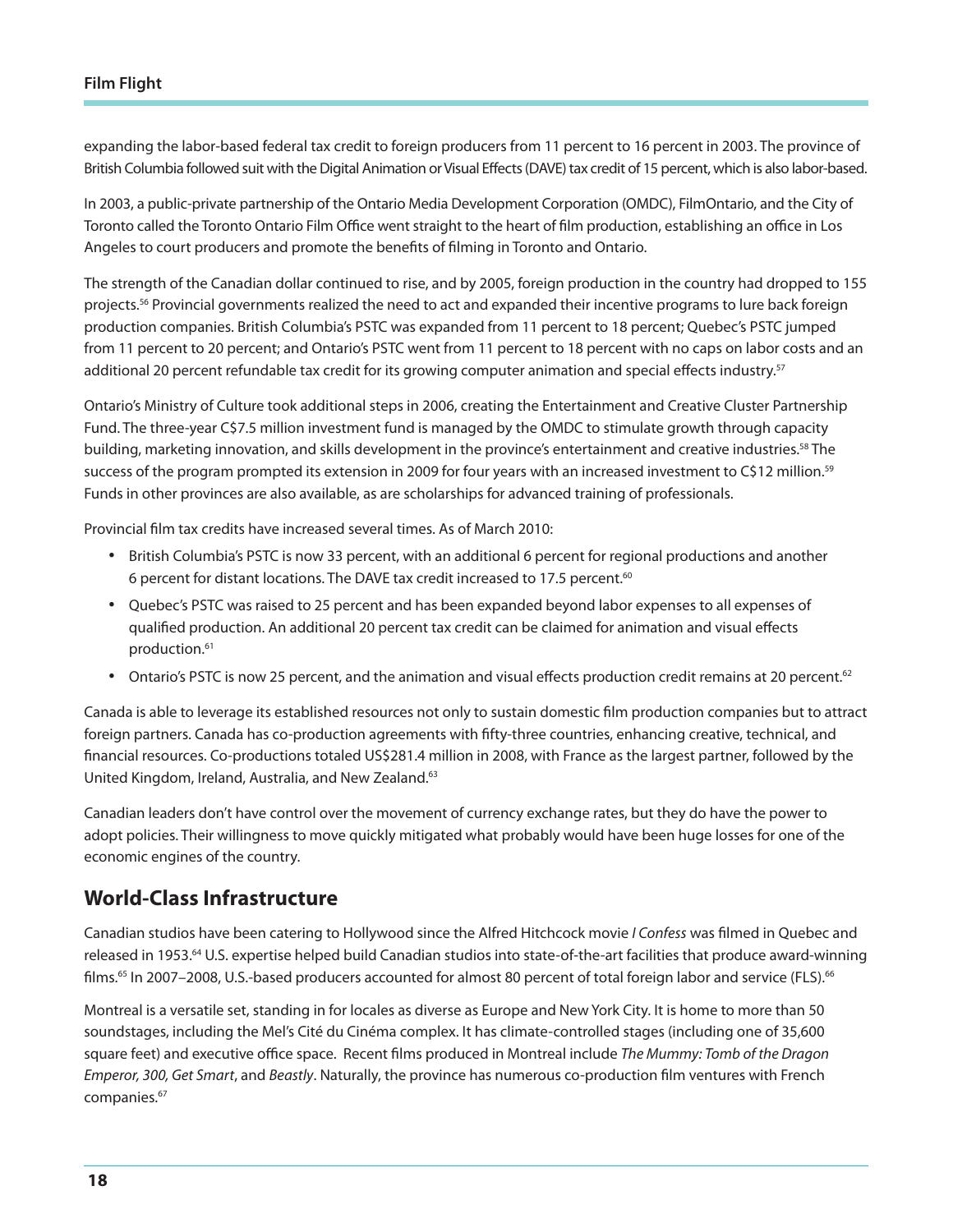One top Canadian production facility is Pinewood Toronto Studios (formerly Filmport) in Toronto.68 One of the country's largest production complexes, with more than 250,000 square feet of production space, it includes eight soundstages, support facilities, and office space. It is part of the U.K.-based Pinewood Studios Group, affording it access to European film productions.<sup>69</sup>

In British Columbia, Vancouver Film Studios boasts ten soundstages and six production office facilities spread over thirty acres near the airport. The facility has produced big-budget feature films, including *Twilight Saga*: *New Moon* and *Fantastic Four*, and the television series *Battlestar Galactica*. 70 Elsewhere in Vancouver, North Shore Studios (formerly Lionsgate Studios), with eight soundstages, has produced the films *Elektra* and *Catwoman*; Bridge Studios, with six sound stages and one of the largest visual effects stages, produced *Night at the Museum* and *Juno*. 71

## **Local Talent for Sustained Growth**

Canadian policies have helped to grow its domestic film production workforce. The industry employed 35,112 people, including independent artists, in 2008.<sup>72</sup> The prevailing film tax incentives have a Canadian resident worker bias and fund scholarship programs, internships, and advanced training of film production professionals. Illustrating the industry's commitment to human capital is the Canadian Film & Television Production Association's (CFTPA) national mentorship program, which partners interns with experienced Canadian independent producers. A majority (80 percent) of interns have had success in finding work in the industry after graduating from the program.<sup>73</sup>





Canada has a tremendous pool of professionals for producing major films and television shows. Foreign film production companies and producers can choose either union or nonunion talent at a less expensive rate than their U.S. counterparts, and can save as much as 30 to 40 percent. (One advantage of hiring union workers is more experience with major projects.) To compare, the base fee of principal union actors in Canada is US\$565 (per nine-hour work day)<sup>74</sup> and US\$441 for nonunion actors (ten hours).<sup>75</sup> A member of the Screen Actors Guild (SAG) in the U.S. has a minimum rate of US\$782 for a day performer.<sup>76</sup>

*Sources*: Statistics Canada, NAICS codes 5121 and 7115.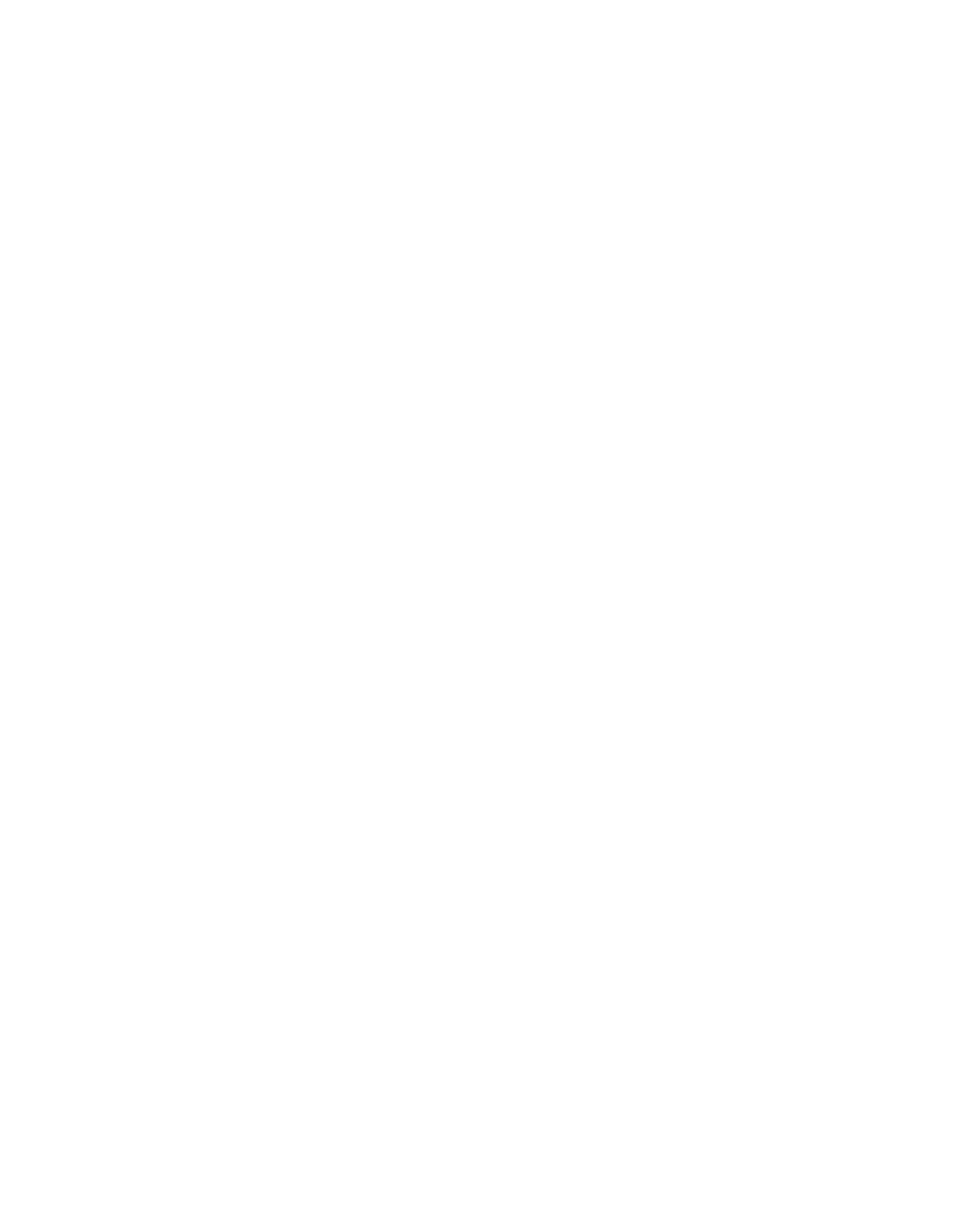## **PART 4:** Additional Global Competition for Film Production

Offering world-class infrastructure, professional crews, and tax incentives, **Australia** has enjoyed notable success in attracting foreign film production. These factors recently helped Australia land the underwater action film *Sanctum*, director James Cameron's follow-up to his box office smash *Avatar*. 77 In addition to filming on the Gold Coast, Cameron is basing post-production in Melbourne, which enhanced its reputation for sophisticated post-production work in recent years with *Where the Wild Things Are* and HBO's *The Pacific*. 78

Australia's total employment in the film and video production and post-production services was 13,844 in the 2006–07 fiscal year,79 a number that represents a 44 percent increase from ten years earlier. Australia has co-production treaties with the United Kingdom, Canada, Italy, Ireland, Israel, Germany, Singapore, and China. (These agreements facilitate the pooling of financial, creative, and technical resources from participating countries and allow access to various public funding mechanisms.) In addition, the country has two memoranda of understanding (MOUs) with France and New Zealand.

Australia offers three federal incentives for production and post-production of films made in the country. Producers may apply for only one of these incentives. The Producer Offset program, introduced in 2007 and administered by Screen Australia, is a 40 percent tax rebate program for qualified feature film expenditures incurred in Australia by an Australian or foreign company with an Australian permanent residency and an Australian Business Number (ABN). A 20 percent tax rebate is available to productions other than feature films such as television series, documentaries, animation, etc. The Location Offset program for non-Australian filmmakers is a 15 percent tax rebate on qualified expenditures incurred in Australia. Finally, the Post, Digital, and Visual Effects (PDV) Offset tax rebate program of 15 percent for such projects performed by a post-production company in Australia can be claimed regardless of where the film was made.<sup>80</sup>

The **United Kingdom** has a long history of film production, dating from the early 1900s. The industry contributed £2.5 billion to the U.K. economy in 2007, or 0.2 percent of total GDP. 81 In 2008, 21,113 people worked in the film and video production industry (SIC code 9211), 46 percent of whom were freelancers.<sup>82</sup>

The U.K. offers a tax break to British film productions. To qualify, one of these criteria must be met: The film must be from a country with a co-production bilateral treaty with the U.K. (Australia, Canada, France, India, Jamaica, New Zealand, and South Africa); include as producer a member of the European Convention on Cinematographic Co-production; or pass a cultural test (the film must have some British element). The cash rebate is 25 percent of qualified film expenditures with total production expenditures of as much as £20 million in the U.K.; the rebate is reduced to 20 percent if expenditures exceed £20 million.<sup>83</sup>

The U.K. prides itself on its world-class studios and deep pool of experienced performers and crew. Major studios include the Pinewood Studios, Shepperton Studios, Elstree Film Studios, Ealing Studios, 3 Mills Studios, Twickenham Film Studios, and The Paint Hall in Northern Ireland. In 2009, 125 U.S. movies, of which 99 were independent projects, were produced in the U.K. Expenditures by U.S. production companies totaled £956.9 million that year.<sup>84</sup> Britain has hosted filming of blockbusters like *Harry Potter and the Half-Blood Prince*. The Los Angeles film community was especially disappointed by Marvel Studios' recent decision to film *Captain America: The First Avenger* in England. Marvel Studios co-president Louis D'Esposito has been quoted as saying that Britain's film incentives were among several deciding factors; this big-budget movie was ineligible for California's program.85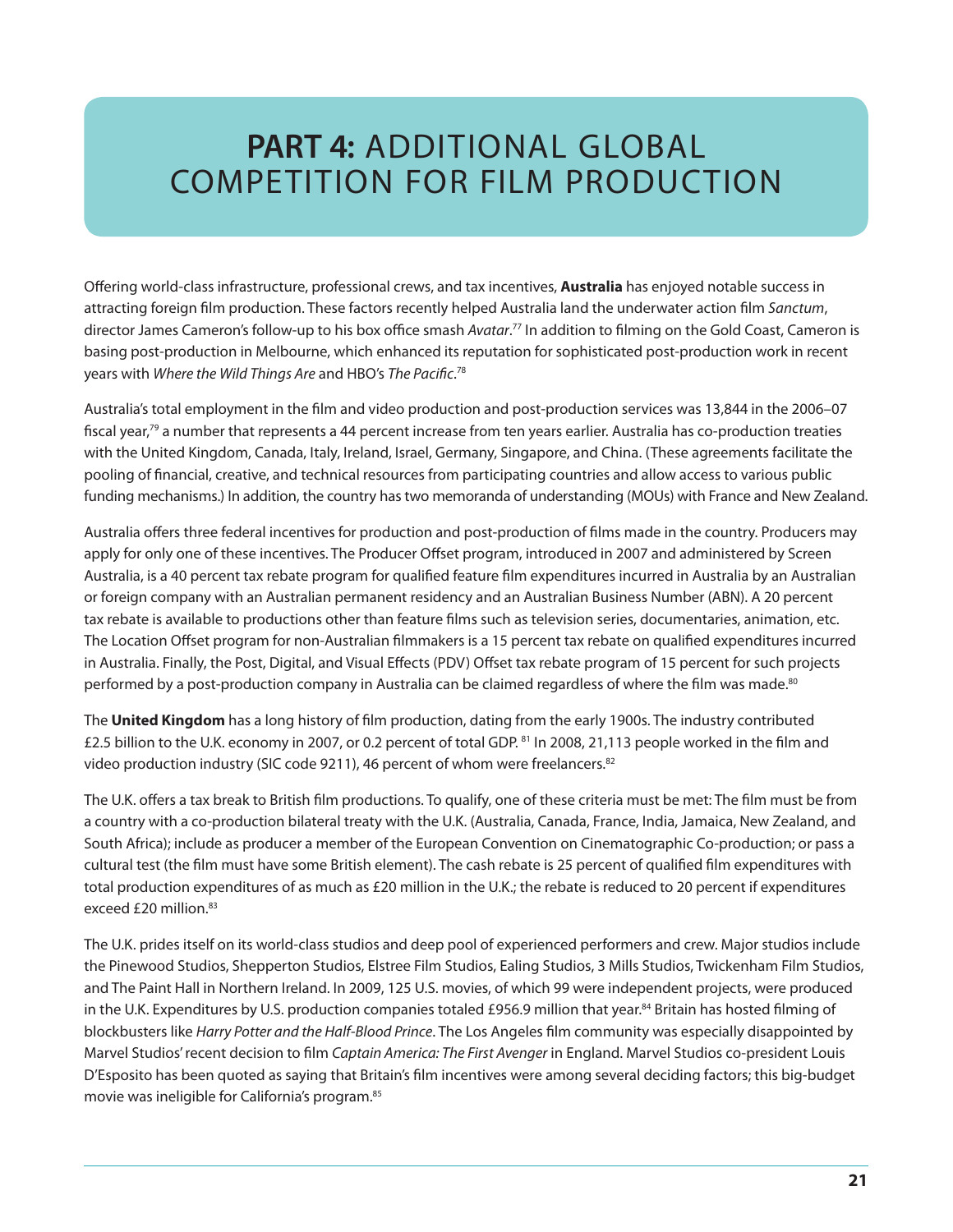**Germany** is another European heavy-hitter. To compete with neighboring nations, it established the German Federal Film Fund (DFFF) in 2006; it was approved by the European Commission, effective January 1, 2007 (and was recently extended through 2012). The program includes annual aid of €60 million provided by the federal government to fund tax rebates for film production company expenditures in Germany. The 16 to 20 percent rebate applies to qualified production expenditures incurred in Germany.<sup>86</sup> In some circumstances, however, spending outside of Germany might qualify if the film contains German elements (as much as 30 percent of the total number of shooting days, not applicable to documentary films).87 Since its inception, the DFFF has supported 302 film projects, including movies *Valkyrie* and *Inglourious Basterds*. 88 Germany has co-production agreements with other countries, including Australia, Canada, France, Israel, the U.K., and New Zealand.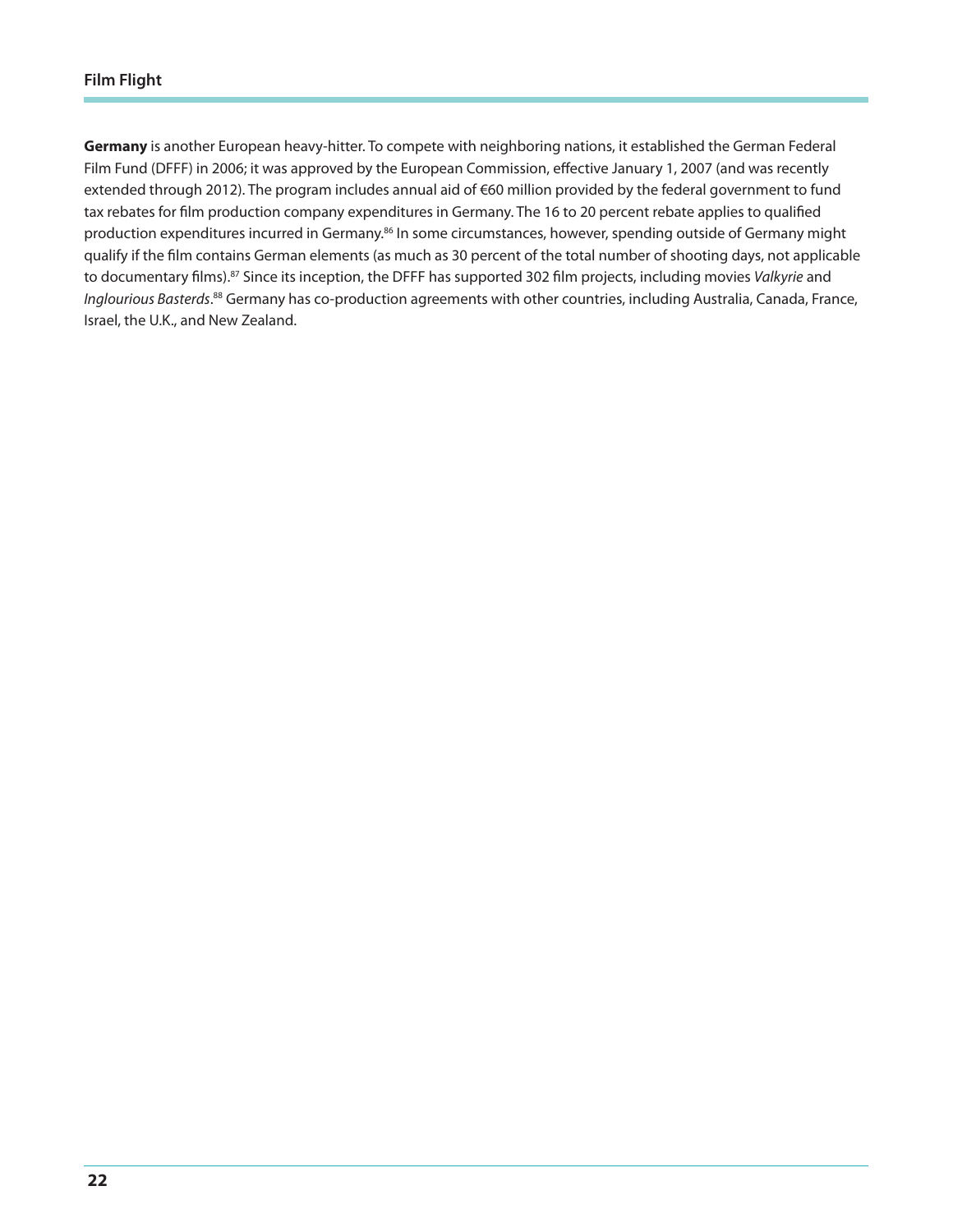# **PART 5: COMPETITION FOR POST-PRODUCTION**

Post-production<sup>89</sup> is an essential part of filmmaking. It encompasses the technical work done after the film is shot the addition of visual effects, for example, as well as sound mixing and editing. Visually groundbreaking films such as *Star Wars, Jurassic Park, The Lord of the Rings*, and *Avatar* relied heavily on phenomenal post-production innovations to captivate audiences.

California remains a heavy hitter when it comes to digital special effects and animation. The state is home to some of the biggest companies in this field, such as Industrial Light & Magic, Digital Domain, Rhythm & Hues, Dreamworks Animation SKG, and Pixar Animation Studios. Those are in addition to major in-house firms that include Sony Imageworks, the Walt Disney Studios, Universal Studios, and Warner Bros.

## **Digital Special Effects and Animation**

Until the late 1960s, most visual effects were done at Hollywood studios. In the early 1970s, pioneers Francis Ford Coppola and George Lucas moved post-production to the San Francisco Bay Area, ushering in the era of analog visual effects.<sup>90</sup> In 1977, *Star Wars* brought the technology light years forward with computerized camera work completed in studio. In 1978's *Superman*, special effects employed the Zoptic system, an application of front projection. Since the 1980s, special effects have driven the appeal of major science-fiction films such as *Tron, Terminator 2*: *Judgment Day, Jurassic Park*, and *The Matrix*, all featuring digital visual effects that redefined the experience of watching movies. Silicon Valley was at the leading edge of the special effects revolution.

This graph shows that in 1990, California had more than 5,600 jobs in post-production. After enjoying robust growth in the early 1990s and peaking at 15,252 jobs, the industry experienced a sharp decline. The sector has never fully recovered: In 2008, California had only 9,600 post-production jobs.





Employment

*Sources*: California Employment Development Department.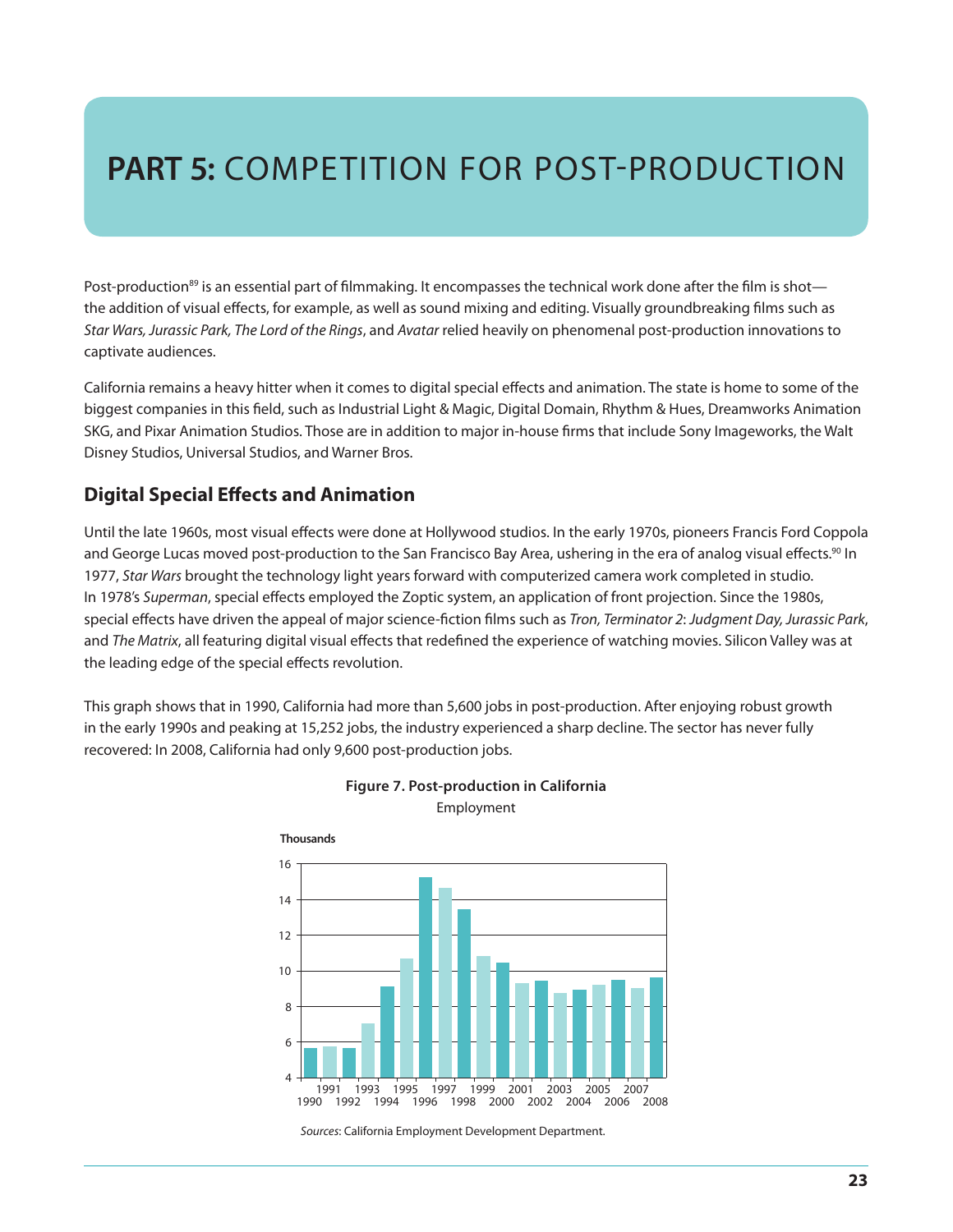California remains dominant in post-production employment within United States, but from 2003 to 2008, the compound annual growth rate for post-production services in California was only 1.9 percent. In the same period, New York grew 3.5 percent, North Carolina grew 2.9 percent, and Washington grew 6 percent.

After the bursting of the technology bubble a decade ago, many post-production jobs started moving offshore. Among the major beneficiaries of this shift were New Zealand and India.

### **Portability**

**New Zealand** has been a strong contender in the visual effects arena ever since Weta Digital, a Wellington company, provided most of the visual effects for the *Lord of the Rings* trilogy. Its superior technology and ability to digitally transmit its work back to a Los Angeles studio overnight portends a future in which more of this work will be done outside of California. Weta Digital and California-based Industrial Light & Magic created the phenomenal visual effects for *Avatar*  with the assistance of Atlanta-based Giant Studios' software-driven optical motion capture technology.<sup>91</sup>

Buoyed by the outsourcing of back-office and other jobs to **India,** many software firms in that country started offering incentives for post-production work. As a result of growing consumer demand from its domestic market, India had a great deal to offer, including lower costs; skilled, English-speaking workers; and industry familiarity. India's gaming and animation industry was estimated to have grossed US\$661 million in 2008, up from US\$364 million in 2006.<sup>92</sup>

Hollywood filmmakers were initially skeptical of using these services because they believed it meant surrendering creative control due to distance, but more recently, major studios have reached out to India. Part of the post-production work on Sony Pictures' *Spider-Man 3* was done in India, and in January 2008, DreamWorks Animation SKG contracted with Paprikaas Interactive Services, an animation house based in Bangalore, for creative and technical services. Los Angeles– based Sony Pictures Imageworks has a satellite facility in Chennai.

Many independent firms have established satellite locations in India. Prominent among them are Rhythm & Hues and Digital Domain, both Los Angeles–based winners of Academy Awards. Rhythm & Hues specializes in visual effects and computer animation for feature films, television commercials, theme park rides, and music videos. Its work is seen in the films *Babe* and *The Golden Compass* (for which it won an Oscar), *The Chronicles of Narnia: The Lion, The Witch and The Wardrobe*, and *Night at the Museum.*93 The company has established an Indian subsidiary in Mumbai and Hyderabad. Digital Domain, a special effects and video games firm, also has subsidiaries in India.<sup>94</sup>

Cost-savings is the primary reason producers take post-production outside of the U.S. But domestic competition for this work is also fierce. Pixel Magic, based in Toluca Lake, California, recently opened a satellite company in **Louisiana,** where it plans to train and recruit workers.95 Research and state-of-the art technology in computer graphics, 3-D, and digital design at Sandia National Laboratories in **New Mexico** support companies working in the digital arts, and Digital Media Garage at the University of New Mexico offers advanced training to workers in that field. New Mexico's attraction includes tax incentives and interest-free loans, which encouraged Sony Pictures Imageworks to open a satellite facility in Albuquerque.

**London**'s formidable entertainment industry and large population of professional musicians have always positioned it well for securing film-score work. Abbey Road Studios, where the iconic S*tar Wars* score was recorded with the London Symphony Orchestra in 1977, has become the chief alternative to the U.S. for orchestral film scores.<sup>96</sup> London still maintains its competitive edge in this field; the background scores for *Iron Man 2*, for example, were recorded there. 97

As the hub of country music, **Tennessee** has also become a center of sound/music post-production. Using less expensive local musicians, Nashville sound designer Nick Palladino and his team conceived, recorded, and mixed the audio for the successful independent film *Fireproof* in 2008.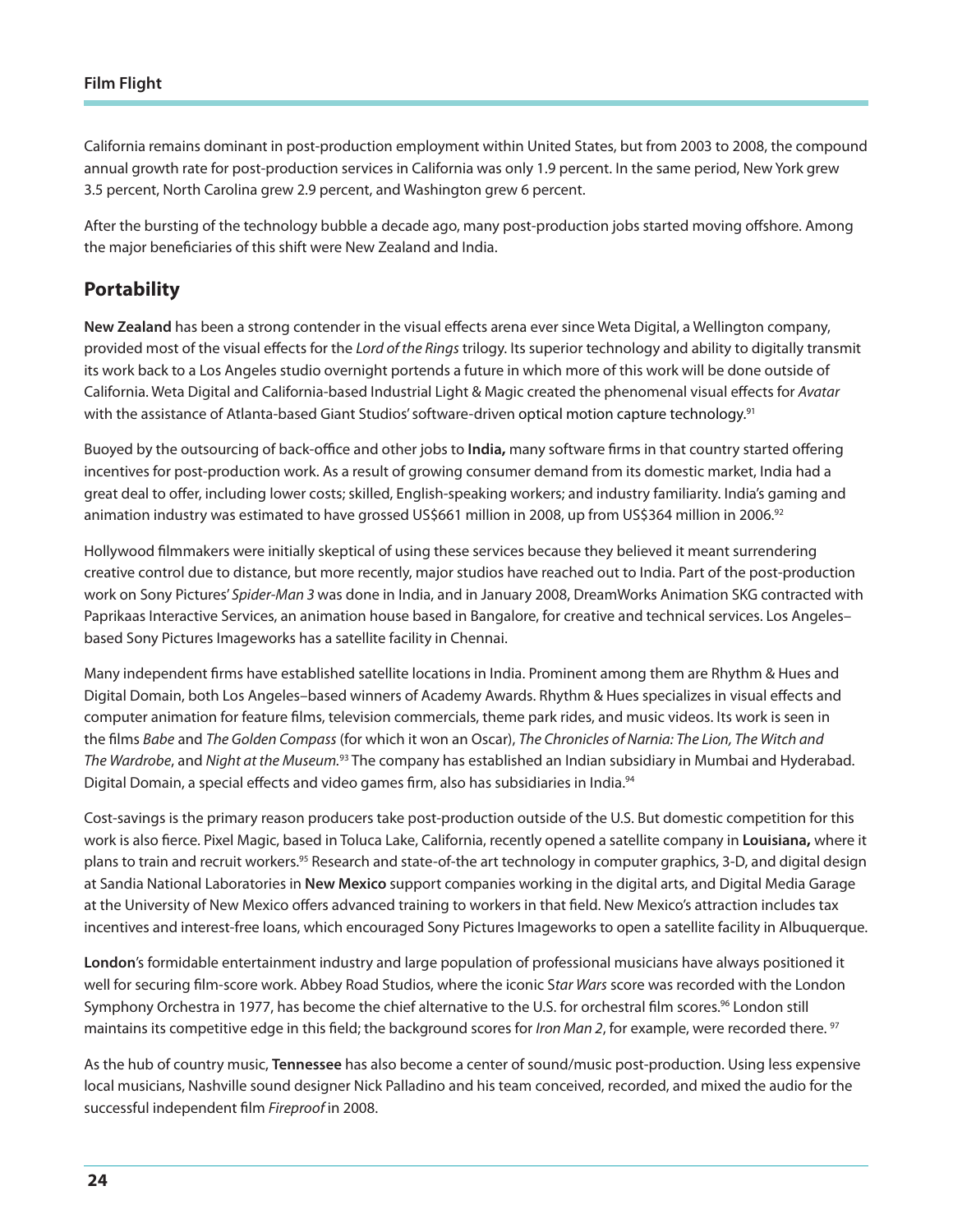## **3-D Video Games**

With box-office revenues promising only modest growth, the rapidly expanding game industry is attracting interest from Hollywood power brokers such as producer Jerry Bruckheimer, director Steven Spielberg, and television network MTV. Many blockbuster action films are immediately followed by video game versions, and there is tremendous overlap between the skill sets needed to develop video games and those needed to create sophisticated visual effects for feature films.

Lucasfilm Entertainment, for example, has a San Francisco–based division called LucasArts, which develops interactive entertainment software for video game console systems, computers, and the Internet. George Lucas felt this element was needed to round out his vision of a state-of-the-art, multifaceted entertainment company.98

In the early 1990s, the average cost of developing a video game was \$40,000. In 2004, it was about \$10 million. This huge increase denotes the demand for 3-D images, artificial intelligence, and enhanced voice and sound effects. By 2011, it is estimated that development costs for a single game will range from \$15 million to \$25 million.<sup>99</sup>

Austin, Texas, is a hub in the game industry, and home to more than 130 game developers. Among the biggest players here are Disney Interactive Studio's Junction Point and Electronic Arts subsidiaries Pogo.com and BioWare. The city is also home to more than 100 start-up companies. Together, they create thousands of interactive games for iPhones, consoles, and multiplayer Internet activity. City government and the Chamber of Commerce have taken steps to provide financial incentives to bring more tech business to Austin, but experts agree that Austin's technology-friendly environment and its large population of skilled workers are its most compelling attractions.

As headquarters of Microsoft and Nintendo of America, the Seattle area is rich in digital resources. Surreal Software, a division of Warner Bros. Interactive; Zombie Studios; and another Warner Bros. family member, Snowblind Studios of Bothell, are all growing in concert with the industry.

Many U.S. states are working to develop animation and video game industries of their own with the aid of incentives. In particular, Louisiana has combined its pursuit of movie production with the goal of increasing its presence in the video game industry. In 2005, Louisiana instituted aggressive tax incentives for video game production and workforce development programs at several of its universities. The state provides a 25 percent tax credit for production expenditures and a 35 percent tax credit for resident labor expenditures for gaming, web applications, and the next generation of interactive content. There are no minimum investment requirements and no cap on production expenditures.<sup>100</sup> It's one of the strongest digital media incentives in the U.S.

Georgia is not far behind. It introduced the Georgia Entertainment Industry Investment Act in 2008, offering up to a 30 percent tax credit for qualified production and post-production expenditures—and the legislation specifically included game developers and animation.101 In the two years since the law was signed, Atlanta has solidified its growing reputation as a hub for video game development. In Savannah, Meddin Studios is expected to work on all aspects from pre-production to post-production, including distribution and asset management.<sup>102</sup>

Florida is another noteworthy game development incubator. The nonprofit concern Games-Florida hopes to expand interactive multimedia by developing new studios and attracting others to the state. California's Digital Domain is expanding into Florida with a studio specializing in video game and animation work, and plans to employ more than 500 people by the end of 2013.103

Canada is a leader in game development as well as movie production, and is actively developing a stronger workforce that will be well positioned to seek post-production work as well as video game creation. Canada's largest video game companies—Electronic Arts Canada, with headquarters in California, Artificial Mind & Movement (A2M) in Montreal, and Ubisoft, with multiple offices across Canada—account for much of the country's interactive digital media revenue and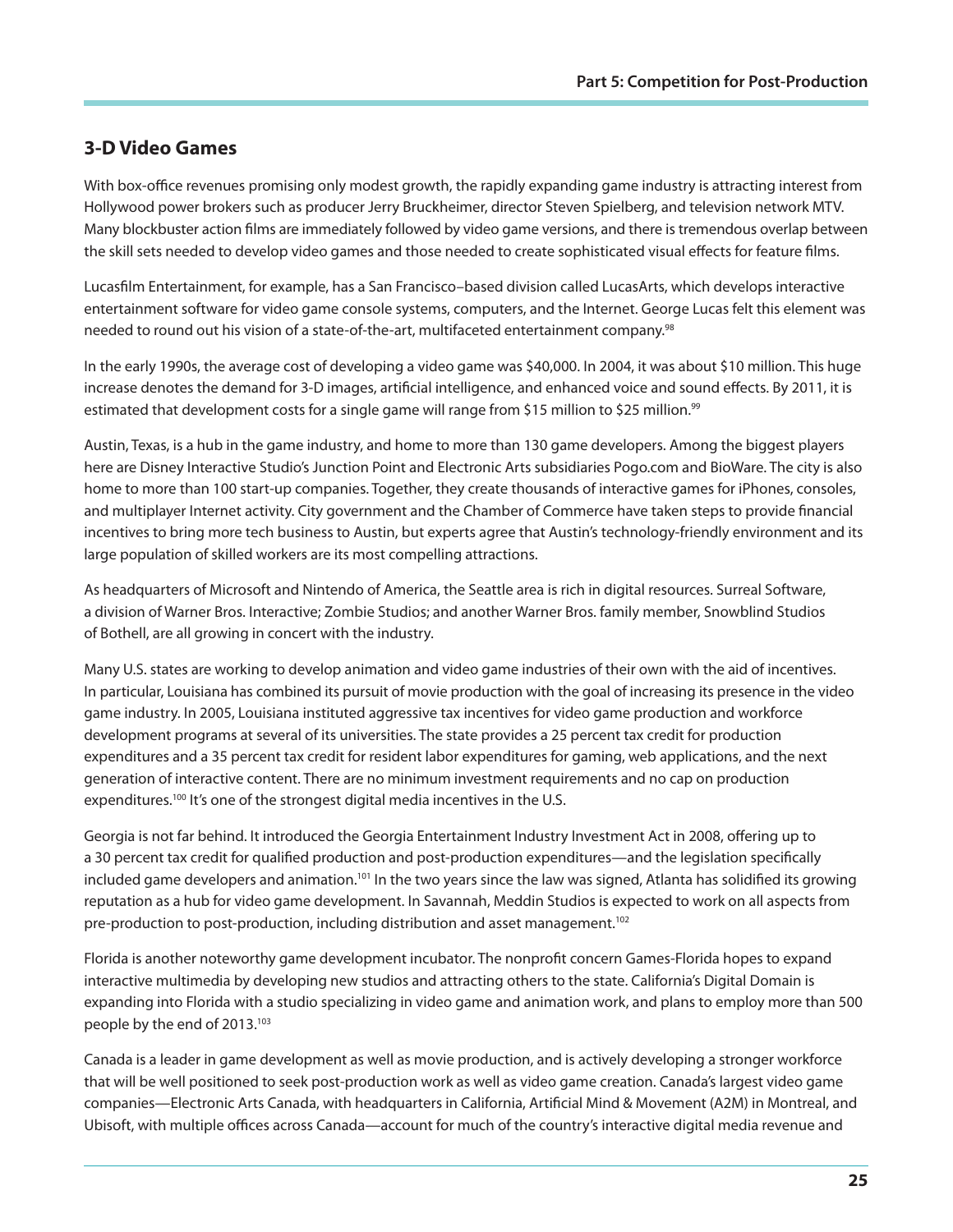employment. Many other firms in this category appear to be expanding, or looking to expand, in Canada. Notable among them are Vivendi/Activision, Nintendo, THQ, Disney, and Microsoft.<sup>104</sup>

California remains a major player in this arena, which naturally complements the state's traditional high-tech strength. It is already home to high-end development and graphics studios for companies like Activision-Blizzard, Disney Interactive, Sony, Electronic Arts, and THQ. But California is vulnerable to losing business to the competitors described above, which offer lower costs for work that is portable. If game developers continue to expand their role as a source for visual effects in major films, this could be the next area where California sees entertainment jobs bleeding away. Implementing a digital media tax credit to nurture these operations could be the answer to retaining a large piece of this pie.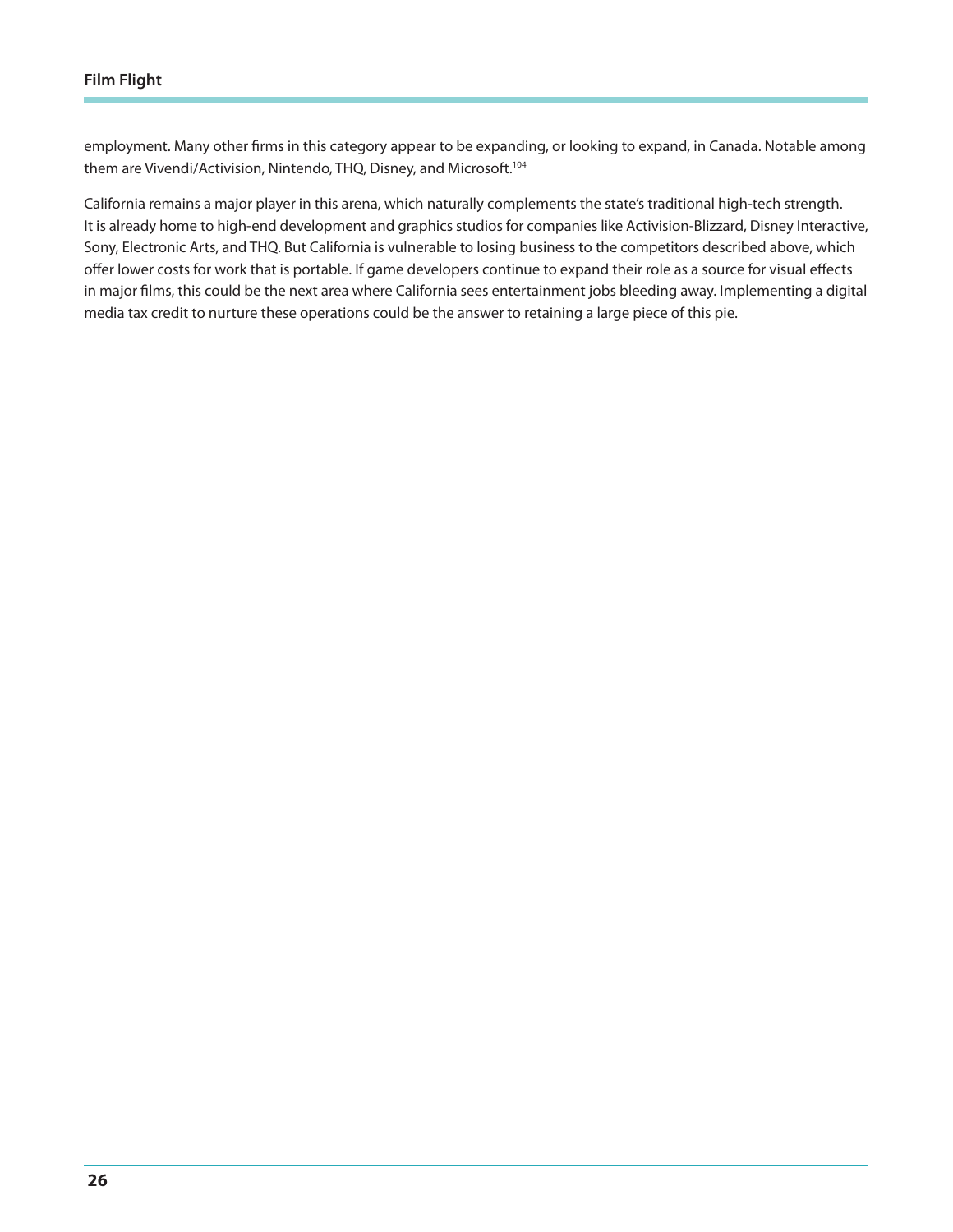# **CONCLUSION**

To the world at large, California is as much character as place. As long as people want to watch entertainment on a screen, the Golden State will be indelibly associated with what they see.

The motion picture and television industry may trade in fantasy and escapism, but as a business, it is hardly immune to economic pressures and the imperatives of technological change. For California to retain its practical as well as iconic hold on this industry, it must know intimately what other regions have to offer, and develop strategies to equal and possibly surpass them.

Specifically, in order to continue to thrive as a leader of film and television production, California must:

- • develop a series of production incentive programs designed to keep all types and sizes of productions in the state, whether they are network broadcasts, cable television shows, commercials, independent films, or studio blockbusters
- • adopt policies to encourage long-term investments and upgrades in infrastructure and technology at production and post-production facilities. As competing locations continue to improve their facilities, California needs to provide incentives for studios and companies to invest within California, not elsewhere.
- make tax incentive programs permanent, thus creating a stable policy environment and signaling long-term commitment
- • consider implementing a new digital media tax credit to attract and retain developers of digital animation, visual effects, and video games
- • empower key ombudsmen positions at the state and local levels to simplify and expedite the permitting process. This has been done successfully in other states and countries, and needs to be done here.
- • educate politicians and the general public alike about the economic importance of the film industry, focusing the message on job creation and investment, not just the appeal of the end products

Producers of film, television, and video game entertainment will be at home in California for the long haul when their costs are contained, their locations are convenient and well-equipped, and their well-trained workers are nearby and able to advance.

Unfortunately, the current economic picture for California is not pretty. Given its gaping budget deficit, there's no denying this is a tough time to afford any additional tax breaks—but in this case, California can't afford *not* to. The state can't squander any opportunities to retain and add significant numbers of high-paying jobs. Given the trends we have seen over the last decade, the long-term payoff that would be realized by shoring up a major industry far outweighs the short-term cost to revenues.

The state should not attempt to match incentives from other locations that provide large upfront cash advances and unsustainably large film credits. Given California's current fiscal state, this approach is infeasible. However, by providing somewhat expanded and more effectively targeted credits that lower the cost of production to a reasonably competitive level, California will position itself to win over producers based on its strengths in human capital and facilities as well as its reputation for excellence.

Even if tradition keeps the headquarters of the main studios and production houses in the state, it will mean very little if all of the actual production work is done elsewhere. Over the past few decades, California has watched a number of its major industries pack up and move to greener pastures. Los Angeles County, in particular, was once a leading center in financial services, aerospace, and the garment manufacturing industry—but these have all eroded sharply. Especially in the current climate, California cannot allow another key industry to slip away.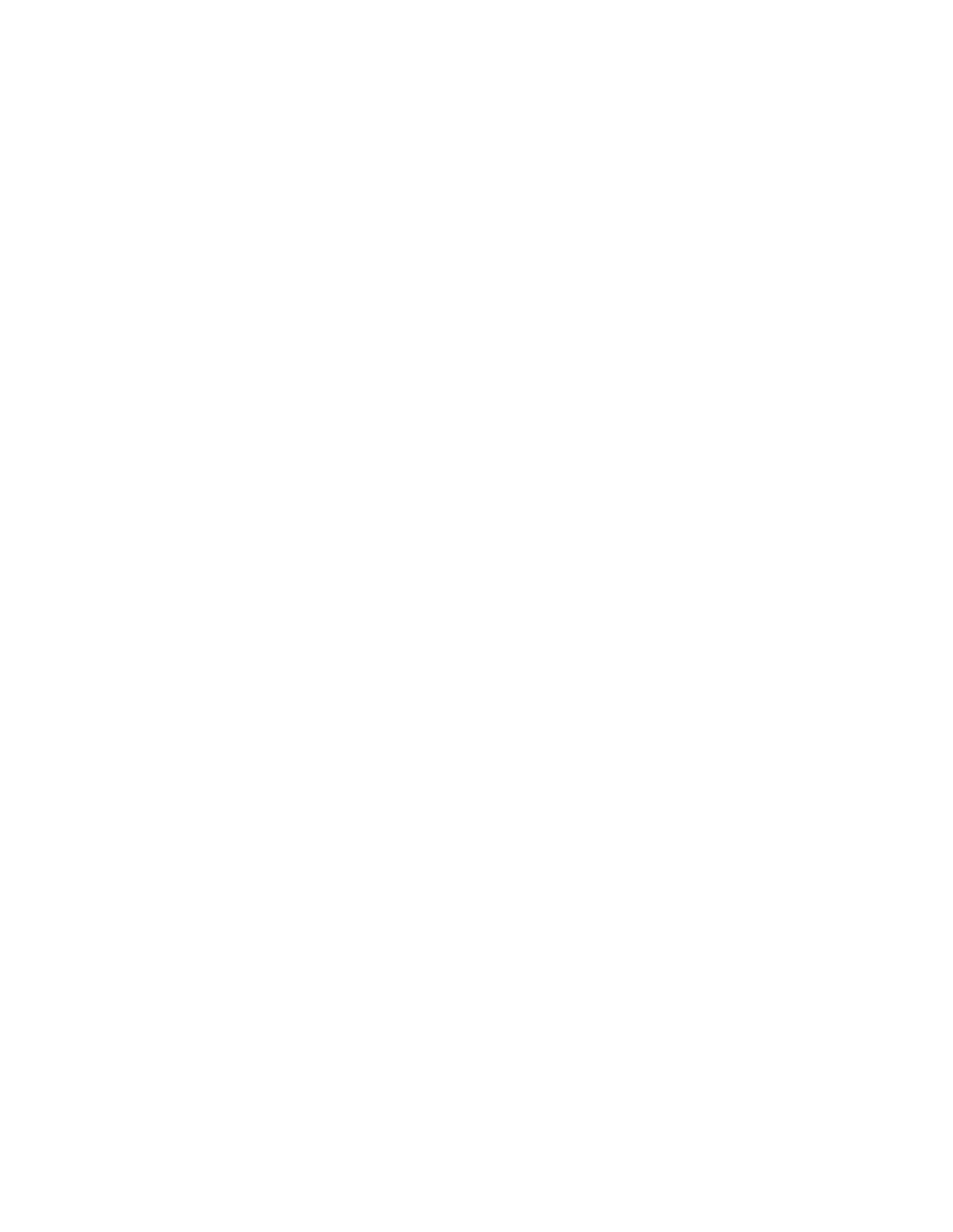## **APPENDIX:** Incentive Programs by Location\*

|            | <b>Details of tax credit</b>                                                                                                                                                                                                                                                                                                                                                              |
|------------|-------------------------------------------------------------------------------------------------------------------------------------------------------------------------------------------------------------------------------------------------------------------------------------------------------------------------------------------------------------------------------------------|
|            | * 20% of qualifying local spending for qualifying features, movies of the week, miniseries, and new television series for basic cable                                                                                                                                                                                                                                                     |
|            | * 25% of qualifying local spending for qualifying "relocating" television series and "independent films" income tax credit                                                                                                                                                                                                                                                                |
|            | * Nonrefundable, nontransferable (except for "independent films" or transfers to affiliates) income tax credit, or sales and use tax credit;<br>income tax credits cannot be applied until 2011                                                                                                                                                                                           |
|            | * No compensation caps (except for above-the-line positions)                                                                                                                                                                                                                                                                                                                              |
| California | * Feature film budget cap of \$75 million; "independent film" budget cap of \$10 million                                                                                                                                                                                                                                                                                                  |
|            | * \$100 million funding per fiscal year from 2009/2010 to 2013/2014; < \$10 million a year set aside for "independent films";<br>annual allotment on a first-come, first-served basis                                                                                                                                                                                                     |
|            | * Project criteria: ≥ 75% of the production days or total production budget within the state; minimum budget of \$1 million for a feature<br>film, an independent film, and a new television series; minimum budget of \$500,000 for MOWs and miniseries; "independent films"<br>qualify if produced by a company that is not publicly traded or owned > 25% by publicly traded companies |
|            | * Sales tax relief for productions available: yes                                                                                                                                                                                                                                                                                                                                         |
|            | * Hotel occupancy tax relief available: yes                                                                                                                                                                                                                                                                                                                                               |
|            | * Sunset/review: June 30, 2014                                                                                                                                                                                                                                                                                                                                                            |
|            | California Film Commission: www.film.ca.gov                                                                                                                                                                                                                                                                                                                                               |
|            | * 20 percent of the "base investment" in the state                                                                                                                                                                                                                                                                                                                                        |
|            | * An additional 10 percent if an approved project includes a "qualified Georgia promotion"                                                                                                                                                                                                                                                                                                |
|            | * Transferrable tax credit (one transfer to one or more transferees)                                                                                                                                                                                                                                                                                                                      |
| Georgia    | * Compensation cap of \$500,000 per person per project on W-2 salaries; no cap paid to loan-outs or workers subject to 1099s;<br>no project or funding caps                                                                                                                                                                                                                               |
|            | * Project criteria: minimum local spending of \$500,000                                                                                                                                                                                                                                                                                                                                   |
|            | * Sales tax relief for productions available: yes                                                                                                                                                                                                                                                                                                                                         |
|            | * Sunset/review: none                                                                                                                                                                                                                                                                                                                                                                     |
|            | Georgia Film, Music and Digital Entertainment Office: www.georgia.org/GEORGIAINDUSTRIES/ENTERTAINMENT/ABOUTUS/Pages/default.aspx                                                                                                                                                                                                                                                          |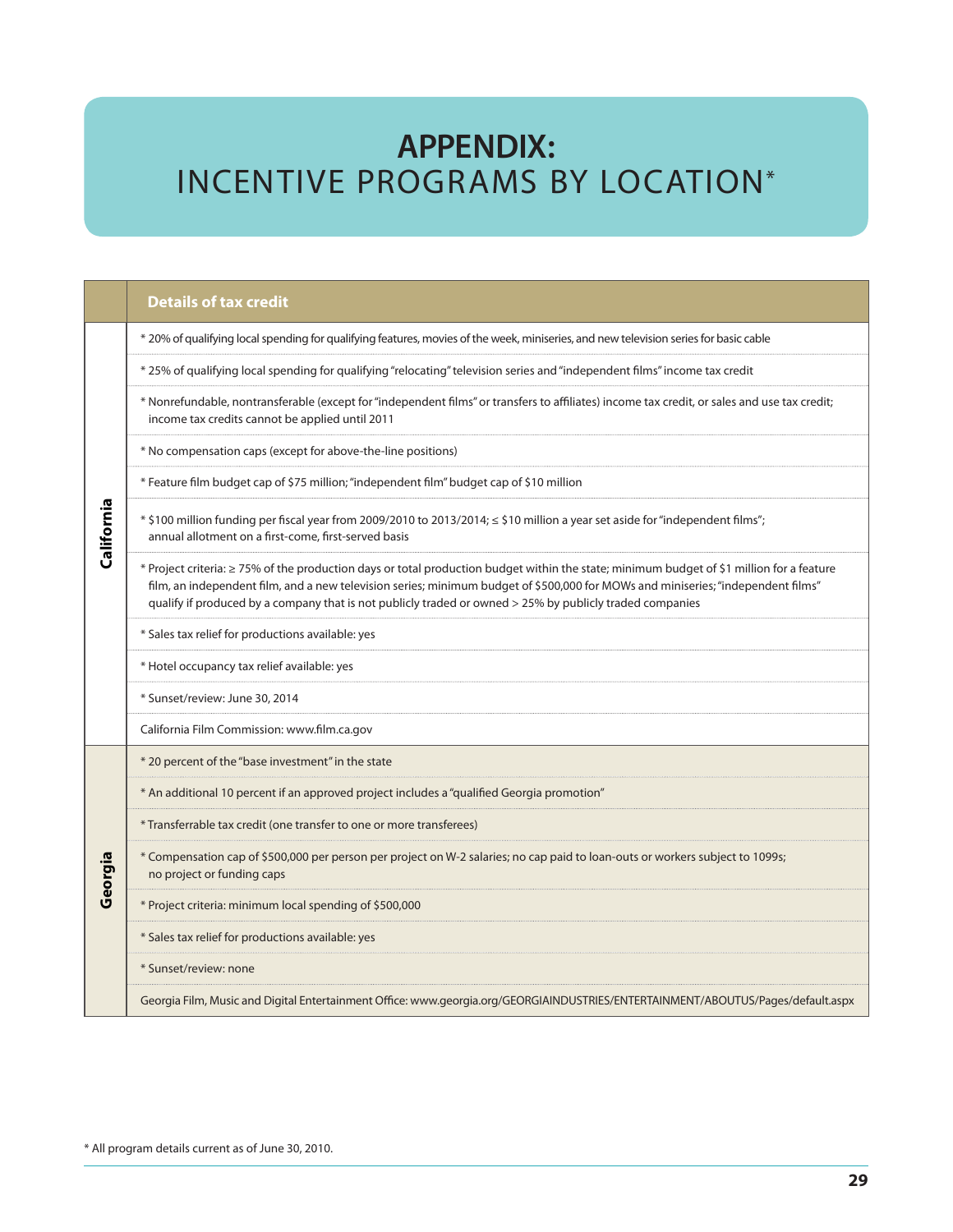| Louisiana  | * 30% of qualifying local spending, including the payroll for residents and nonresidents; plus an additional 5% on resident payroll ≤ \$1 million                                                                                                                                            |
|------------|----------------------------------------------------------------------------------------------------------------------------------------------------------------------------------------------------------------------------------------------------------------------------------------------|
|            | * Partially refundable, fully transferable motion picture production tax credits; the credits can be transferred to the state of Louisiana for<br>85% of face value on projects certified on/after July 1, 2009                                                                              |
|            | * Compensation cap of \$1 million per person on 5% resident payroll credit; no project or funding caps                                                                                                                                                                                       |
|            | * Project criteria: Minimum local spending > \$300,000                                                                                                                                                                                                                                       |
|            | * Sunset/review: none                                                                                                                                                                                                                                                                        |
|            | Louisiana Economic Development Entertainment Office: www.louisianaentertainment.gov/film/default.cfm                                                                                                                                                                                         |
|            | * 40% of direct production expenditures or 42% of qualifying direct production expenditures in "core communities"                                                                                                                                                                            |
|            | * 30% of qualified personnel expenditures, i.e. nonresident below-the-line crew (or 50% qualified job training expenditure credit for<br>resident below-the-line crew)                                                                                                                       |
|            | * 25% infrastructure investment tax credit                                                                                                                                                                                                                                                   |
|            | * Refundable and transferable business tax credit (or nonrefundable, nontransferable income tax credit); nonrefundable, transferable<br>infrastructure investment tax credit (and nonrefundable, nontransferable qualified for resident below-the-line crew with a 10-year carry<br>forward) |
| Michigan   | * Compensation cap of \$2 million per person for personal services for direct production and qualifying personnel expenditures;<br>\$20 million annual cap for infrastructure investments.                                                                                                   |
|            | * Project criteria: Minimum local spending of \$50,000 for direct production and qualifying personnel credit; \$250,000 minimum for<br>infrastructure investment tax credit.                                                                                                                 |
|            | * Hotel occupancy tax relief available: yes                                                                                                                                                                                                                                                  |
|            | * Loan program available: yes                                                                                                                                                                                                                                                                |
|            | * Sunset/review: Annual report required for the direct production and qualifying personnel credits; September 30, 2015, for the<br>infrastructure investment credit.                                                                                                                         |
|            | Michigan Film Production: www.michiganfilmproduction.com                                                                                                                                                                                                                                     |
|            | * 25% of qualifying local spending                                                                                                                                                                                                                                                           |
|            | * Refundable (productions may benefit from either the gross receipts tax deduction/sales tax exemption or the 25% refundable tax credit,<br>but not from both)                                                                                                                               |
|            | * Compensation cap: \$5 million per project on the credit for all "performing artists" compensation; there are no other project or funding caps                                                                                                                                              |
|            | * Project criteria: none                                                                                                                                                                                                                                                                     |
| New Mexico | * Hotel occupancy tax relief available: yes                                                                                                                                                                                                                                                  |
|            | * Sales tax relief for productions available: yes                                                                                                                                                                                                                                            |
|            | * Loan program available: yes                                                                                                                                                                                                                                                                |
|            | * Sunset/review: none                                                                                                                                                                                                                                                                        |
|            | New Mexico State Film Office: www.nmfilm.com                                                                                                                                                                                                                                                 |
|            |                                                                                                                                                                                                                                                                                              |
|            |                                                                                                                                                                                                                                                                                              |
|            |                                                                                                                                                                                                                                                                                              |
| 30         |                                                                                                                                                                                                                                                                                              |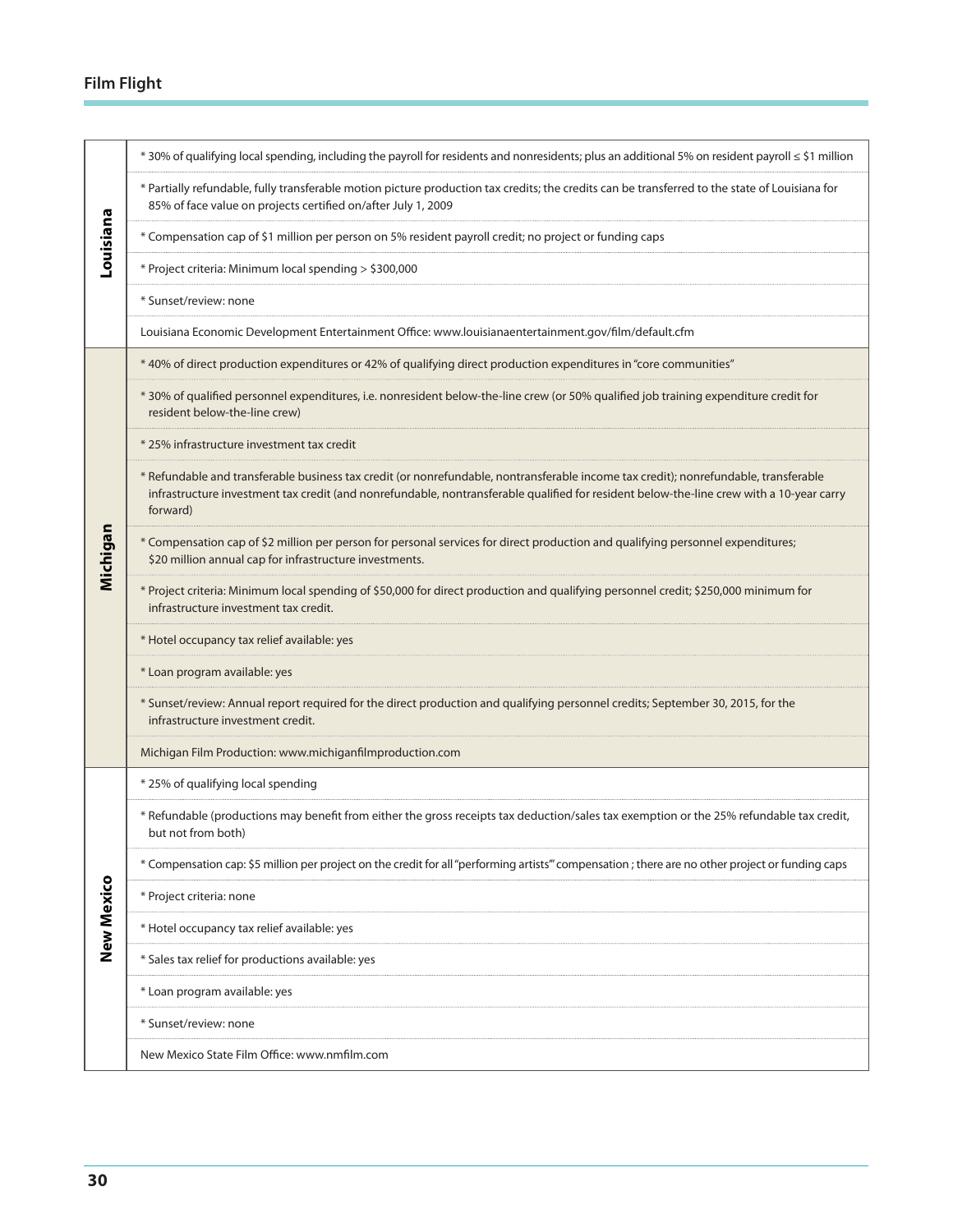|                 |               | * 30% of qualifying local spending                                                                                                                                                                                                                                                                                                                                                                                                                                                                                                                                                                                                                                                                                                                                                                                                                                                                        |
|-----------------|---------------|-----------------------------------------------------------------------------------------------------------------------------------------------------------------------------------------------------------------------------------------------------------------------------------------------------------------------------------------------------------------------------------------------------------------------------------------------------------------------------------------------------------------------------------------------------------------------------------------------------------------------------------------------------------------------------------------------------------------------------------------------------------------------------------------------------------------------------------------------------------------------------------------------------------|
|                 |               | *4% to 5% on investments in construction and upgrades to qualified film production facilities                                                                                                                                                                                                                                                                                                                                                                                                                                                                                                                                                                                                                                                                                                                                                                                                             |
|                 |               | * Refundable film production tax credit                                                                                                                                                                                                                                                                                                                                                                                                                                                                                                                                                                                                                                                                                                                                                                                                                                                                   |
|                 |               | * Project caps of \$75 million in 2009; \$85 million in 2010; \$90 million in 2011 and 2012; \$110 million in 2013; annual allotment on first-<br>come, first-served basis (if exhausted, carries over to next year's allotment)                                                                                                                                                                                                                                                                                                                                                                                                                                                                                                                                                                                                                                                                          |
|                 |               | * Project criteria: Qualified production costs at a qualified film production facility must be $\geq$ 75% of such costs within and outside NY<br>(requires at least 1 day at a qualified facility on a set); if production costs at a qualified facility are < \$3 million, then shooting days in<br>NY outside qualified production facility must be ≥ 75% of shooting days within and outside NY. The investment tax credit is available<br>for tangible property containing at least 1 soundstage ≥ 7,000 SF, which is principally used as a qualified film production facility and<br>the taxpayer provides ≥ 3 qualified services, including but not limited to studio lighting grid, lighting and grip equipment, multi-line<br>phone service, broadband information technology access, industrial scale electrical capacity, food services, security services, and<br>heating, ventilation and A/C |
|                 |               | * Sales tax relief for productions available: yes                                                                                                                                                                                                                                                                                                                                                                                                                                                                                                                                                                                                                                                                                                                                                                                                                                                         |
|                 |               | * Sunset/review: December 31, 2013                                                                                                                                                                                                                                                                                                                                                                                                                                                                                                                                                                                                                                                                                                                                                                                                                                                                        |
| <b>New York</b> |               | New York State Governor's Office for Motion Picture and Television Development: www.nylovesfilm.com                                                                                                                                                                                                                                                                                                                                                                                                                                                                                                                                                                                                                                                                                                                                                                                                       |
|                 |               | *5% of qualifying local spending                                                                                                                                                                                                                                                                                                                                                                                                                                                                                                                                                                                                                                                                                                                                                                                                                                                                          |
|                 |               | * 1% of outdoor media (marketing credit)                                                                                                                                                                                                                                                                                                                                                                                                                                                                                                                                                                                                                                                                                                                                                                                                                                                                  |
|                 | New York City | * Refundable (to the extent not used to offset taxes, the refund will be paid in two equal payments in the current and following tax<br>years)                                                                                                                                                                                                                                                                                                                                                                                                                                                                                                                                                                                                                                                                                                                                                            |
|                 |               | \$30 million annual cap on first-come, first-served basis (if exhausted, carries over to next year's allotment)                                                                                                                                                                                                                                                                                                                                                                                                                                                                                                                                                                                                                                                                                                                                                                                           |
|                 |               | * Project criteria: Qualified production costs at a qualified film production facility must be ≥ 75% of such costs within and outside NYC;<br>if qualified production costs are $<$ \$3 million, then shooting days in NYC outside qualified production facility must be $\geq$ 75% of<br>shooting days within and outside NYC; location costs and post-production costs qualify if ≥ \$3 million is spent in a qualified facility                                                                                                                                                                                                                                                                                                                                                                                                                                                                        |
|                 |               | * Sales tax relief for productions available: yes                                                                                                                                                                                                                                                                                                                                                                                                                                                                                                                                                                                                                                                                                                                                                                                                                                                         |
|                 |               | * Sunset/review: December 31, 2011                                                                                                                                                                                                                                                                                                                                                                                                                                                                                                                                                                                                                                                                                                                                                                                                                                                                        |
|                 |               | The City of New York Mayor's Office of Film Theatre & Broadcasting: www.nyc.gov/html/film/html/index/index.shtml                                                                                                                                                                                                                                                                                                                                                                                                                                                                                                                                                                                                                                                                                                                                                                                          |
|                 |               | * 25% of qualifying local spending (subject to sales and use tax adjustments and state income tax)                                                                                                                                                                                                                                                                                                                                                                                                                                                                                                                                                                                                                                                                                                                                                                                                        |
| North Carolina  |               | * Refundable tax credits                                                                                                                                                                                                                                                                                                                                                                                                                                                                                                                                                                                                                                                                                                                                                                                                                                                                                  |
|                 |               | * Compensation cap of \$1 million; \$7.5 million per feature film; no other caps                                                                                                                                                                                                                                                                                                                                                                                                                                                                                                                                                                                                                                                                                                                                                                                                                          |
|                 |               | * Project criteria: Minimum local spending of \$250,000                                                                                                                                                                                                                                                                                                                                                                                                                                                                                                                                                                                                                                                                                                                                                                                                                                                   |
|                 |               | * Hotel occupancy tax relief available: yes                                                                                                                                                                                                                                                                                                                                                                                                                                                                                                                                                                                                                                                                                                                                                                                                                                                               |
|                 |               | * Sales tax relief for productions available: yes                                                                                                                                                                                                                                                                                                                                                                                                                                                                                                                                                                                                                                                                                                                                                                                                                                                         |
|                 |               | * Sunset/review: December 31, 2013                                                                                                                                                                                                                                                                                                                                                                                                                                                                                                                                                                                                                                                                                                                                                                                                                                                                        |
|                 |               | North Carolina Film Office: www.ncfilm.com                                                                                                                                                                                                                                                                                                                                                                                                                                                                                                                                                                                                                                                                                                                                                                                                                                                                |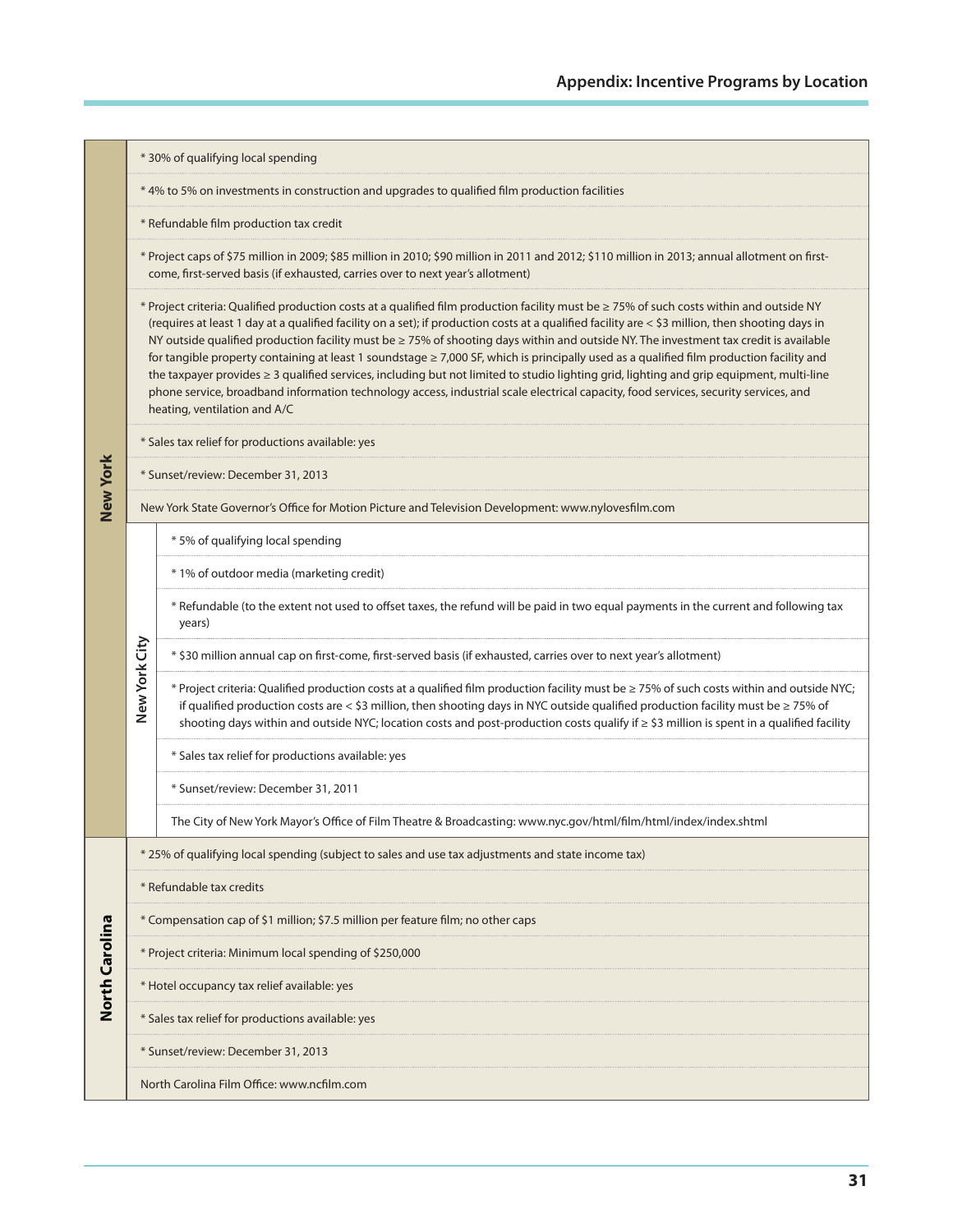|        |                         | * 16% of qualifying Canadian labor expenditures                                                                                                                                                                                                                                                                                                                                                     |
|--------|-------------------------|-----------------------------------------------------------------------------------------------------------------------------------------------------------------------------------------------------------------------------------------------------------------------------------------------------------------------------------------------------------------------------------------------------|
|        |                         | * Refundable                                                                                                                                                                                                                                                                                                                                                                                        |
|        |                         | * No compensation or project caps                                                                                                                                                                                                                                                                                                                                                                   |
| Canada |                         | * Project criteria: Costs must be > C\$1 million on worldwide basis within 24 months after start of principal photography for feature film or<br>video; > C\$100,000 per episode for series or pilot < 30 minutes; and > C\$200,000 per episode for series or pilot ≥ 30 minutes.                                                                                                                   |
|        |                         | * Eligible entities: An "eligible production corporation" must have a permanent establishment in Canada whose primary activity is the<br>production of films or videos or the provision of film or video production services AND must own the copyright throughout production<br>in Canada or must contract directly with the copyright owner; private broadcasting/cable subsidiaries are eligible |
|        |                         | * Sunset/review: none                                                                                                                                                                                                                                                                                                                                                                               |
|        |                         | * 33% of qualifying British Columbia (BC) labor expenditures                                                                                                                                                                                                                                                                                                                                        |
|        |                         | * 15% additional credit on qualifying Digital Animation or Visual Effects (DAVE)                                                                                                                                                                                                                                                                                                                    |
|        |                         | * 6% additional credit on qualifying BC "regional" labor when > 50% of BC principal photography is done outside Vancouver area<br>(pro rate number of regional days by total BC days), minimum 5 regional days required                                                                                                                                                                             |
|        |                         | *6% additional on qualifying BC "distant" labor (calculated by pro rating number of days shot in "distant location" by total BC days;<br>must first qualify for Regional Tax Credit).                                                                                                                                                                                                               |
|        |                         | * No compensation or project caps                                                                                                                                                                                                                                                                                                                                                                   |
|        | <b>British Columbia</b> | * Project criteria: C\$100,000 per episode for series or pilot < 30 minutes (exception: productions that consist of all or substantially all<br>digital animation or visual effects); > C\$200,000 per episode for series or pilot $\geq$ 30 minutes.                                                                                                                                               |
|        |                         | * Eligible entities: The production company must be a Canadian taxable company with a permanent establishment in BC whose<br>primary business is film or video production or provision of production services; broadcasting/cable subsidiaries are eligible.                                                                                                                                        |
|        |                         | * Sunset/review: none                                                                                                                                                                                                                                                                                                                                                                               |
|        |                         | British Columbia Film Commission: www.bcfilmcommission.com/production/index.htm                                                                                                                                                                                                                                                                                                                     |
|        |                         | * 25% of qualifying Ontario (ON) labor expenditures and production expenditures;                                                                                                                                                                                                                                                                                                                    |
|        |                         | * 20% additional credit on qualifying ON labor related to digital animation and special effects work                                                                                                                                                                                                                                                                                                |
|        |                         | * No compensation or project caps                                                                                                                                                                                                                                                                                                                                                                   |
|        | Ontario                 | * Project criteria: Production budget must be > C\$1 million worldwide for feature film or video; > C\$100,000 per episode for series or<br>pilot < 30 minutes; > C\$200,000 per episode for series or pilot $\geq$ 30 minutes                                                                                                                                                                      |
|        |                         | * Eligible entities: The production company must be a corporation taxable in Canada, with a permanent establishment in ON,<br>primarily carrying on the business of film, TV, or video production; broadcasters are eligible                                                                                                                                                                        |
|        |                         | * Sunset/review: none                                                                                                                                                                                                                                                                                                                                                                               |
|        |                         | Ontario Media Development Corporation: www.omdc.on.ca/Page3142.aspx                                                                                                                                                                                                                                                                                                                                 |
|        |                         | * 25% of qualifying Quebec (QC) expenditures (not limited to QC labor)                                                                                                                                                                                                                                                                                                                              |
|        | Quebec                  | *5% additional credit on qualifying animation and special effects QC expenditures (not limited to QC labor); 20% qualifying<br>animation and special effects credit for low-budget productions                                                                                                                                                                                                      |
|        |                         | * No compensation or project caps                                                                                                                                                                                                                                                                                                                                                                   |
|        |                         | * Project criteria: Production budget must be > C\$1 million worldwide for feature film or video; > C\$100,000 per episode for series or<br>pilot < 30 minutes; > C\$200,000 per episode for series or pilot $\geq$ 30 minutes                                                                                                                                                                      |
|        |                         | * Eligible entities: The production company must be a corporation taxable in Canada, with a permanent establishment in QC,<br>primarily carrying on the business of film, TV, or video production; broadcasters are eligible.                                                                                                                                                                       |
|        |                         | * Sunset/review: none                                                                                                                                                                                                                                                                                                                                                                               |
|        |                         | Montreal Film and TV Commission: http://ville.montreal.qc.ca/portal/page?_pageid=4497,7006316&_dad=portal&_<br>schema=PORTAL&playMovie=false                                                                                                                                                                                                                                                        |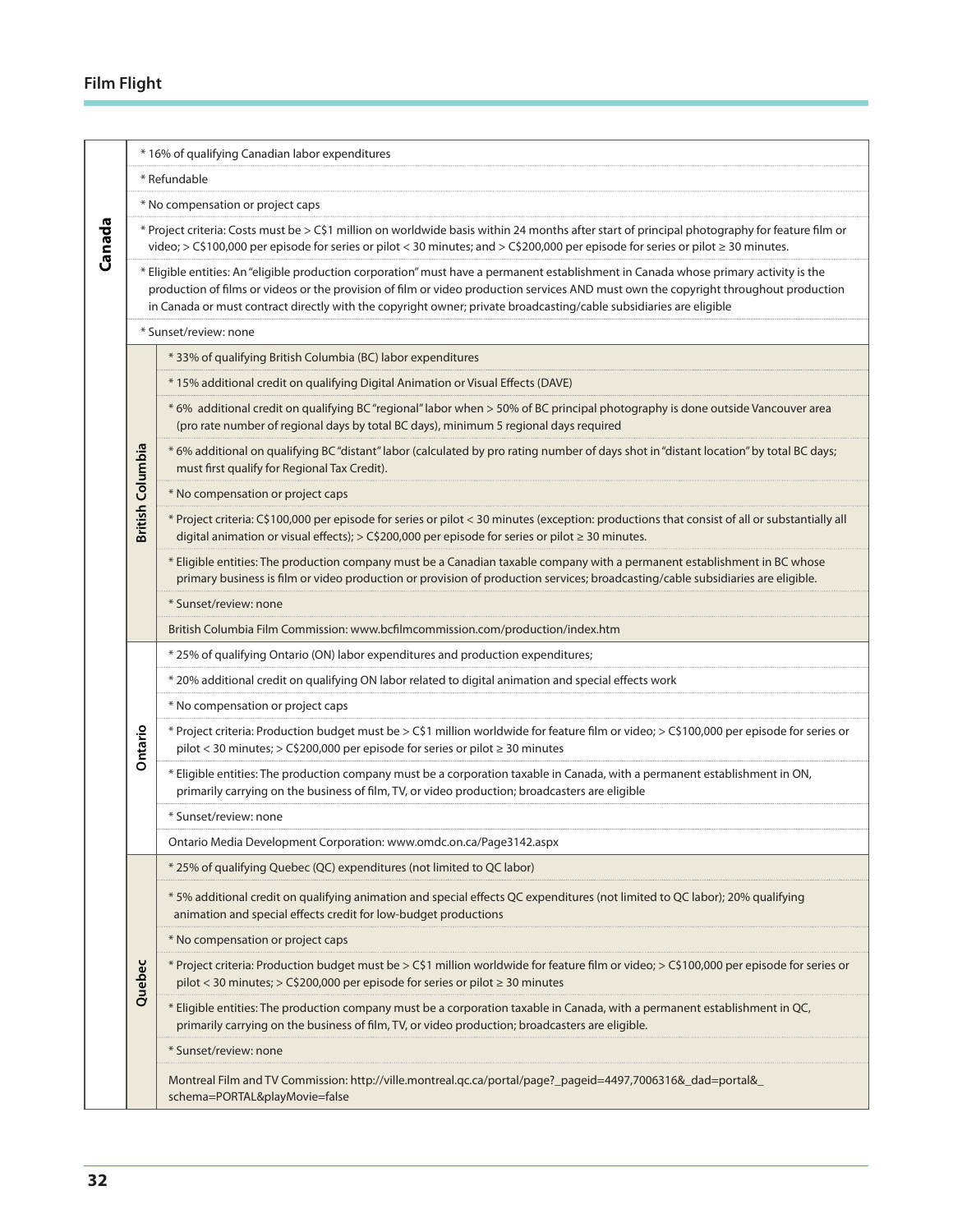|                | * 40% for qualifying feature films; or                                                                                                                                                                                                                                                                                                                                                                                                                                                                                                                                       |
|----------------|------------------------------------------------------------------------------------------------------------------------------------------------------------------------------------------------------------------------------------------------------------------------------------------------------------------------------------------------------------------------------------------------------------------------------------------------------------------------------------------------------------------------------------------------------------------------------|
|                | 20% for qualifying television productions/documentaries for producer offset; or                                                                                                                                                                                                                                                                                                                                                                                                                                                                                              |
|                | 15% for qualifying local spend (QAPE) for location offset.                                                                                                                                                                                                                                                                                                                                                                                                                                                                                                                   |
|                | * 15% additional for post, digital, and visual effects (PDV) offset (can be claimed regardless of where the film was made)                                                                                                                                                                                                                                                                                                                                                                                                                                                   |
|                | * Tax rebate                                                                                                                                                                                                                                                                                                                                                                                                                                                                                                                                                                 |
|                | * No compensation or project caps                                                                                                                                                                                                                                                                                                                                                                                                                                                                                                                                            |
| Australia      | * Project criteria: For location offset, if QAPE = A\$15 million but < A\$50 million, it must be ≥ 70% of total spending; if QAPE ≥ A\$50 million,<br>no percentage test; TV series must average ≥ A\$1 million per hour; for PDV offset, minimum qualifying PDV spending = A\$5 million; for<br>producer offset minimum spending = \$1 million for feature films, TV series, and telemovies (lower spending test for documentaries and<br>short form animation), and production must pass "Australianness test" (subjective), official co-productions automatically qualify |
|                | * Eligible entities: Australian resident company or non-resident with a PE and Australian Business Number (ABN)                                                                                                                                                                                                                                                                                                                                                                                                                                                              |
|                | * Sunset/review: none                                                                                                                                                                                                                                                                                                                                                                                                                                                                                                                                                        |
|                | Screen Australia: www.screenaustralia.gov.au                                                                                                                                                                                                                                                                                                                                                                                                                                                                                                                                 |
|                | * 16% to 20% of qualifying local spending (up to 80% of the total production costs)                                                                                                                                                                                                                                                                                                                                                                                                                                                                                          |
|                | * Cash (financial aid) grant                                                                                                                                                                                                                                                                                                                                                                                                                                                                                                                                                 |
|                | * Project cap of €4 million per film (€10 million if local spending ≥ 35% of budget or if ≥ 2/3 of cultural characteristics awarded; €60 million<br>per year)                                                                                                                                                                                                                                                                                                                                                                                                                |
| Germany        | * Project criteria: Minimum budgets for feature films is €1 million, animated films is €3 million, documentaries is €200,000; ≥ 25% of budget<br>must be local spending or 20% if budgeted > €20 million; if €15 million local spending, no percentage test; cultural test                                                                                                                                                                                                                                                                                                   |
|                | * Eligible entities: German production company or establishment                                                                                                                                                                                                                                                                                                                                                                                                                                                                                                              |
|                | * Sunset/review: December 31, 2012                                                                                                                                                                                                                                                                                                                                                                                                                                                                                                                                           |
|                | Germany Federal Film Fund: www.ffa.de/content_dfff/dfff_leitfaden.phtml?language=en                                                                                                                                                                                                                                                                                                                                                                                                                                                                                          |
|                | * 25% of qualified film expenditures with total production expenditures of as much as £20 million in the UK; 20% if expenditures exceed<br>£20 million                                                                                                                                                                                                                                                                                                                                                                                                                       |
|                | * Payable tax credit (cash rebate)                                                                                                                                                                                                                                                                                                                                                                                                                                                                                                                                           |
| United Kingdom | * No compensation or project caps                                                                                                                                                                                                                                                                                                                                                                                                                                                                                                                                            |
|                | * Project criteria: Certified "British" film or official co-production; ≥ 25% of the "core expenditure" must be "UK expenditure"; intended for<br>theatrical release                                                                                                                                                                                                                                                                                                                                                                                                         |
|                | * Eligible entities: Qualified U.K. production company                                                                                                                                                                                                                                                                                                                                                                                                                                                                                                                       |
|                | * Sunset/review: none                                                                                                                                                                                                                                                                                                                                                                                                                                                                                                                                                        |
|                | UK Film Council: www.ukfilmcouncil.org.uk                                                                                                                                                                                                                                                                                                                                                                                                                                                                                                                                    |

*Source*: Entertainment Partners, Basic Overview of U.S. and International Production Incentives, http://www.entertainmentpartners.com/Content/ Support/support\_files/EP\_IncentivesOverview.pdf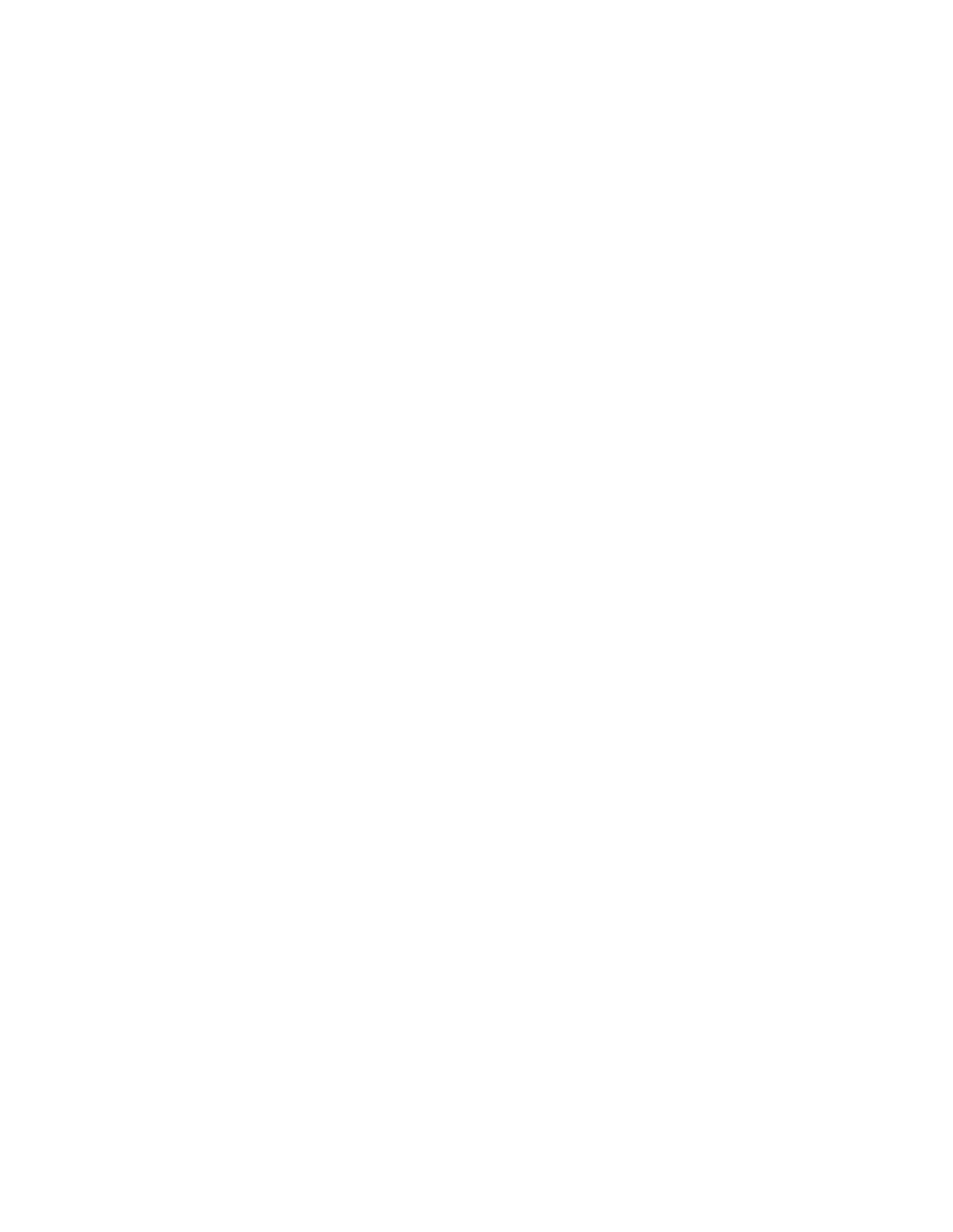# ENDNOTES

- 1. California Film Commission.
- 2. FilmL.A., press release, "Overall On-Location Filming Springs Forward in Los Angeles," April 8, 2010, available for download at http://www.filmla.com/ news\_releases.php (accessed June 23, 2010).
- 3. California Film Commission, http://www.film.ca.gov/ Incentives/ (accessed March 15, 2010).
- 4. Richard Verrier, "'Transformers' Takes Over L.A. Streets," *The Los Angeles Times,* June 2, 2010.
- 5. The Migration of U.S. Film and Television Production, U.S. Department of Commerce International Trade Administration (ITA), 2001, http://www.ita.doc.gov/ media/migration11901.pdf.
- 6. U.S. Bureau of Economic Analysis and Moody's Economy.com, 2008 industry real gross product, NAICS codes 5121 and 7115.
- 7. Entertainment Partners, Basic Overview of U.S. and International Production Incentives, http://www. entertainmentpartners.com/Content/Support/ support\_files/EP\_IncentivesOverview.pdf (accessed February 23, 2010).
- 8. California Film Commission, http://www.film.ca.gov/ Incentives/ (accessed March 15, 2010).
- 9. California Film Commission, June 2010, http://www. film.ca.gov/res/docs/pdf/April%20Issue.pdf (accessed May 3, 2010).
- 10. Rick Orlov, "Council Passes Film Incentives," *Los Angeles Daily News,* March 19, 2010, http://www. dailynews.com/business/ci\_14713902 (accessed March 22, 2010); Lisa Horowitz, "L.A. Signs Long-Term Contract with FilmL.A.," The Wrap, March 21, 2010, http://www.thewrap.com/article/los-angeles-signslong-term-contract-filmla-15865 (accessed June 3, 2010).
- 11. David Waterman, *Hollywood's Road to Riches*  (Cambridge, MA: Harvard University Press, 2005), pp. 168–169.
- 12. Statistics Canada, NAICS codes 512 and 71X, http://www.statcan.gc.ca/pub/15-001-x/2009012/ tablesectlist-listetableauxsect-eng.htm (accessed March 9, 2010).
- 13. Employment figures are from the California Employment Development Department.
- 14. Kevin Klowden and Anusuya Chatterjee, "The Writers' Strike of 2007–2008: The Economic Impact of Digital Distribution," Milken Institute, June 2008.
- 15. Motion Picture Association of America, State-by-State Film and Television Production 2008, http://mpaa.org/ policy/state-by-state (accessed May 10, 2010).
- 16. The BLS NAICS code for the motion picture and video industry is 5121; for independent artists, writers, and performers, it is 7115. The motion picture and video industry category includes subcategories for movie and video production (NAICS 512110), motion picture and video distribution, motion picture theatres, teleproduction and post-production (NAICS 512191), and other motion picture and video industries.
- 17. NAICS code 512110.
- 18. Monitor Company, "U.S. Runaway Film and Television Production Study Report," June 1999, http://www.dga. org/news/pr\_runaway.pdf (accessed February 23, 2010).
- 19. NAICS code 7115. The Census Bureau provides the following definition: "This industry comprises independent (i.e., freelance) individuals primarily engaged in performing in artistic productions, in creating artistic and cultural works or productions, or in providing technical expertise necessary for these productions. This industry also includes athletes and other celebrities exclusively engaged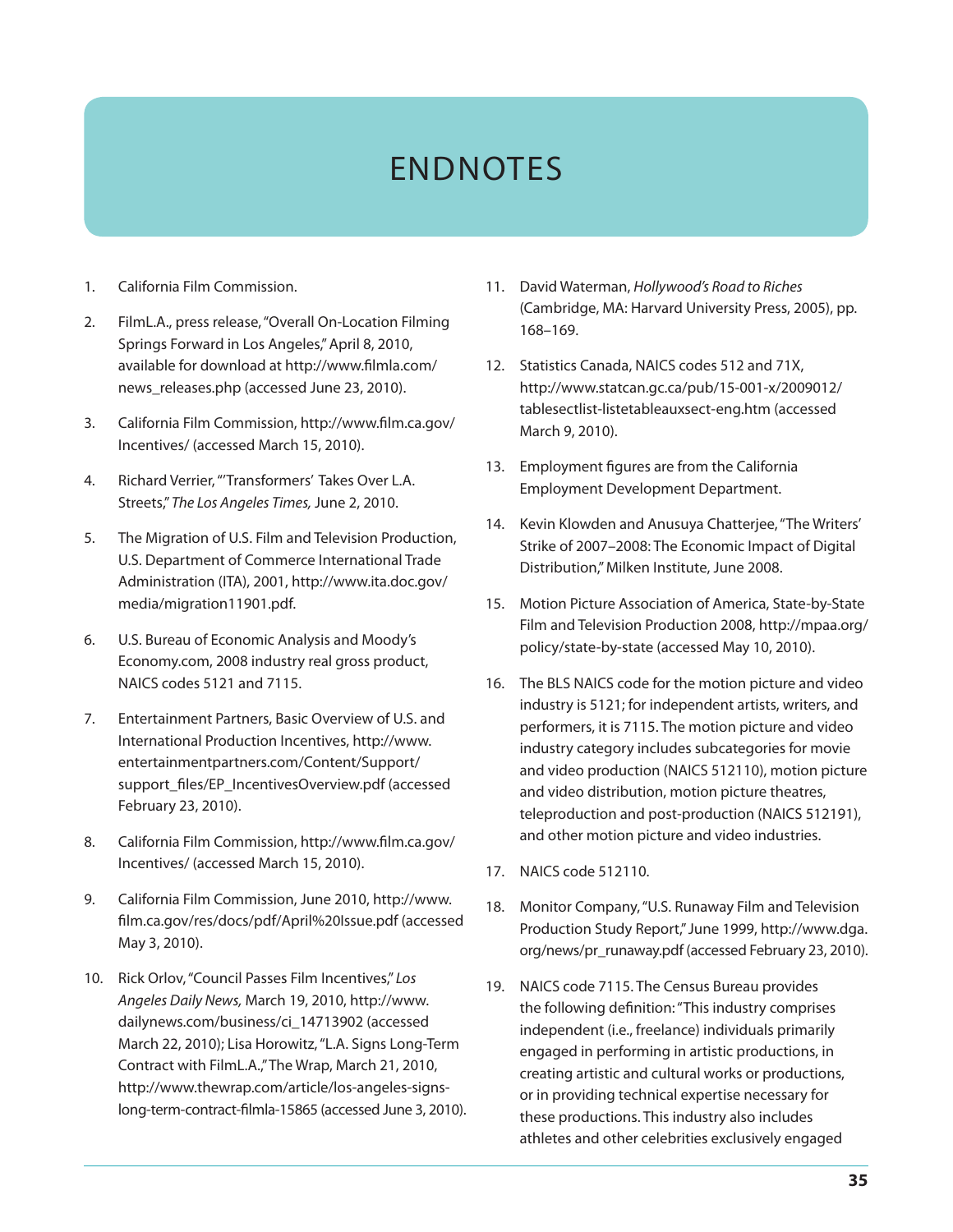in endorsing products and making speeches or public appearances for which they receive a fee." See http://www.census.gov/econ/census02/naics/ sector71/7115.htm.

- 20. California Employment Development Department.
- 21. Entertainment Partners, Basic Overview of U.S. and International Production Incentives, http://www. entertainmentpartners.com/Content/Support/ support\_files/EP\_IncentivesOverview.pdf (accessed Feb. 23, 2010).
- 22. New York State Governor's Office for Motion Picture and Television Development.
- 23. See http://www.nytimes.com/interactive/2010/03/06/ nyregion/0307-new-york-oscar-tour html?ref=awardsseason. This map highlights locations for recent Oscar-nominated films that were shot in New York City. In addition to illustrating the city's role in recent movies, it conveys the scope and impact of a single movie project on its production location.
- 24. Ernst & Young, Estimated Impacts of the New York State Film Credit, February 2009.
- 25. Ibid.
- 26. Patrick McGeehan and Patrick Healy, "Dropping of 'Law & Order' Leaves Hole in Economy," *The New York Times,* May 14, 2010.
- 27. Scott Collins, "The Upfronts: NBC Going Back to Basics for Fall," *The Los Angeles Times,* May 17, 2010.
- 28. Ernst & Young, Estimated Impacts of the New York State Film Credit, February 2009.
- 29. New York City Mayor's Office of Film, Theatre, and Broadcasting.
- 30. Larry Rohter, "Fee to Film in New York Municipal Buildings Riles Producers," *The New York Times,* January 4, 2010.
- 31. Georgia Film, Music & Digital Entertainment Office, http://www.georgia.org/GeorgiaIndustries/ Entertainment/AboutUs/Pages/Incentives.aspx (accessed June 17, 2010).
- 32. "Georgia Boosts Incentives for Entertainment Industry," Georgia Film, Music & Digital Entertainment Office press release, May 12, 2008.
- 33. Jack Egan, "Georgia Shoots Take Off: Aggressive Incentives Draw High-Profile Pics," *Variety,* May 16, 2010, http://www.variety.com/index. asp?layout=print\_story&articleid=VR1118019132&ca tegoryid=13 (accessed June 21, 2010).
- 34. Ibid.
- 35. Jonathan Landrum Jr., Associated Press, "Tyler Perry Unveils New Studio in Atlanta," *USA Today,* October 5, 2008, http://www.usatoday.com/life/television/news/ 2008-10-05-perry-studio\_N.htm (accessed June 21, 2010).
- 36. Richard Verrier, "Atlanta Studio Opens as Filming in Georgia Booms," *Los Angeles Times* "Company Town" blog, June 16, 2010, http://latimesblogs.latimes.com/ entertainmentnewsbuzz/2010/06/atlanta-studioopens-as-filming-in-georgia-booms.html?utm\_ source=feedburner&utm\_medium=feed&utm\_camp aign=Feed%3A+newsandbuzz+%28News+%26+Bu zz%29.
- 37. Louisiana Economic Development Entertainment Office.
- 38. Federal Reserve Board, G.5A Foreign Exchange Rates (Annual), http://federalreserve.gov/releases/g5a/ (accessed February 4, 2010).
- 39. Louisiana Economic Development Entertainment Office.
- 40. Production in Louisiana increased every single year since 2002, except in 2006, when it experienced a drop due to the massive destruction created by Hurricane Katrina in September 2005.
- 41. Mike Scott, "Ryan Reynolds' 'Green Lantern' Film Casting About for Crew Members," *New Orleans Times-Picayune,* January 26, 2010, http://www.nola. com/movies/index.ssf/2010/01/green\_lantern\_film\_ looking\_for.html (accessed June 4, 2010).
- 42. Weldon Thomas, "Los Angeles Film Industry Struggles While Louisiana Thrives," Examiner.com, http:// www.examiner.com/examiner/x-32274-Shreveport-Headlines-Examiner~y2010m2d7-la-movies (accessed June 4, 2010).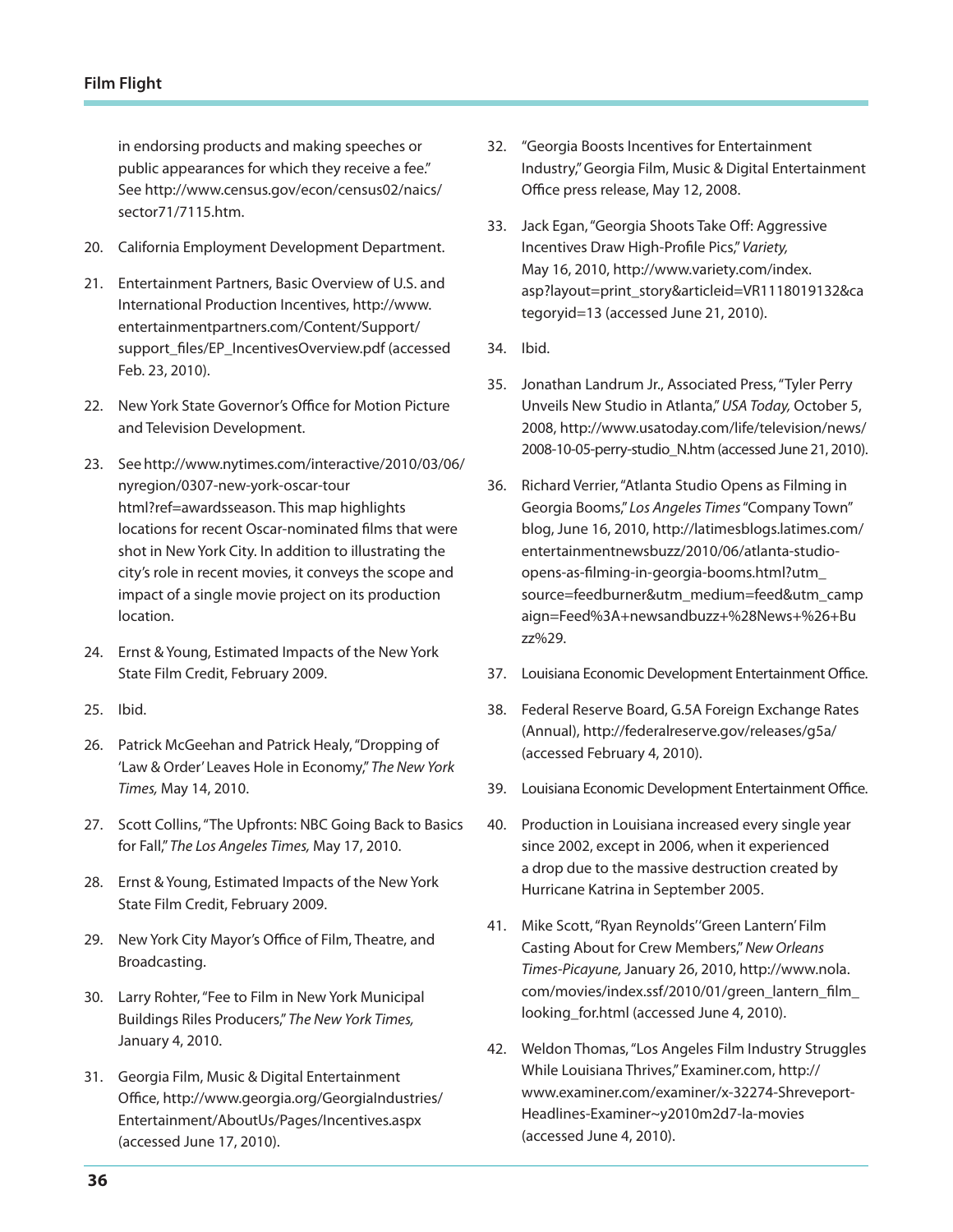- 43. Film New Mexico, www.nmfilm.com.
- 44. Ernst & Young, Economic and Fiscal Impacts of the New Mexico Film Production Tax Credit, January 2009, http://www.nmfilm.com/locals/downloads/nmfilm CreditImpactAnalysis.pdf (accessed June 24, 2010).
- 45. Fiona Morgan, "North Carolina's Film Industry Is Booming Again," *Independent Weekly*, March 21, 2007.
- 46. North Carolina Film Office, http://www.ncfilm.com/ about-us/film-archives/movies-2000-present.html (accessed March 3, 2010).
- 47. A map and listing of core communities can be found in the Michigan Film Office's website, http://www. michiganfilmoffice.org/cm/files/CoreComunitiesMap. pdf (accessed March 22, 2010).
- 48. Michigan Film Office, http://www.michiganfilmoffice. org/For-Producers/Incentives/Default.aspx (accessed March 3, 2010).
- 49. Steven R. Miller and Abdul Abdulkadri, "The Economic Impact of Michigan's Motion Picture Production Industry and the Michigan's Motion Picture Production Credit," Center for Economic Analysis Michigan State University, Feb. 6, 2009.
- 50. Gary Heinlein, "Lawmakers Debate Limits to Michigan Film Incentives," *Detroit News,* June 4, 2009, http://detnews.com/article/20090604/ OPINION01/906040343/Lawmakers-debate-limits-to-Michigan-film-incentives (accessed June 3, 2010).
- 51. Neil Craig Associates, International Film and Television Production in Canada, October 2004.
- 52. Statistics Canada, NAICS codes 512 and 71X, http://www.statcan.gc.ca/pub/15-001-x/2009012/ tablesectlist-listetableauxsect-eng.htm (accessed March 9, 2010).
- 53. Monitor Company, "U.S. Runaway Film and Television Production Study Report," 1999, http://www.dga.org/ news/pr\_runaway.pdf.
- 54. Federal Reserve Board, G.5A Foreign Exchange Rates (Annual), http://federalreserve.gov/releases/g5a/ (accessed February 4, 2010).
- 55. CFTPA and APFTQ, "09 Profile, An Economic Report on the Canadian Film and Television Production Industry," http://www.cftpa.ca/newsroom/pdf/profile/ profile2009-en.pdf (accessed Feb. 4, 2010).
- 56. Ibid.
- 57. CEIDR, "The Global Success of Production Tax Incentives and the Migration of Feature Film Production from the U.S. to the World - Year 2005 Production Report," http://www.ceidr.org/ (accessed Feb. 9, 2010).
- 58. Ontario Media Development Corporation, press release, "The Government of Ontario has made a one-time award of \$23 million to the OMDC," March 29, 2006, http://www.omdc.on.ca/Asset4379.aspx (accessed Feb. 9, 2010).
- 59. Ontario Media Development Corporation, press release, "Ontario Is Expanding Its Support of an Innovative Economy," April 30, 2009, http://www. omdc.on.ca/AssetFactory.aspx?did=6479 (accessed Feb. 9, 2010).
- 60. British Columbia Film Commission, http://www. bcfilmcommission.com/production/tax\_incentives. htm (accessed March 23, 2010).
- 61. Société de développement des entreprises culturelles (SODEC), http://www.sodec.gouv.qc.ca/documents/ ddp/lignes\_directrices\_PSTC\_anglais\_juin\_2009.pdf (accessed March 23, 2010).
- 62. Ontario Media Development Corporation, http:// www.omdc.on.ca/Page3236.aspx (accessed March 23, 2010).
- 63. CFTPA and APFTQ, "09 Profile, An Economic Report on the Canadian Film and Television Production Industry," http://www.cftpa.ca/newsroom/pdf/profile/ profile2009-en.pdf (accessed Feb. 4, 2010).
- 64. Neil Craig Associates, "International Film and Television Production in Canada," October 2004.
- 65. The Migration of U.S. Film and Television Production, U.S. Department of Commerce International Trade Administration (ITA), 2001.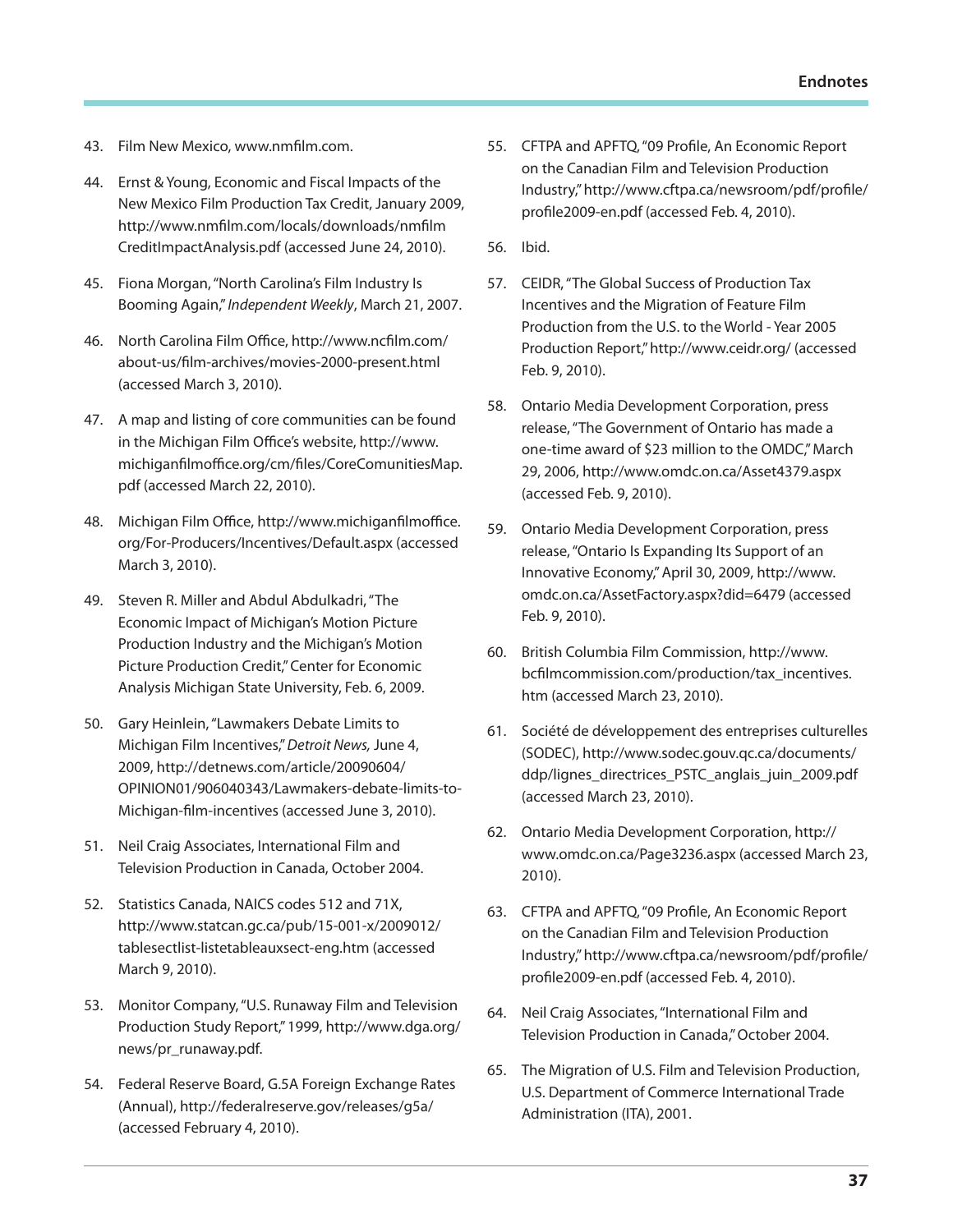- 66. CFTPA and APFTQ, "09 Profile, An Economic Report on the Canadian Film and Television Production Industry," http://www.cftpa.ca/newsroom/pdf/profile/ profile2009-en.pdf (accessed Feb. 4, 2010).
- 67. Montreal Film and TV Commission, http://ville. montreal.qc.ca/portal/page?\_pageid= 4497,7006316&\_dad=portal&\_schema=PORTAL& playMovie=false (accessed March 8, 2010).
- 68. Global Shooting Guide 2009, "Canada Continues to Draw U.S. Coin," *Variety,* http://www.variety.com/ article/VR1118010650.html?categoryid=3792&cs=1& query=Pinewood+Toronto+Studios (accessed March 8, 2010).
- 69. Pinewood Studios Group.
- 70. Vancouver Film Studios, http://www.vancouver filmstudios.com/index.htm (accessed March 8, 2010).
- 71. British Columbia Film Commission, http://www. bcfilmcommission.com (accessed March 8, 2010).
- 72. Statistics Canada, Table 281-0024, NAICS codes 5121 and 7115, http://www.statcan.gc.ca/start-debut-eng. html (accessed Feb. 4, 2010).
- 73. Canadian Film & Television Production Association, http:// www.cftpa.ca/mentorship/ (accessed March 8, 2010).
- 74. Does not include payroll service fee, union contract fee, or contribution to retirement and health funds.
- 75. Means of Production, Canadian Talent Rate Comparison, June 16, 2009, http://meansofproduction.ca/pdf/ CDN\_Talent\_Rates\_2009.pdf (accessed March 9, 2010).
- 76. Fee does not include contribution to the Pension & Health Fund, 2009 SAG Basic Agreement and Television Agreement Minimum Rates, June 10, 2009, http://www.sag.org/files/documents/2009%20 TV%20Theatrical%20Rates%206%2011%2009%20 final.pdf (accessed March 9, 2010).
- 77. James Wigney, "James Cameron's Sanctum Filmed in Australia," *Sunday Herald Sun,* January 17, 2010, http://www.heraldsun.com.au/news/breaking-news/ james-camerons-sanctum-filmed-in-australia/storye6frf7jx-1225820534306 (accessed June 4, 2010).
- 78. Film Victoria media release, "James Cameron Underwater Action Film to Post Produce in Melbourne," January 20, 2010, available for download at http://film.vic.gov.au/www/html/29-media.asp (accessed June 4, 2010).
- 79. Australian Bureau of Statistics (ABS), "Television, Film and Video Production and Post-Production Services, 2006–07."
- 80. Screen Australia, "Get the Picture Production Industry," September 16, 2009.
- 81. Expressed in real gross value added (GVA).
- 82. U.K. Film Council, 09 Statistical Yearbook, http:// www.ukfilmcouncil.org.uk/media/pdf/2/p/2009.pdf (accessed March 10, 2010).
- 83. U.K. Film Council, http://www.ukfilmcouncil.org.uk/ qualifying (accessed March 9, 2010).
- 84. U.K. Film Council Research and Statistics Unit, 2009 Production Statistics, http://www.ukfilmcouncil. org.uk/media/pdf/j/i/2009\_Full\_Year\_Production\_ Report\_Final\_Version.pdf (accessed March 10, 2010).
- 85. Richard Verrier, "On Location: Captain America Will Be Filmed in . . . London," *The Los Angeles Times* "Company Town" blog, http://latimesblogs.latimes. com/entertainmentnewsbuzz/2010/05/on-locationcaptain-america-will-be-filmed-inlondon.html (accessed June 4, 2010).
- 86. The Federal Government Commissioner for Culture and Media, http://www.bundesregierung.de/ nn\_6538/Content/EN/Artikel/2006/11/2006-11-02 das-neue-modell-zur-foerderung-filmwirtschaft\_\_ en.html (accessed March 12, 2010).
- 87. Jonathan Olsberg, Olsberg|SPI, "Global Production Hot Zones," Screen International Film Summit, http:// www.o-spi.com/files/Screen\_International\_Film\_ Summit\_Presentation\_2009-10-13\_Absolute\_Final. ppt (accessed March 12, 2010).
- 88. German Federal Film Fund, DFFF Figures 2007–2009, http://www.ffa.de/downloads/dfff/dfffinzahlen/ 2010-02-10%20DFF%20Flyer%20Evaluation\_engl.pdf (accessed May 3, 2010).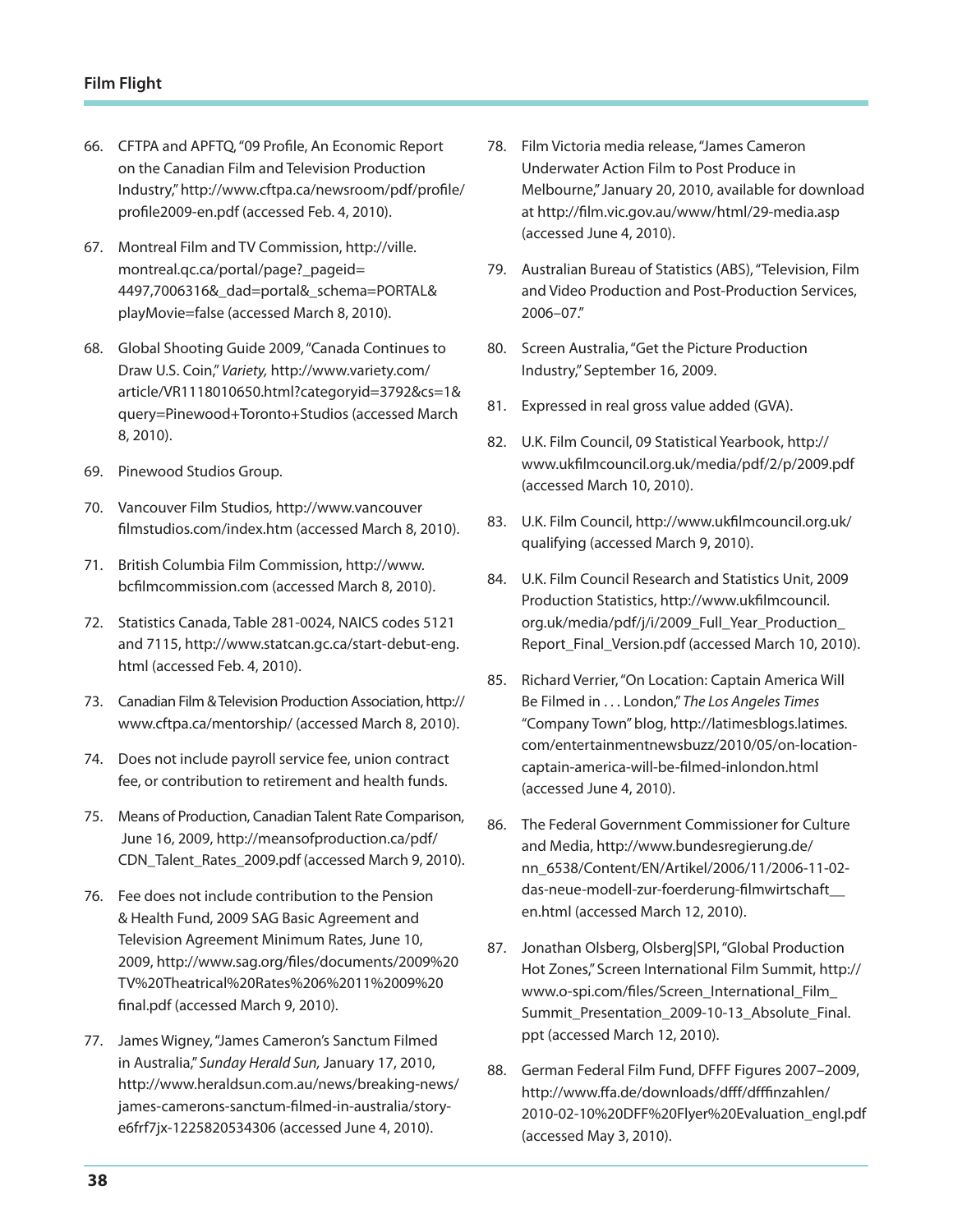- 89. NAICS code: 512191. This industry (which is part of the larger motion picture and video industry) comprises establishments primarily engaged in providing specialized motion picture or video postproduction services, such as editing, film/tape transfers, subtitling, credits, closed captioning, and animation and special effects. This does not include sound-mixing and other audio works.
- 90. This involved rear and front projection of time and space of pre-filmed background scenery and liveaction footage inside the studio.
- 91. Lisa R. Schoolcraft, "'Avatar' Puts Studio on Map," *Atlanta Business Chronicle,* March 19, 2010, http:// www.bizjournals.com/atlanta/stories/2010/03/22/ story5.html?b=1269230400%5e3056061 (accessed March 24, 2010).
- 92. NASSCOM, press release, "Animation and Gaming Services: India Emerging as High-End, Skill-Based Destination," August 28, 2009, http://www.nasscom. in/Nasscom/templates/NormalPage.aspx?id=57470 (accessed March 12, 2010).
- 93. Rhythm & Hues website, Company Backgrounder, http://www.rhythm.com/inside-rh/press-area/ company-backgrounder/.
- 94. http://www.rhythm.com/india/overview.html.
- 95. Louisiana's Office of the Governor, press release, "Governor Jindal and Pixel Magic Announce New Digital Media Studio in Lafayette," November 6, 2009, http://www.gov.state.la.us/index.cfm?md=newsroo m&tmp=detail&catID=2&articleID=1748 (accessed June 24, 2010).
- 96. Christopher Walsh, "The Road to History: Inside Abbey Road Studios," Prosoundnews blog, 9/23/2009, http://www.prosoundnews.com/Blog.aspx?id=24338 (accessed 3/12/10).
- 97. Blair Marnell, "'Iron Man 2' Score Being Recorded in London, Reports Jon Favreau," MTV, February 8, 2010, http://splashpage.mtv.com/2010/02/08/iron-man-2 score-being-recorded-in-london-reports-jon-favreau/ (accessed April 22, 2010).
- 98. LucasArts website, http://www.lucasarts.com/ company/about/page1.html.
- 99. Texas Comptroller of Public Accounts, "Current Trends in the Media Industry: Film Production, Television Commercials and Video Games," http://www.window. state.tx.us/specialrpt/mmedia/trends.html (accessed March 12, 2010).
- 100. http://www.louisianaeconomicdevelopment.com/ opportunities/key-industries/digital-media.aspx.
- 101. Georgia Department of Economic Development, http://www.georgia.org/GeorgiaIndustries/ Entertainment/AboutUs/Pages/Incentives.aspx. (accessed June 4, 2010).
- 102. Georgia Department of Economic Development, Press Release, "Nation's First All-Digital Production Facility Locates in Georgia: Meddin Studios Opens Doors, Creates Jobs in Savannah," November 6, 2009, http://www.georgia.org/Press/Pages/NewsItem. aspx?newsid=499 (accessed March 12, 2010).
- 103 David S. Cohen, "Digital Domain Florida Eyes Games: New Studio to Also Develop Animation, Other Projects," *Variety,* October 12, 2009, http:// www.variety.com/article/VR1118009863. html?categoryId=1009&cs=1 (accessed March 12, 2010).
- 104 Nordicity, "2008 Canadian Interactive Industry Profile," CIAIC, February 2009 (accessed April 13, 2010).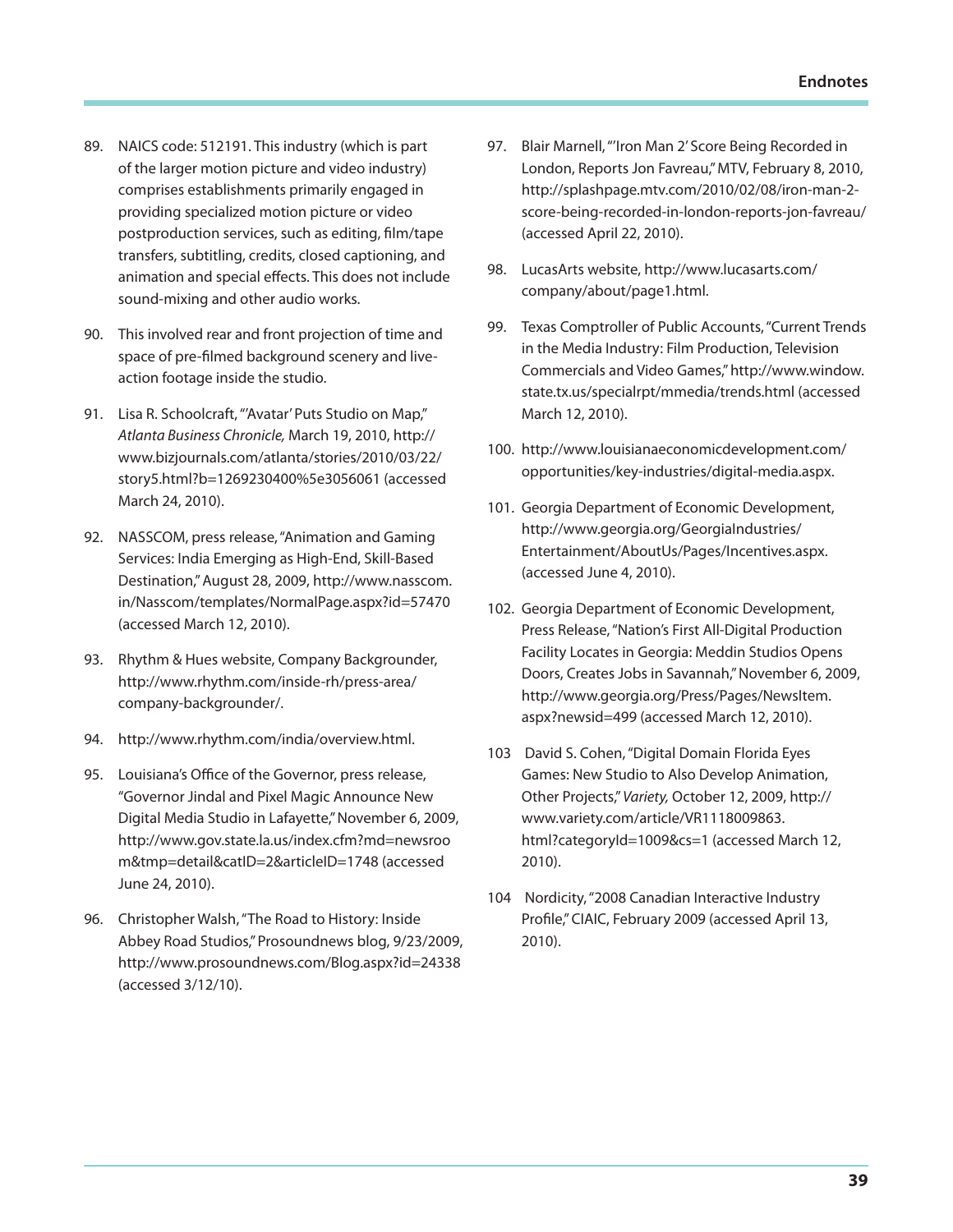# ABOUT THE AUTHORS

**Kevin Klowden** is a Managing Economist at the Milken Institute, where he serves as Director of the California Center. He specializes in the study of demographic and spatial factors (the distribution of resources, business locations, and movement of labor) and how these are influenced by public policy and in turn affect regional economies. Klowden was the lead author of "The Writers' Strike of 2007–2008: The Economic Impact of Digital Distribution," which analyzes the changing dynamics of the entertainment industry and measured the economic impact of the writers' work stoppage on the California economy. In addition to co-authoring reports such as "California's Highway Infrastructure: Traffic's Looming Cost" and "North America's High-Tech Economy," he coordinated the Institute's two-year Los Angeles Economy Project, seeking public-policy and private-sector solutions to challenges the region faces amid a growing unskilled labor pool. Klowden previously worked in the field of interactive electronic entertainment development and as an adjunct professor of geography at Santa Monica College. He served on the editorial board of *Millennium*, the international affairs journal of the London School of Economics, where he earned a master's degree in the politics of world economy. He earned a bachelor's degree in historical geography, as well as a master's in economic geography, from the University of Chicago.

**Anusuya Chatterjee** is a Senior Research Analyst in the Regional Economics group at the Milken Institute. She specializes in health- and productivity-related issues, including the economic impacts of publicly funded projects, the entertainment industry, and the life-sciences industry. Her research has been published in various academic journals and presented at conferences. Among the Milken Institute publications she has co-authored are "The Greater Philadelphia Life Sciences Cluster," "The Writers' Strike of 2007–2008," "An Initial Examination on Reforming the California Lottery," and "An Unhealthy America." Most recently, she worked on the Institute report "Jobs for America: Investments and Policies for Economic Growth and Competitiveness." Her prior experience includes a tenure track academic position at the University of Southern Indiana; working with the New York State Office of Alcoholism and Substance Abuse Services on funded projects; and helping the Cancer Foundation of India with data collection methodologies and strategies. Her previous publications include "Estimating the Cost of Providing Outpatient Chemical Dependency Treatment Services in New York State," "Encouraging the Use of Preventive Health Care: The Role of Head Start," and "Forecasting Macroeconomic Indicators of Indiana in a Bayesian VAR Framework." Chatterjee received a Ph.D. in economics from the State University of New York, Albany; a master's degree from the Delhi School of Economics; and a bachelor's degree from Jadavpur University in India.

**Candice Flor Hynek** is a Senior Research Analyst with the Institute's Regional Economics group, where she has contributed to such reports as "Jobs for America: Investments and Policies for Growth and Competitiveness" and "Manufacturing 2.0: A More Prosperous California." She was formerly associate economist of the LAEDC Kyser Center for Economic Research, where she worked for more than eight years, and specialized in the structure of leading industries in Southern California. She managed the Kyser Center's major economic reports and served as editor of the e-EDGE economic newsletter. The co-author of numerous reports, including "The Business of Sports in Los Angeles County" and "The Creative Economy of the Los Angeles Region," she has contributed U.S. economic outlook articles to several industry newsletters. Flor Hynek is an active member of the National Association for Business Economics (NABE) and was the 2008–09 president of the Los Angeles Chapter of NABE. She received her bachelor's degree in business economics from California State University, Long Beach.